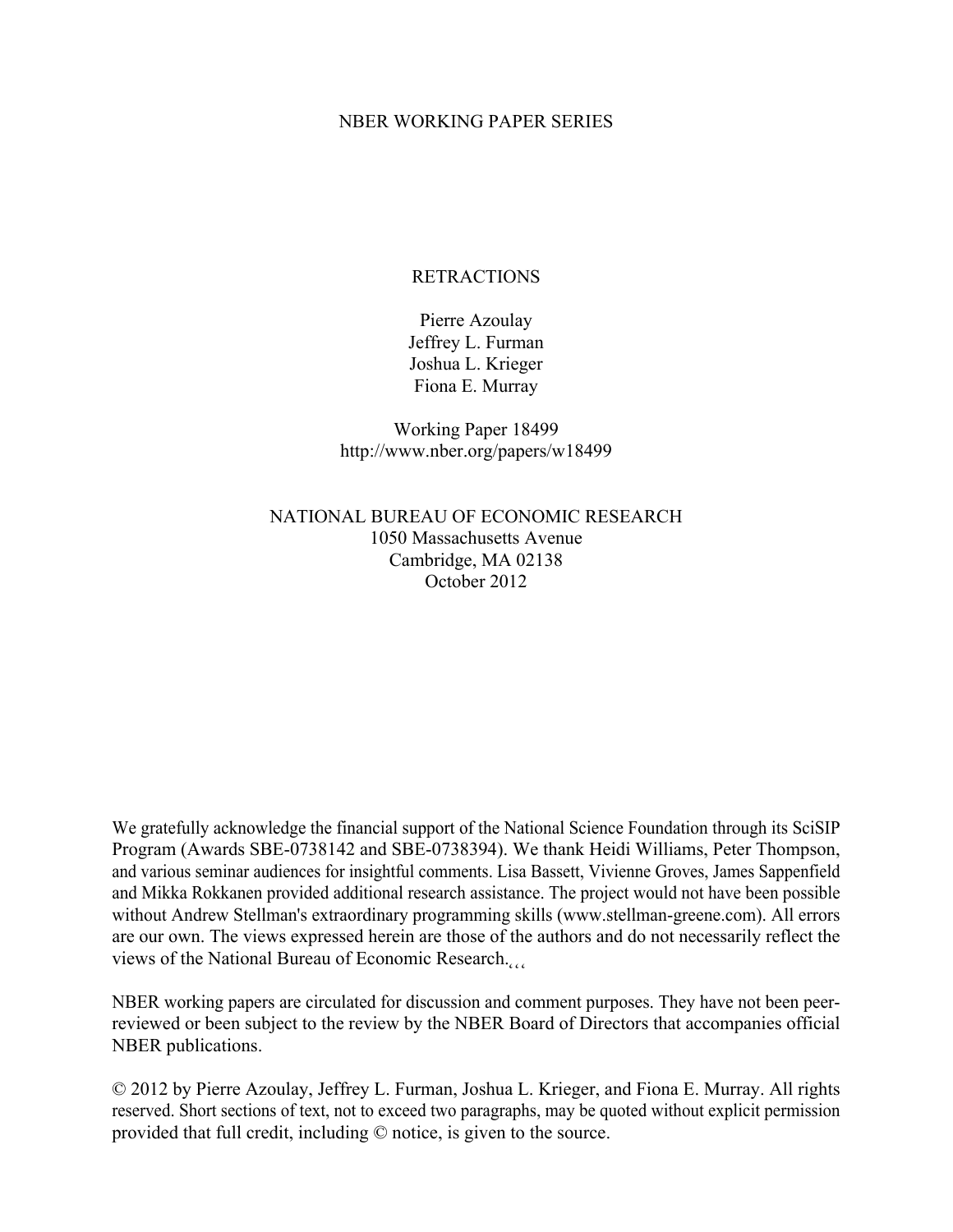**Retractions** Pierre Azoulay, Jeffrey L. Furman, Joshua L. Krieger, and Fiona E. Murray NBER Working Paper No. 18499 October 2012, Revised January 2014 JEL No. O33

## **ABSTRACT**

To what extent does "false science" impact the rate and direction of scientific change? We examine the impact of more than 1,100 scientific retractions on the citation trajectories of articles that are related to retracted papers in intellectual space but were published prior to the retraction event. Our results indicate that following retraction and relative to carefully selected controls, related articles experience a lasting five to ten percent decline in the rate of citations received. This citation penalty is more severe when the associated retracted article involves fraud or misconduct, relative to cases where the retraction occurs because of honest mistakes. In addition, we find that the arrival rate of new articles and funding flows into these fields decrease after a retraction. We probe the mechanisms that might underlie these negative spillovers. The evidence is consistent with the view that scientists avoid retraction-afflicted fields lest their own reputation suffer through mere association, but we cannot rule out the possibility that our estimates also reflect scientists' learning about these fields' shaky intellectual foundations.

Pierre Azoulay MIT Sloan School of Management 100 Main Street, E62-482 Cambridge, MA 02142 and NBER pazoulay@mit.edu

Jeffrey L. Furman Boston University - SMG 595 Commonwealth Ave - #653a Boston, MA 02215 and NBER furman@bu.edu

Joshua L. Krieger Massachusetts Institute of Technology jkrieger@MIT.EDU

Fiona E. Murray MIT Sloan School of Management 100 Main Street, E62-470 Cambridge, MA 02142 and NBER fmurray@mit.edu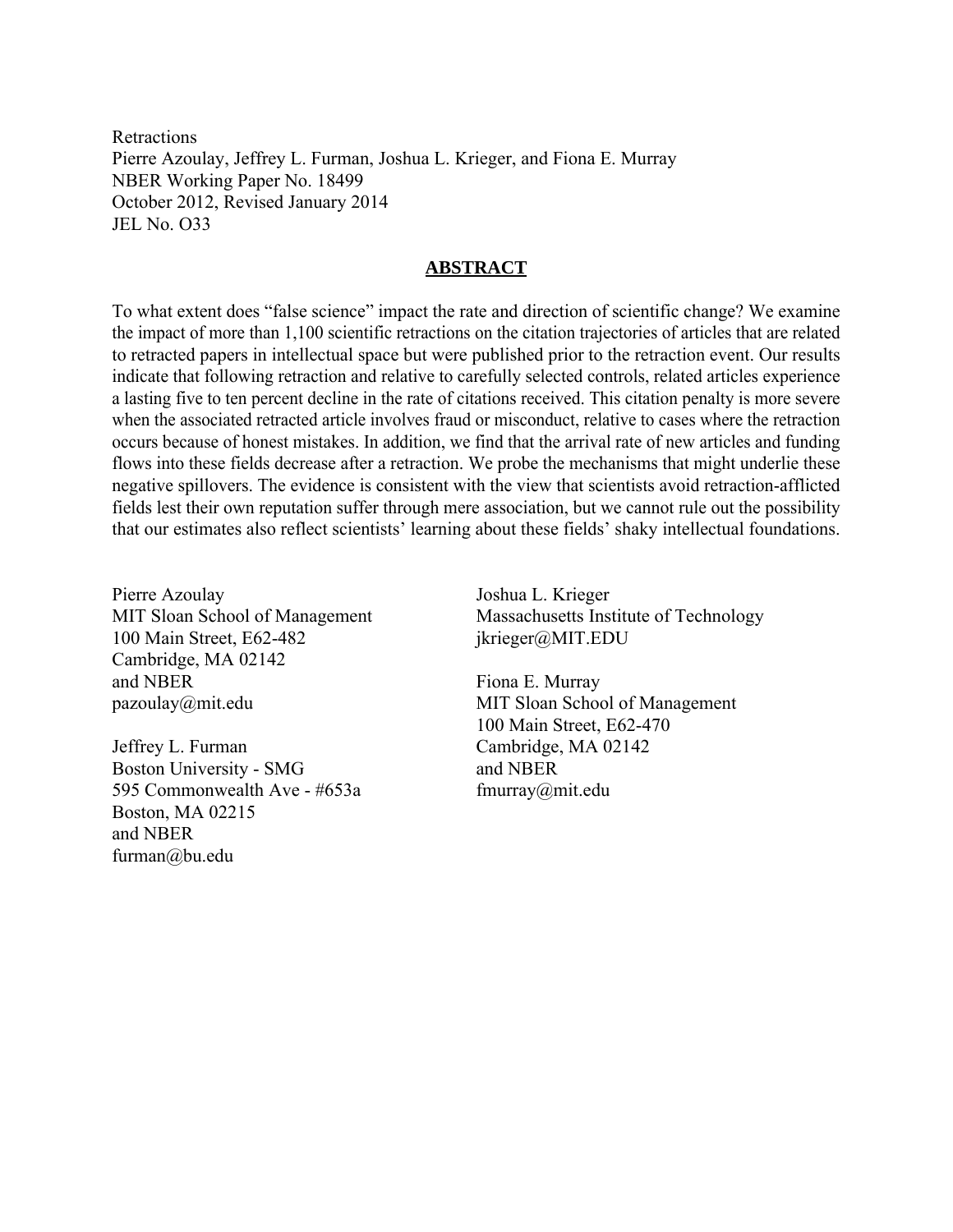# 1 Introduction

In 2005, South Korean scientist Woo-Suk Hwang and his colleagues published an article in Science claiming they had isolated embryonic stem cells from a cloned human embryo via nuclear transfer (Hwang et al. 2005). Immediately following publication, scientists around the world took time and resources to replicate and continue this line of enquiry, thus building on the exciting (albeit controversial) field of human embryonic stem cell production using cloning. Less than a year later, the paper was formally retracted from the literature amidst claims of error and later findings of fraud and embezzlement. In the aftermath, the government of South Korea curtailed investment in stem cell research for five years and, globally, scientists no longer built on the fraudulent Hwang paper; some researchers abandoned the field altogether while others pursued adjacent research lines that built on firmer foundations (Furman, Murray, and Stern 2012). It took several years before researchers started to explore some of the novel hESC production methods proposed in the controversial paper, particularly parthenogenesis. In late 2007 Harvard researchers published definitive results showing that some of the (lesser) claims made by the Korean team were actually useful insights into other methods of hESC production (Kim et al. 2007). Until this new research, the field had been stifled because the retracted paper "sent a lot of scientists on a wild goose chase and down false paths," in the words of a stem cell researcher, Robert Lanza, quoted by the Associated Press (2005).

This dramatic incident illustrates the central questions of our paper: To what extent does "false science" impact the rate and direction of scientific research? To address this question we examine the impact of retractions — publications in the academic literature that are withdrawn by authors or editors — on cumulative knowledge production along retracted research lines. We do so using a novel approach to characterize the intellectual scope of research fields and their proximity to specific (retracted) papers. Our analysis is timely because "false science"  $-$  a term we use to cover a broad range of phenomena, from mistakes to plagiarism to difficulties in replication to systematic fraud — has received considerable recent attention (Fang, Steen, and Casadevall 2012; Lacetera and Zirulia 2009; Pozzi and David 2007). For scholars of scientific and technological change, retractions provide an unusual lens to deepen our understanding of the dynamics of cumulative knowledge production, particularly as we seek to move beyond analyses of the determinants of the rate of inventive activity towards an understanding of the factors shaping the choice of research direction (Aghion, et al. 2008, Dasgupta and David 1994; Furman and Stern 2011).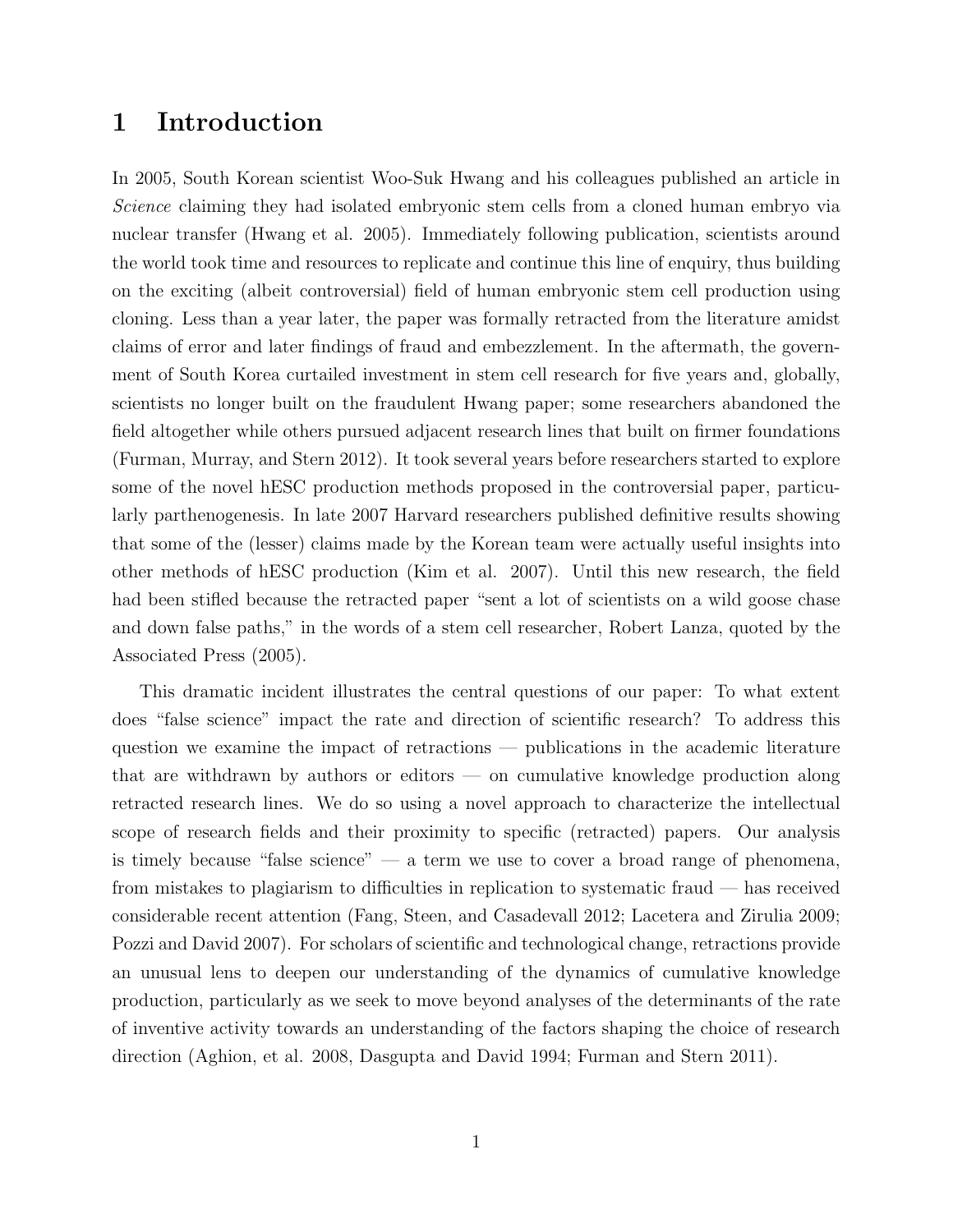The spillover effects of retractions on the evolution of research fields is particularly important given the broader welfare implications that arise from scientists shifting their position in "intellectual space" (Aghion et al. 2008, Acemoglu 2012, Borjas and Doran 2012). However, evidence is currently limited. As a starting point, systematic data on journal article retractions shows a strong upward trend in frequency, but as in the case of criminal activity, the underlying magnitude of scientific mistakes and misdeeds remains poorly established (Martinson, Anderson, and de Vries 2005). In addition, a recent analysis shows that the majority of retractions are caused by misconduct (Fang et al. 2012). More salient for the evolution of fields, Furman, Jensen, and Murray (2012) provide evidence that retraction notices are effective in alerting follow-on researchers to the shaky foundations of a particular paper. Citations to retracted papers decline by over 60% in the post-retraction period relative to carefully matched controls. Their analysis, however, focuses on the fate of the retracted papers themselves, not whether and to what extent retractions influence the evolution of adjacent research areas. It also does not distinguish between different types of false science associated with retracted events, although this heterogeneity is of primary importance since the information that retraction provides regarding the veracity of associated knowledge can vary widely. Thus, the challenge for our paper is to elucidate the impact of different types of retractions on related research lines and the magnitude of spillovers to research in proximate intellectual space.

Our conceptual approach follows Acemoglu (2012), Aghion and co-authors (2009), and others in understanding research as arising through a cumulative process along and across research lines that can be traced out empirically through citations from one publication to another (e.g., Murray and Stern 2007). This approach is grounded in the assumption that knowledge accumulates as researchers take the knowledge in a particular publication and use it as a stepping stone for their follow-on investigations (Mokyr 2002). Although it is a commonplace insight that the process of knowledge accumulation unfolds within an intellectual space (e.g., Hull 1988), it has proven surprisingly difficult for social scientists to gain empirical traction on this concept (see Azoulay, Graff Zivin, and Wang [2010] and Borjas and Doran [2012] for rare exceptions). We conceptualize retraction events as "shocks" to the structure of the intellectual neighborhoods around the retracted papers, and implement a procedure to delineate the boundaries of this space in terms of related publications in a way that is scalable and transparent, and with scant reliance on human judgement. We are then interested in studying whether researchers increase or decrease their reliance on related papers following the retraction event. We differentiate this cumulative response across three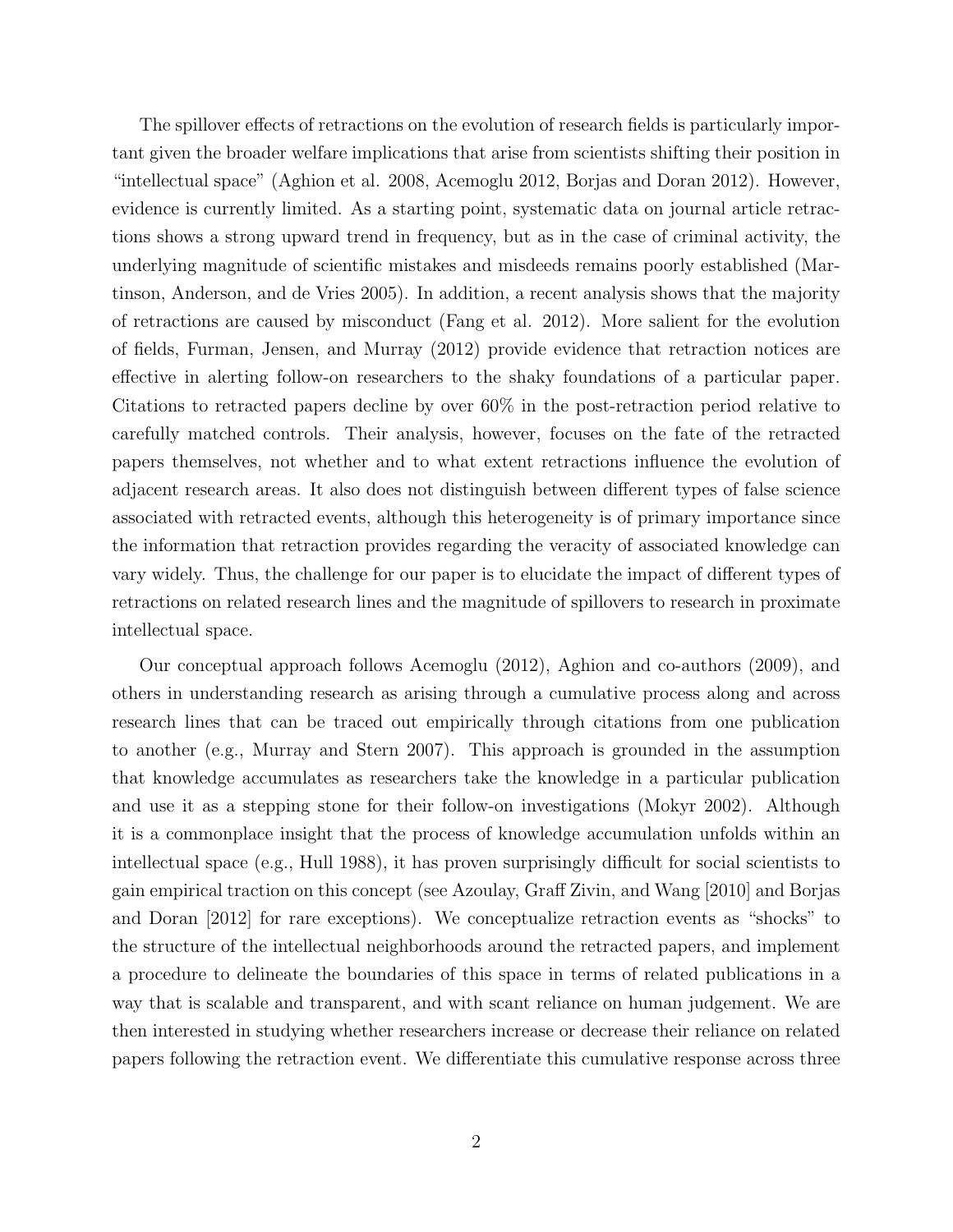types of retractions: papers with results that have been clearly shown to be invalid and should not be used as the basis of future research (which, borrowing from Newton's aphorism regarding the process of knowledge accumulation as "standing on the shoulders of giants," we label "absent shoulders" papers), papers where retraction creates doubt about — but does not clearly nullify — the value of the content for follow-on research ("shaky shoulders"), and papers where retraction does not cast aspersions on the validity of the findings ("strong shoulders" $).<sup>1</sup>$ 

A priori, retraction events could be thought to have two countervailing effects on the intensity of follow-on research direction. On the one hand, researchers may simply substitute away from the specific retracted paper and increase their reliance on other research in the same intellectual field, effectively increasing the prominence of the unretracted papers in that same field. On the other hand, researchers (and/or their funders) may substitute away from the related research line, and not simply from the retracted paper. Our results clearly show that the latter effect dominates.

Using the PubMed Related Citations Algorithm [PMRA] to delineate the fields surrounding over 1,100 retracted articles in the biomedical research literature, we show that 60,000 related articles experience on average a 6% decline in their citation rate following retraction, relative to the background citation rates for 110,000 control articles that appeared in the same journals and time periods (an empirical approach to controlling for citation trajectories that has been used effectively in prior work on the effect of scientific institutions and governance, e.g., Furman and Stern [2011]). Moreover, this effect is entirely driven by the fate of articles related to retractions with shaky or absent shoulders: There is no broad impact on the field when the retraction occurred because of plagiarism or publisher error. In contrast, mistakes, fake data, and difficulties arising in replication attempts have negative spillover effects on intellectual neighbors. Although the collateral damage (measured in lost citations) is about ten times smaller than the direct penalty suffered by the associated retracted article, we find the effect to be persistent and increasing in magnitude over time.

We exploit finer grained levels of our data in order to paint a deeper picture of the impact of retraction on related fields and on heterogeneity in the size of the effect. The negative effect is concentrated among articles most related to the retracted paper. It is also stronger among relatively "hot fields" of research, in which a high fraction of related articles appear

<sup>&</sup>lt;sup>1</sup>Isaac Newton acknowledged the importance of cumulative research in a famous 1676 letter to rival Robert Hooke: "What Des-Cartes did was a good step. You have added much several ways, & especially in taking ye colours of thin plates unto philosophical consideration. If I have seen further it is by standing on ye sholders of Giants" (quoted in Stephen Inwood, 2003, pp. 216).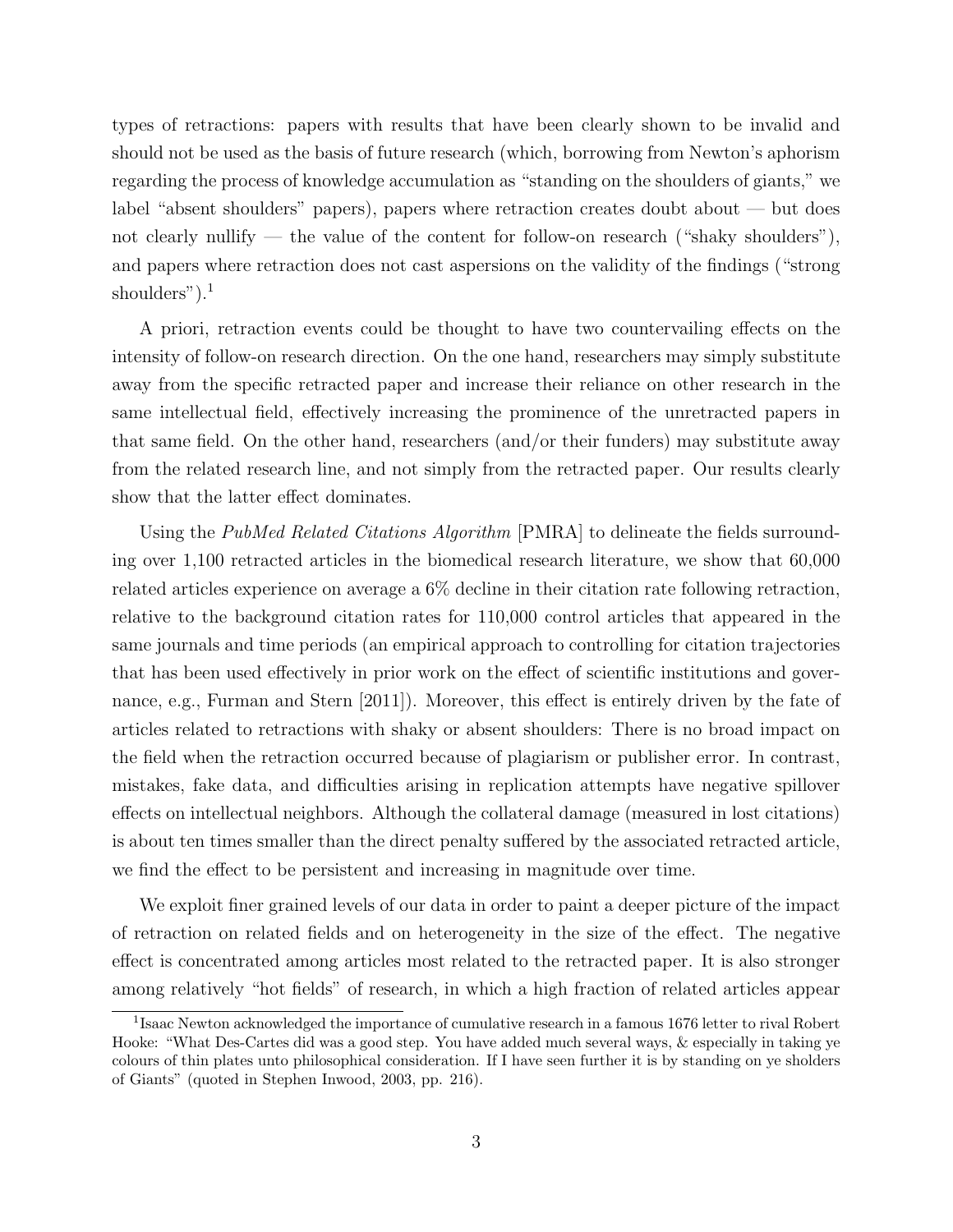contemporaneously with the ultimately retracted articles, and "crowded" fields, in which the most-related articles achieve particularly high PubMed relatedness rankings. These results suggest that the degree of scientific competition within a field impacts the way in which negative shocks affect knowledge accumulation.

We conclude our analysis by examining the proximate causes and potential underlying mechanisms behind the observed citation decline. We find evidence that publication rates in the fields affected by a retraction markedly decrease following retraction, relative to control fields. Similarly, we find that funding by National Institutes of Health (NIH) in these fields declines in an even sharper fashion. We consider two mechanisms that may lie behind these effects. First, we examine evidence regarding the strength of a learning interpretation relative to one based on status concerns. On the one hand, we might simply be observing that retraction events enable scientists to discover that a particular field offers fewer prospects of important findings than was previously believed, leaving them to substitute away from that field onto lines of research that are not directly adjacent to the retracted knowledge. Alternatively, scientists in the affected fields might believe that their reputation will be besmirched if they tie their scientific agenda too tightly to a field that has been "contaminated" by a retraction. Status concerns of this kind would just as surely drive away previous (or potential) participants in the field, but such shifts would this time be construed as constituting under-investment in the affected areas from a welfare standpoint.

We find suggestive evidence that the status interpretation accounts for at least part of the damage suffered by retraction-afflicted fields. First, we document that, even in the set of articles related to retractions offering entirely absent shoulders to follow-on researchers, intent matters in modulating the observed citation responses: the penalty suffered by related articles is much more severe when the associated source article was retracted because of fraud or misconduct, relative to cases where the retraction occurred because of "honest mistakes." Second, starting from the premise that status considerations are less likely to drive the citing behavior of scientists employed in industry, relative to that of academic citers, we show that the former are much less responsive to the retraction event than the latter. While a learning story suggests strengthening the retraction system in its current incarnation, the evidence for a status explanation suggests that researchers overreact to retraction notices under the current system.

In the remainder of the paper, we examine the institutional context for retractions as the central approach to governing scientific mistakes and misconduct and lay out our broad empirical strategy. We then turn to data, methods and a detailed presentation of our results.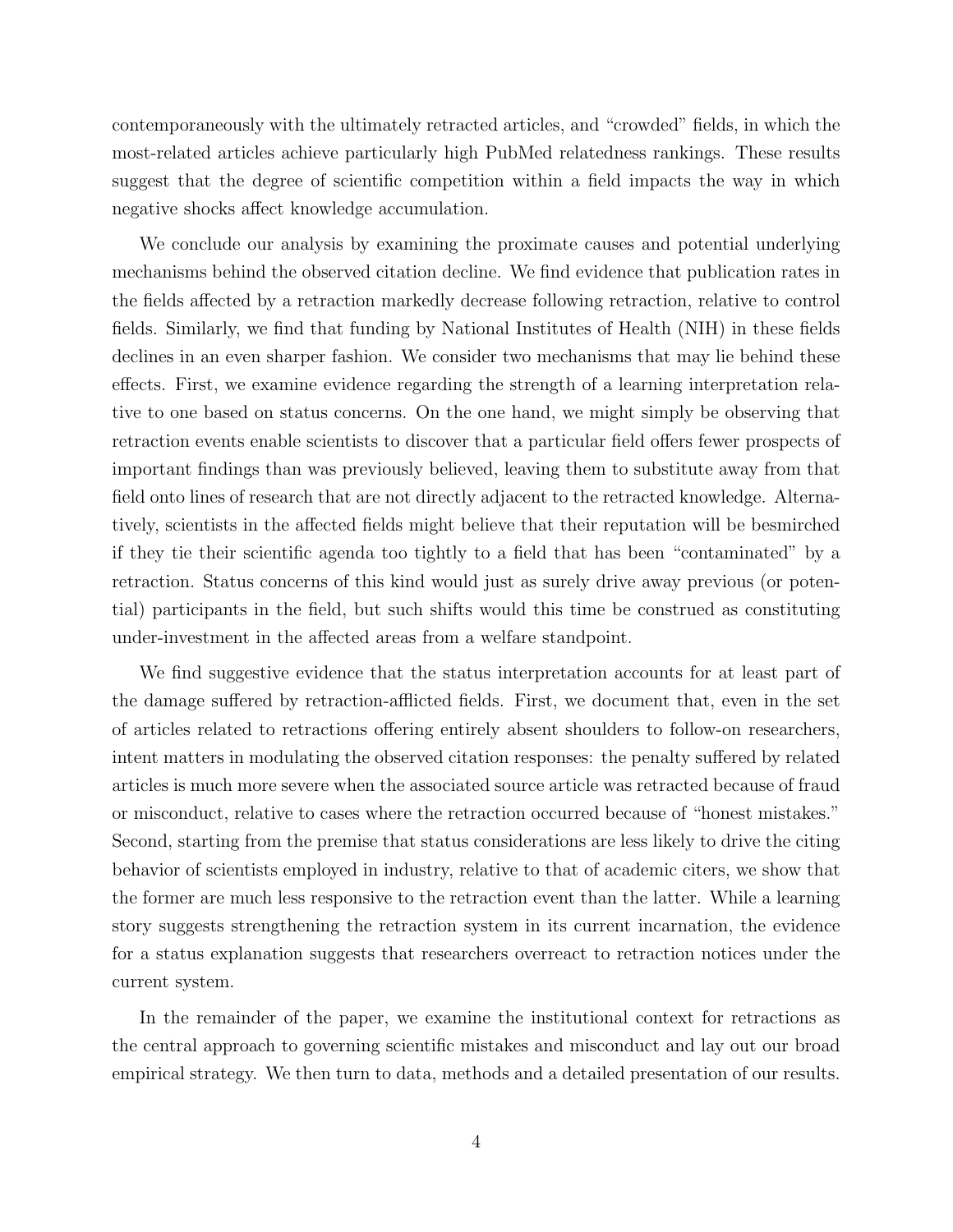We conclude by outlining the implications of our findings for the design of governance mechanisms that could help the "Republic of Science" better cope with the specific challenges posed by the existence of false scientific knowledge.

# 2 Institutional Context and Empirical Design

Knowledge accumulation — the process by which follow-on researchers build on ideas developed by prior generations of researchers — has been long understood to be of central importance to scientific progress and economic growth (Mokyr 2002; Romer 1994). In deference to Sir Isaac Newton, this cumulative process is often referred to as "standing on the shoulders of giants," but is conceptualized more prosaically as the way in which researchers in one generation learn from and build upon prior research. A variety of institutions and incentives have arisen to support this cumulative process. While substantial scholarship has focused on understanding the role of openness in facilitating knowledge accumulation,<sup>2</sup> there is scant evidence regarding the role of institutions that support the fidelity of scientific knowledge (ORI 2007; Pozzi and David 2007; Lacetera and Zirulia 2009) and even less exploration of their effectiveness (Furman, Jensen and Murray 2012; Lu, Jin, Jones and Uzzi 2012). This is particularly unfortunate in light of recent instances of large-scale scientific fraud and mistakes that have brought to the fore concerns regarding the scientific and economic effectiveness of the institutions that govern the cumulative production of knowledge. Episodic popular and political interest is usually inspired by the discovery of high-profile cases of fraud (cf. Babbage 1830; Weiner 1955; Broad and Wade 1983; LaFollette 1992) and the recent rise in misconduct has attracted the attention of the scientific community, including specialized blogs such as  $Retraction Watch$ <sup>3</sup>

In contrast to popular accounts, which often focus on the shock value and the scandalous aspects of scientific misconduct, an economic analysis of false science hinges on its impact on cumulative scientific progress. If researchers are unwittingly building on false or shaky research results, their effort is wasted and scientific progress stifled. To our knowledge, this study is the first to document systematically how false science shapes the direction of scientific research.

<sup>2</sup>These include the norms of open science (Dasgupta and David 1994, David 2008), material repositories (Furman and Stern 2011), patent disclosure and licensing policies (Murray and Stern 2007, Aghion et al. 2009, Murray 2010), and information technology (Agrawal and Goldfarb 2008, Ding et al. 2010).

<sup>3</sup>http://retractionwatch.wordpress.com/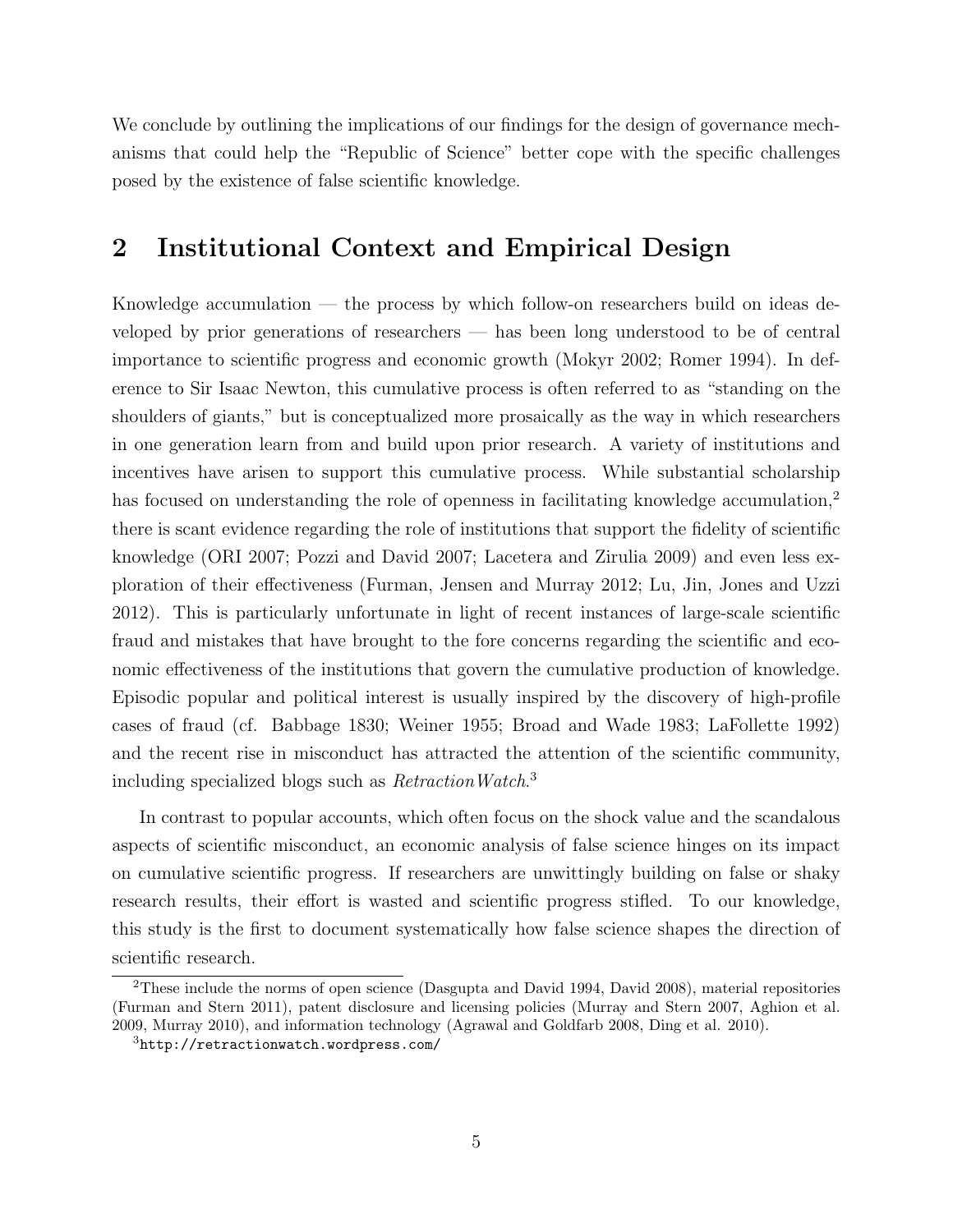## 2.1 Institutional Context

Very few practices or systems exist to identify and signal research misconduct or error. In the United States, key public funders have created an Office of Research Integrity (ORI) to investigate allegations of fraud or misconduct (Pozzi and David 2007). More broadly applicable is the system of retractions used by journals themselves to alert readers when a research publication is stricken from the scientific literature. Retractions can be made by all or some of the authors of a publication, or by the journal's editor, directly or at the request of the authors employer. These events can occur for a variety of reasons, as we describe below. Retraction events remain very rare, with the unconditional odds of retraction standing at about one per ten thousand, regardless of the data source used to calculate these odds (see Lu et al. 2013 for tabulations stemming from Thomson-Reuters' Web of Science database). Figure A of Section I in the online appendix documents secular increases in the incidence of retractions in PubMed, where this incidence is measured both as a raw frequency and as a proportion relative to the total size of the PubMed universe.<sup>4</sup>

As a matter of institutional design, the system of retractions treads a treacherous middle ground in managing the integrity of scientific knowledge. At one end of the spectrum, scientific societies and journals could make significant investments in replicating and verifying all studies prior to publication, while at the other end, a knowledge registration system with no filtering mechanism could require researchers to expend considerable time and energy on replication and validation. The actual system in existence today relies heavily upon peerreview but provides only limited guarantee that published knowledge is of high fidelity. As a result, reputational incentives play an essential role to ensure the integrity of the scientific enterprise (Merton 1973).

In practice, retraction notices are idiosyncratic and vary widely in the amount of information they provide, ranging from a one line sentence to a more elaborated statement of the rationale behind the retraction event. Understanding their impact on the scientific community is of central importance to the process of cumulative knowledge production and in deriving implications for the allocation of resources, human and financial, within and across scientific fields.

<sup>4</sup>While this paper is not focused on the determinants of false science but rather its impact, it is worth noting that the rise in instances of false science (or at least the increase in its documentation via retraction notices) may be linked to a range of factors including the increasingly complex and collaborative organization of the scientific enterprise (Wutchy, Jones and Uzzi 2007) and the growing competition for resources in science. Lacetera and Zirulia (2009) note that competition has ambiguous effects on the incidence of scientific misconduct since scientists can also gain prominence by *detecting* instances of false science.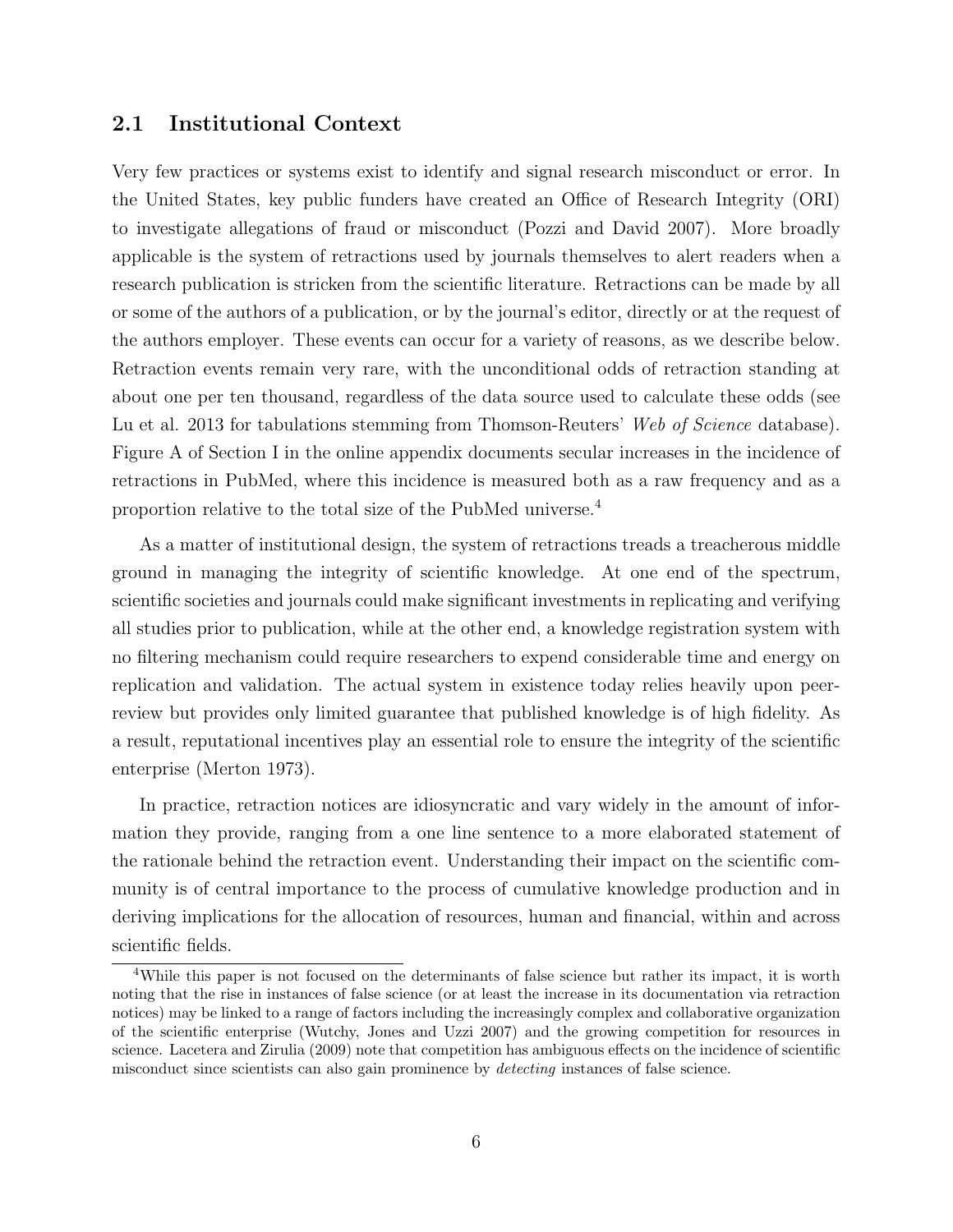## 2.2 Empirical Design

Our core research questions require that we overcome two separate data collection challenges. First, we must develop a coding scheme to parse the underlying reasons behind each of the (over 1,100) retractions that serve as "shocks" to the range of intellectual fields we examine. Our coding must also account for the degree to which the retraction leaves intact vs. knocks down the foundations upon which follow-on researchers may build. Second, we need a credible approach to systematically identify other journal articles that lie in close proximity in intellectual space to the retracted articles as well as a metric to measure their degree of proximity.

Categorizing retraction events. To meet the first challenge, we have developed a detailed taxonomy of retracted articles to capture the differences in the meaning of the retraction events for follow-on researchers, as described in Section II of the online appendix. In a second step and taking inspiration from Newton's aphorism, we then systematically assigned the 1,104 retractions in our sample to three mutually exclusive buckets denoted, "Strong Shoulders," "Shaky Shoulders," and "Absent Shoulders," respectively:

- "Strong Shoulders" means that the retraction does not in any way degrade the validity of the paper's analysis or claims. This may happen in instances where a publisher mistakenly printed an article twice, when authors published an ostensibly valid study without securing approval to publish the (unchallenged) data , or when an institutional dispute over the ownership of research materials arose.
- "Shaky Shoulders" means that the validity of claims is uncertain or that a fraction of the results is invalid. The typical use of this category concerns instances where results could not be replicated, among other reasons.
- "Absent Shoulders" is the appropriate code for retractions associated with fraudulent results, as well as in cases where a mistake in experimental procedure irretrievably invalidates the paper's results.

In addition, we differentiate between retractions for which the authors intentionally attempted to subvert the scientific truth and those for which the article needed to be retracted because of an honest mistake with no indication of foul play. We therefore examined retractions to develop a code for different levels of intentional deception.<sup>5</sup> We use "No Sign

<sup>5</sup>Deception might involve the paper's factual claims (results, materials, or methods), its attribution of scholarly credit through authorship and citations, or the originality of the work.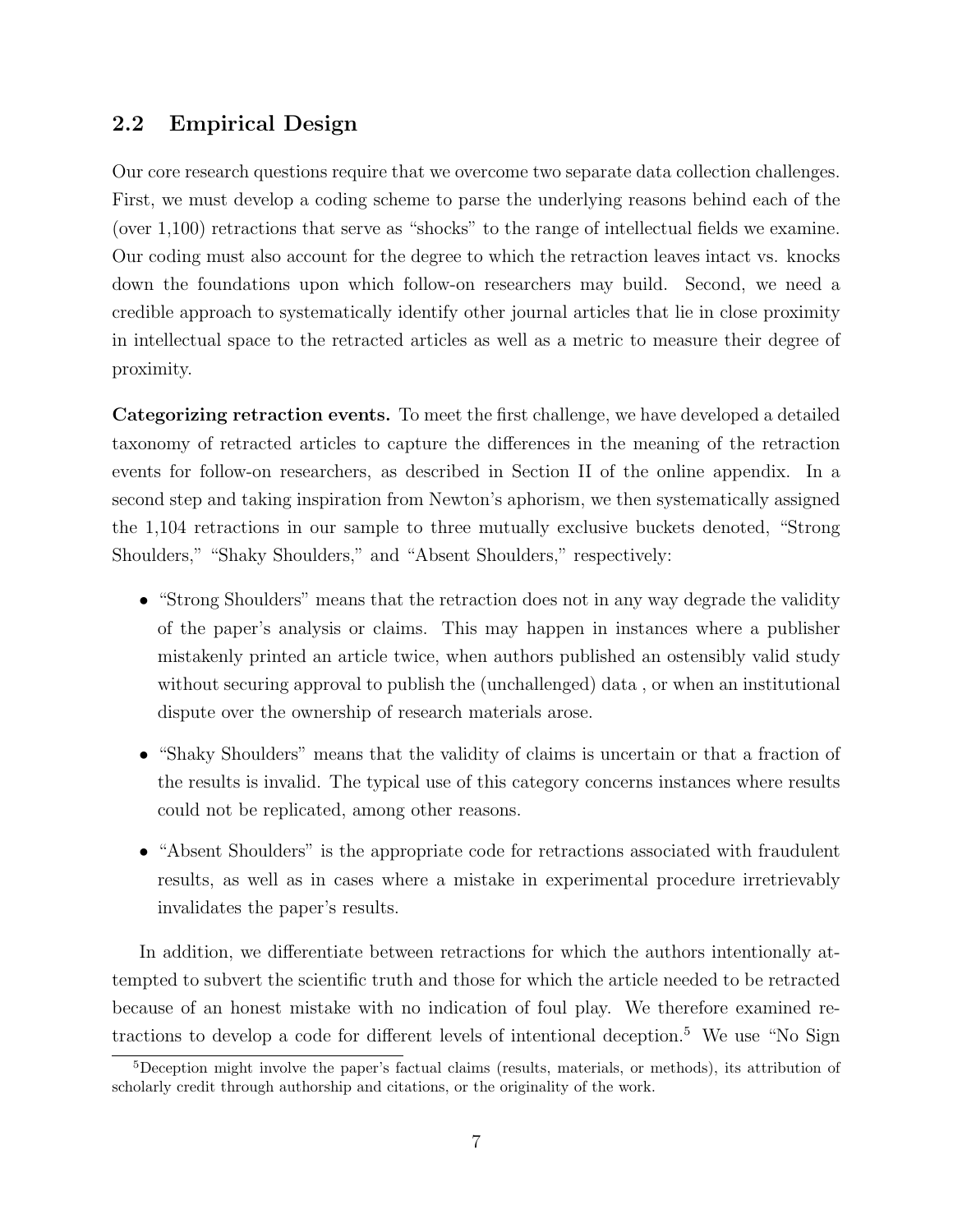of Intentional Deception" to code cases where the authors did not intend to deceive, such as instances of miscommunication, contamination of research materials, or coding error. "Uncertain Intent" applies where fraud is not firmly established, but negligence or unsubstantiated claims raise questions about the authors' motives. The "Intentional Deception" code is reserved for cases where falsification, misconduct, or willful acts of plagiarism and self-plagiarism appear to have occurred and were verified by author admissions or independent reviews of misconduct.

Delineating research fields. To delineate the boundaries of the research fields affected by retracted articles, we develop an approach based on topic similarity as inferred by the overlap in keywords between each retracted articles and the rest of the (unretracted) scientific literature. Specifically, we use the PubMed Related Citations Algorithm (PMRA) which relies heavily on Medical Subject Headings (MeSH). MeSH terms constitute a controlled vocabulary maintained by the National Library of Medicine that provides a very fine-grained partition of the intellectual space spanned by the biomedical research literature. Importantly for our purposes, MeSH keywords are assigned to each scientific publication by professional indexers and not by the authors themselves; the assignment is made without reference to the literature cited in the article. We then use the "Related Articles" function in PubMed to harvest journal articles that are proximate to the retracted articles, implicitly defining a scientific field as the set of articles whose MeSH keywords overlap with those tagging the ultimately retracted article. As a byproduct, PMRA provides us with both an ordinal and a cardinal dyadic measure of intellectual proximity between each related article and its associated retraction. For the purposes of our main analysis, we only consider related articles published prior to the retraction date. We distinguish those published prior to the retracted article and those published in the window between the retracted article's publication date and the retraction event itself. Further, we also exclude related articles with any co-authors in common with the retracted article in order to strip bare our measure of intellectual proximity from any "associational baggage" stemming from collaboration linkages. Finally, we build a set of control articles by selecting the "nearest neighbors" of the related articles, i.e., the articles appearing immediately before or immediately after in the same journal and issue, as in Furman and Stern (2011) and Furman et al. (2012a).<sup>6</sup>

<sup>6</sup>We select the nearest neighbors as controls on the premise that the ordering of papers in journal issues is random or close to random. To validate this premise, in analyses available from the author, we replicate the results in Table 8 with an alternative control group where one control is selected from each journal issue literally at random. The results do not differ substantially.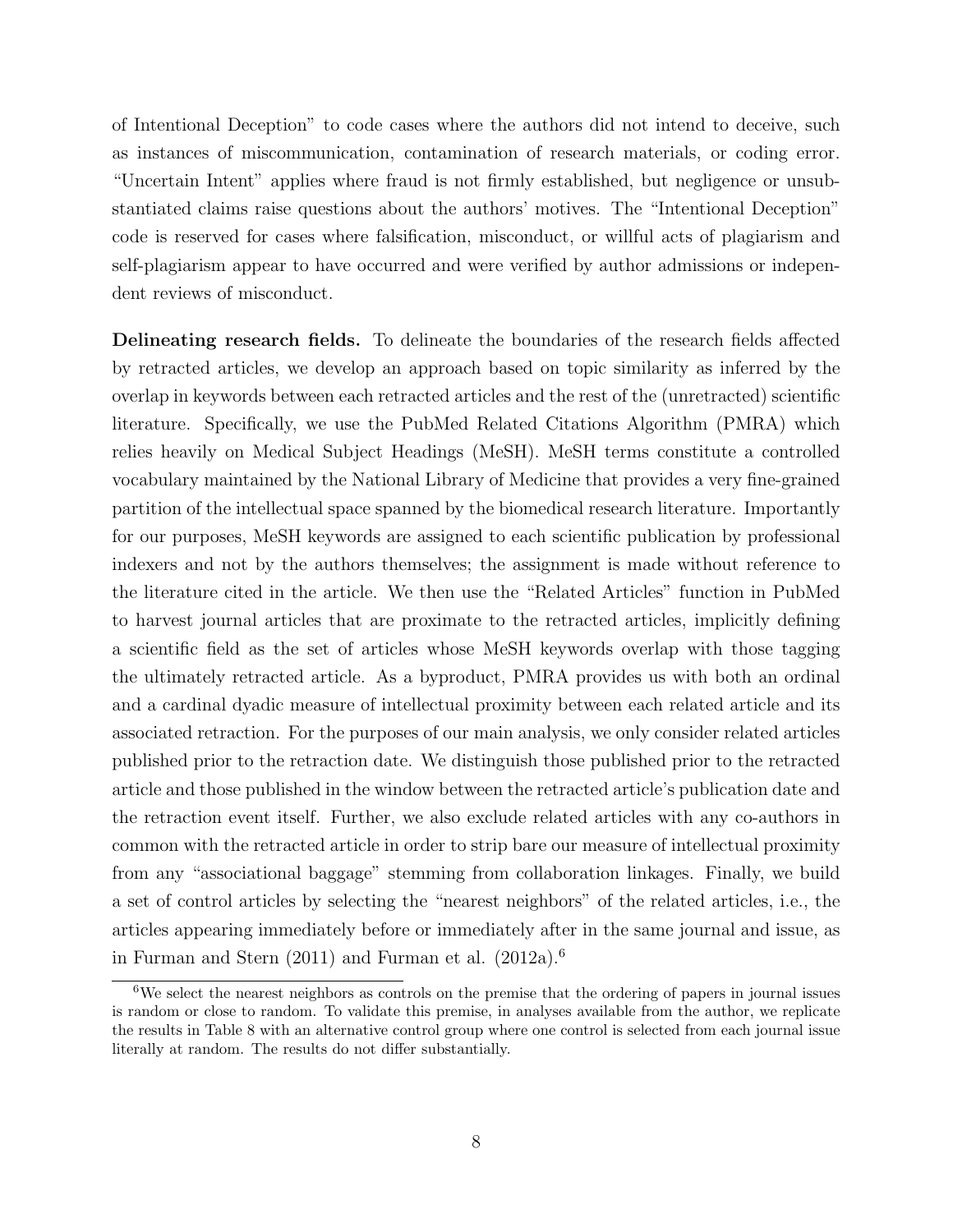Empirical strategy. Together, these advances allow us to estimate the causal impact of retraction events on the vitality of scientific fields. We start by examining the impact of a retraction on the citations to the retracted papers themselves, in a reprise of the earlier study by Furman et al. (2012a), but using a more complete sample and carefully differentiating the effect across different types of retractions. Indeed, to the extent that retractions are highly differentiated in the information they impart to follow-on researchers regarding the strength of the shoulders upon which they stand, we would anticipate that this type of variation would powerfully moderate the impact on follow-on citations. We then perform the main exercise of the paper by examining the impact of retraction events on citations to related articles and their controls in a simple difference-in-differences framework. Again, we separately estimate the impact of different types of retractions.

Lastly, we explore the mechanisms that may be at play, focusing on the set of "absent shoulder" retractions. We do so by exploring citations to related articles made by authors in academia versus industry, on the assumption that status effects (in comparison to learning effects) are more likely to influence the citing behavior of academic researchers than their private-sector counterparts. We also develop an analysis of the rate of production of related articles (rather than citation to these related articles) in the pre- and post-retraction period. Similarly, mapping related articles to NIH funding, we explore how resources devoted to scientific fields are influenced by retractions, comparing again to control fields. Overall, this empirical design advances our ability to examine issues related to the direction of research across scientific fields, and provides a nuanced understanding of the role of retractions in the process of cumulative knowledge production.

# 3 Data and Sample Construction

This section details the construction of our multilevel, panel dataset.

## 3.1 Retracted Articles

We begin by extracting from PubMed, the public-access database which indexes the life sciences literature, all original journal articles that were subsequently retracted, provided that these articles were published in 2007 or earlier, and retracted in 2009 at the latest.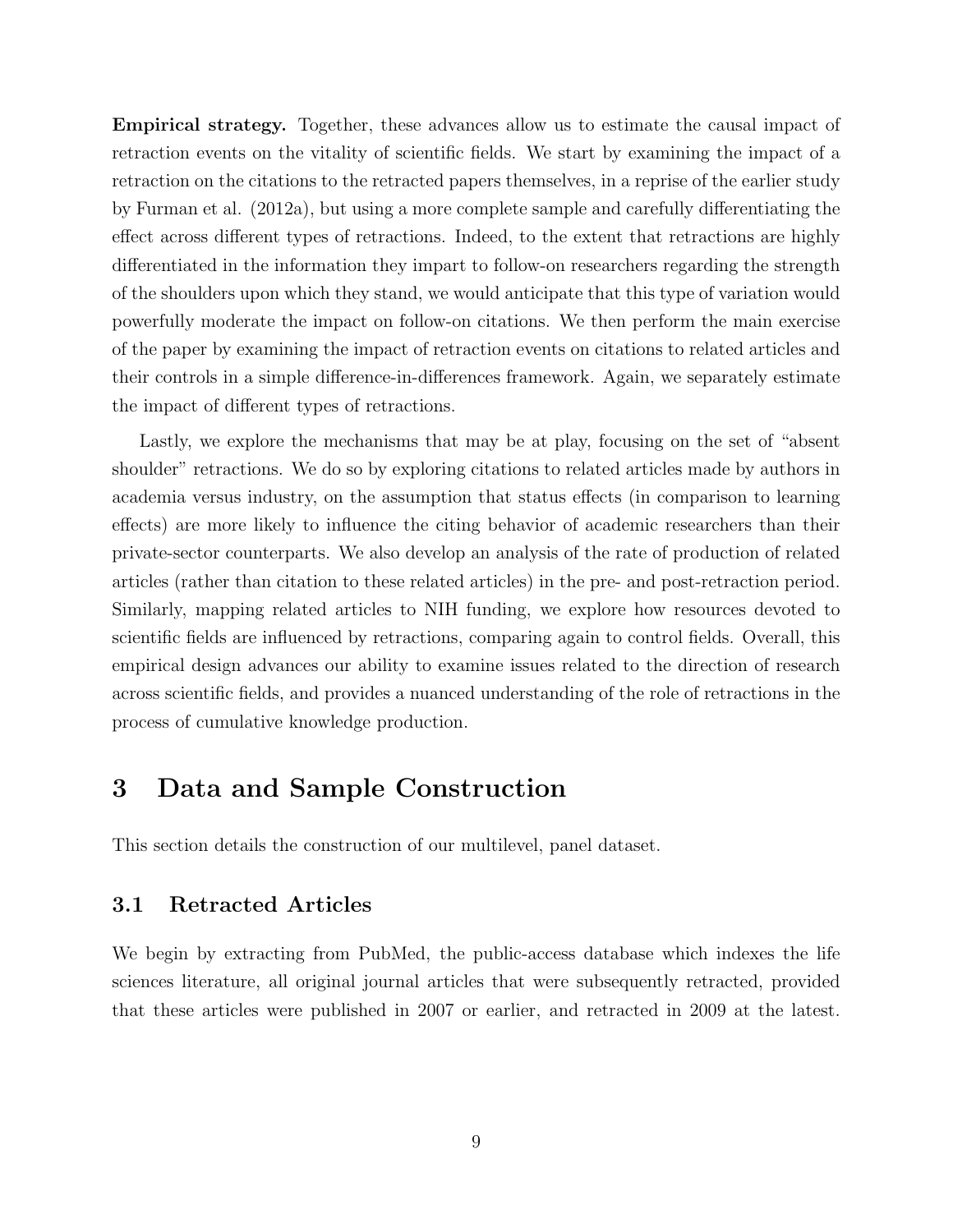After purging from the list a few odd observations,<sup>7</sup> we are left with a sample of  $1,104$ articles.<sup>8</sup> As detailed in Section II of the online appendix, we develop an exhaustive category scheme to code the reasons that explain the retraction event. These reasons are tabulated in Table 1.<sup>9</sup> In our next step, we classify each retraction into one of three categories that denote whether the results contained in the source article can be relied upon for follow-on research. The "strong shoulders" subsample comprises 202 articles retracted for reasons that do not cast any aspersion on the validity of the results contained therein. In contrast, we classify 589 retractions (53.4%) as providing "absent shoulders" for follow-on scientists to stand on, often because of fraudulent data or other types of misconduct. Finally, the "shaky shoulders" category (289 events or 26.2% of the cases) groups those retraction events for which the validity of the results remains shrouded in uncertainty.

Most of our analyses focus on the 589 observations belonging to the "absent shoulders" subsample (Table 2). The papers in this subsample were published between 1973 and 2007 and took an average time of three years to be retracted, though many of the more recent articles were retracted within one year — perhaps because of a higher probability of detection since the dawn of the electronic publishing era. Although this subsample is dominated by instances of fraud or other types of misconduct, 31% of the events appear to be the results of honest mistakes on the part of the investigators involved, with a further 8% for which it is unclear whether the scientists actively subverted the scientific process in the course of performing the research and reporting its results.<sup>10</sup>

Regardless of intent, however, it would be a mistake to consider each observation as completely independent from all the others in the sample. Close to sixty percent of the observations can be grouped into cases involving more than one retraction event, for example because the same rogue investigator committed fraud in multiple papers, or because the same contaminated research materials were used in multiple published articles. Figure B

 $7$ These include an article retracted and subsequently unretracted, an erratum that was retracted because of disagreement within the authorship team about whether the original article indeed contained an error, along with a few others.

 ${}^{8}$ In comparison, Lu et al. (2013) extract 1,465 retraction events from Thomson Reuters' Web of Science over the same period. The Web of Science covers a wider cross-section of scientific fields (including the social sciences and engineering), but has shallower coverage than PubMed in the life sciences. By combining the events corresponding to life sciences journals as well as multidisciplinary journals — such as Science, PNAS, or Nature — it appears that the life sciences account for between  $60\%$  and  $70\%$  of the total number of retractions in the Lu et al. sample.

<sup>&</sup>lt;sup>9</sup>Despite extensive efforts, we were unable to locate a retraction notice in 24 (2.17%) cases.

<sup>&</sup>lt;sup>10</sup>This represents an inversion of the relative prevalence of fraud and mistakes, compared to an earlier analysis performed by Nath et al. (2006), but it is in line with the recent results reported by Fang et al. (2012).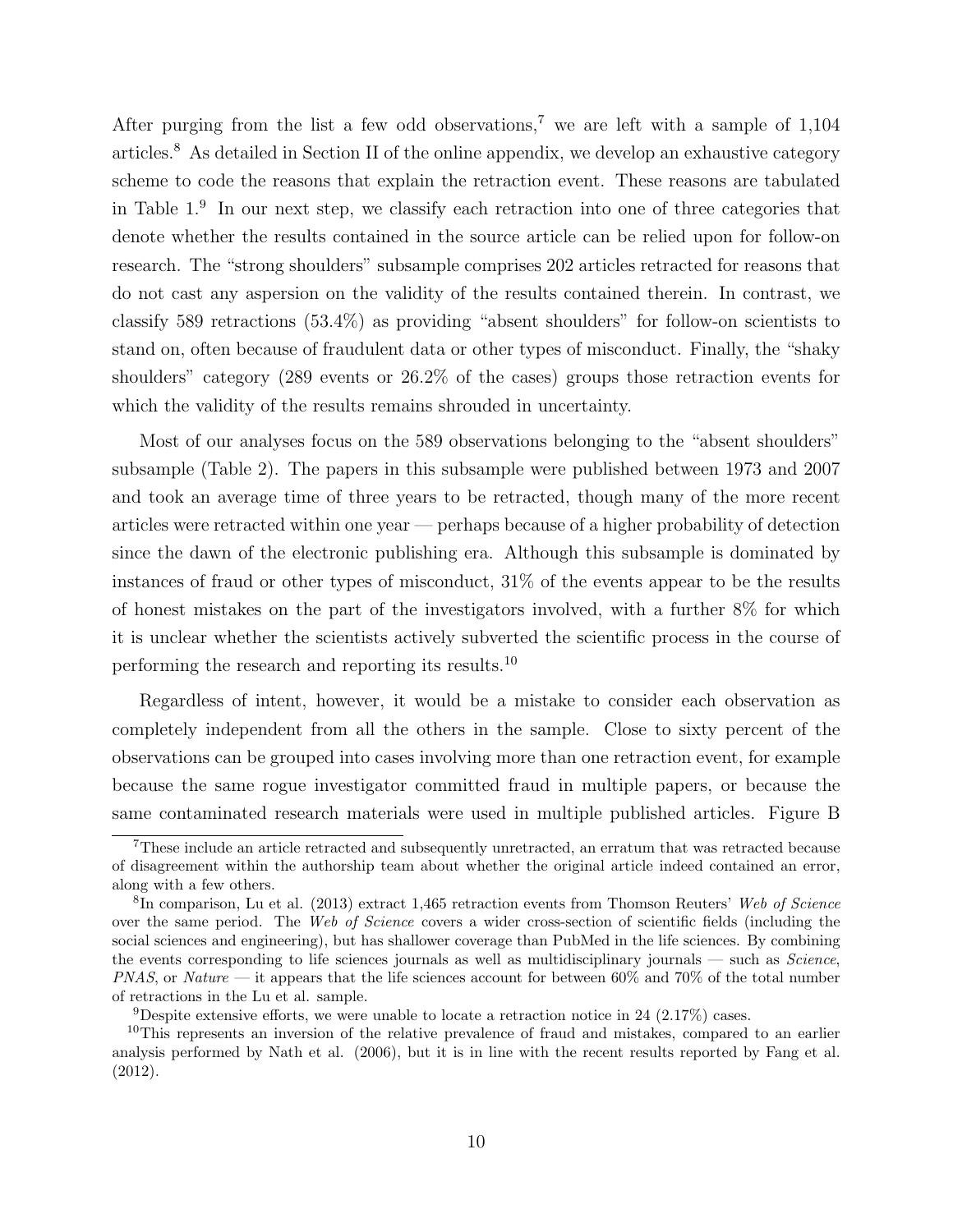of Section I in the online appendix displays the histogram of the distribution of retraction events by retraction case  $(N = 334)$ . The case identifier will play an important role in the econometric analysis since all of our results will report standard errors clustered at the case level of analysis.

### 3.2 Related Articles

Traditionally, it has been very difficult to assign to individual scientists, or articles, a fixed address in "idea space," and this data constraint explains in large part why bibliometric analyses typically focus on the determinants of the rate of scientific progress rather than its direction. The empirical exercise in this paper hinges crucially on the ability to relax this constraint in a way that is consistent across retraction events and also requires little, if any, human judgement.

This challenge is met here by the use of the PubMed Related Citations Algorithm [PMRA], a probabilistic, topic-based model for content similarity that underlies the "related articles" search feature in PubMed. This database feature is designed to aid a typical user search through the literature by presenting a set of records topically related to any article returned by a PubMed search query.<sup>11</sup> To assess the degree of intellectual similarity between any two PubMed records, PMRA relies crucially on MeSH keywords. MeSH is the National Library of Medicine's [NLM] controlled vocabulary thesaurus. It consists of sets of terms naming descriptors in a hierarchical structure that permits searching at various levels of specificity. There are 26,581 descriptors in the 2012 MeSH edition (new terms are added to the dictionary as scientific advances are made). Almost every publication in PubMed is tagged with a set of MeSH terms (between 1 and 103 in the current edition of PubMed, with both the mean and median approximately equal to 11). NLM's professional indexers are trained to select indexing terms from MeSH according to a specific protocol, and consider each article in the context of the entire collection (Bachrach and Charen 1978; Névéol et al. 2010). What is key for our purposes is that the subjectivity inherent in any indexing task is confined to the MeSH term assignment process, which occurs upstream of the retraction event and does not involve the articles' authors.

Using the MeSH keywords as input, PMRA essentially defines a distance concept in idea space such that the proximity between a source article and any other PubMed-indexed publication can be assessed. The algorithm focuses on the smallest neighborhood in this

 $11$ Lin and Wilbur (2007) report that one fifth of "non-trivial" browser sessions in PubMed involve at least one invocation of PMRA.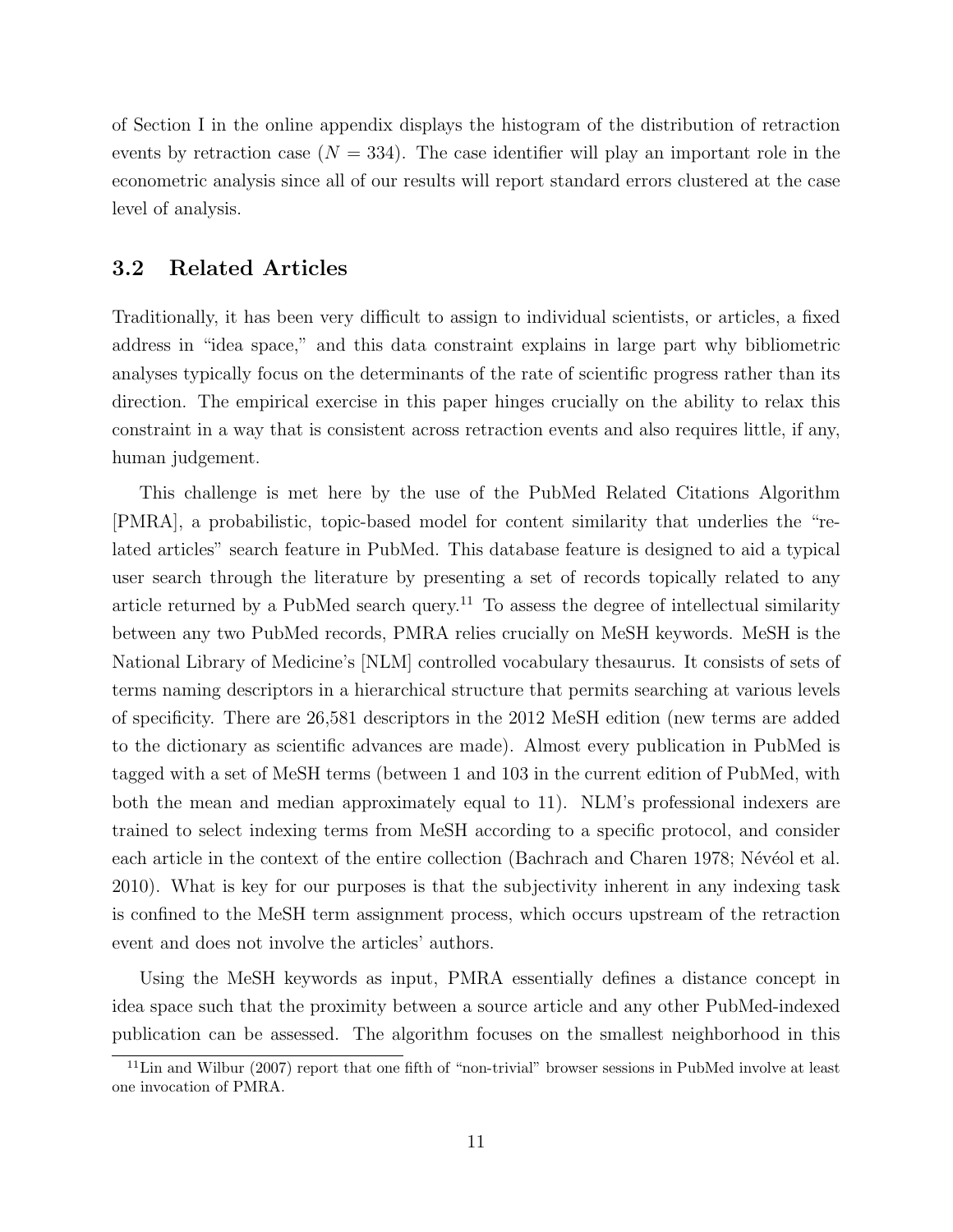space that includes 100 related records.<sup>12</sup> Given our set of source articles, we delineate the scientific fields to which they belong by focusing on the set of articles returned by PMRA that satisfy five additional constraints: (i) they are original articles (as opposed to editorials, comments, reviews, etc.); (ii) they were published up to the year that precedes the calendar year of the underlying retraction event; (iii) they appear in journals indexed by the Web of Science (so that follow-on citation information can be collected); (iv) they do not share any author with the source, and (v) they are cited at least once by another article indexed by the Web of Science in the period between their publication year and 2011. Figure C of Section I in the online appendix runs through a specific example in the sample to illustrate the use of PMRA.<sup>13</sup> Section III of the online appendix illustrates through an example how PMRA processes MeSH keyword information to delineate the boundaries of research fields.

For the set of 589 retractions with absent shoulders, the final dataset comprises 32,699 related articles that can be ordered by relatedness using both an ordinal measure (the rank returned by PMRA) as well as a cardinal measure which we normalize such that a score of 100% corresponds to the first "non-trivial" related record.<sup>14</sup>

As a result of these computational and design choices, the boundaries of the fields we delineate are derived from semantic linkages to the exclusion of other considerations such as backward and forward citation relationships, or coauthorships. Judgement and subjectivity is confined to the initial indexing task which assigns keywords to individual articles. The individuals performing these tasks are trained in a consistent way, draw the keywords from a controlled vocabulary which evolves only slowly over time, and do not have any incentives to "window-dress" the articles they index with terms currently in vogue in order to curry attention from referees, editors, or members of funding panels. Of course, the cost of this approach is that it may result in boundaries between fields that might only imperfectly dovetail with the contours of the scientific communities with which the authors in our sample would self-identify. The main benefit, however, is that it makes it sensible to use citation information to evaluate whether the narrow fields around each retracted article atrophy or expand following each retraction event.

 $12$ However, the algorithm embodies a transitivity rule as well as a minimum distance cutoff rule, such that the effective number of related articles returned by PMRA varies between 4 and 2,642 in the larger sample of 1,104 retractions, with a mean of 172 records and a median of 121.

<sup>&</sup>lt;sup>13</sup>To facilitate the harvesting of PubMed-related records on a large scale, we have developed an open-source software tool that queries PubMed and PMRA and stores the retrieved data in a MySQL database. The software is available for download at http://www.stellman-greene.com/FindRelated/.

<sup>&</sup>lt;sup>14</sup>A source article is always trivially related to itself. The relatedness measures are based on the raw data returned by PMRA, and ignore the filters applied to generate the final analysis dataset, e.g., eliminating reviews, etc.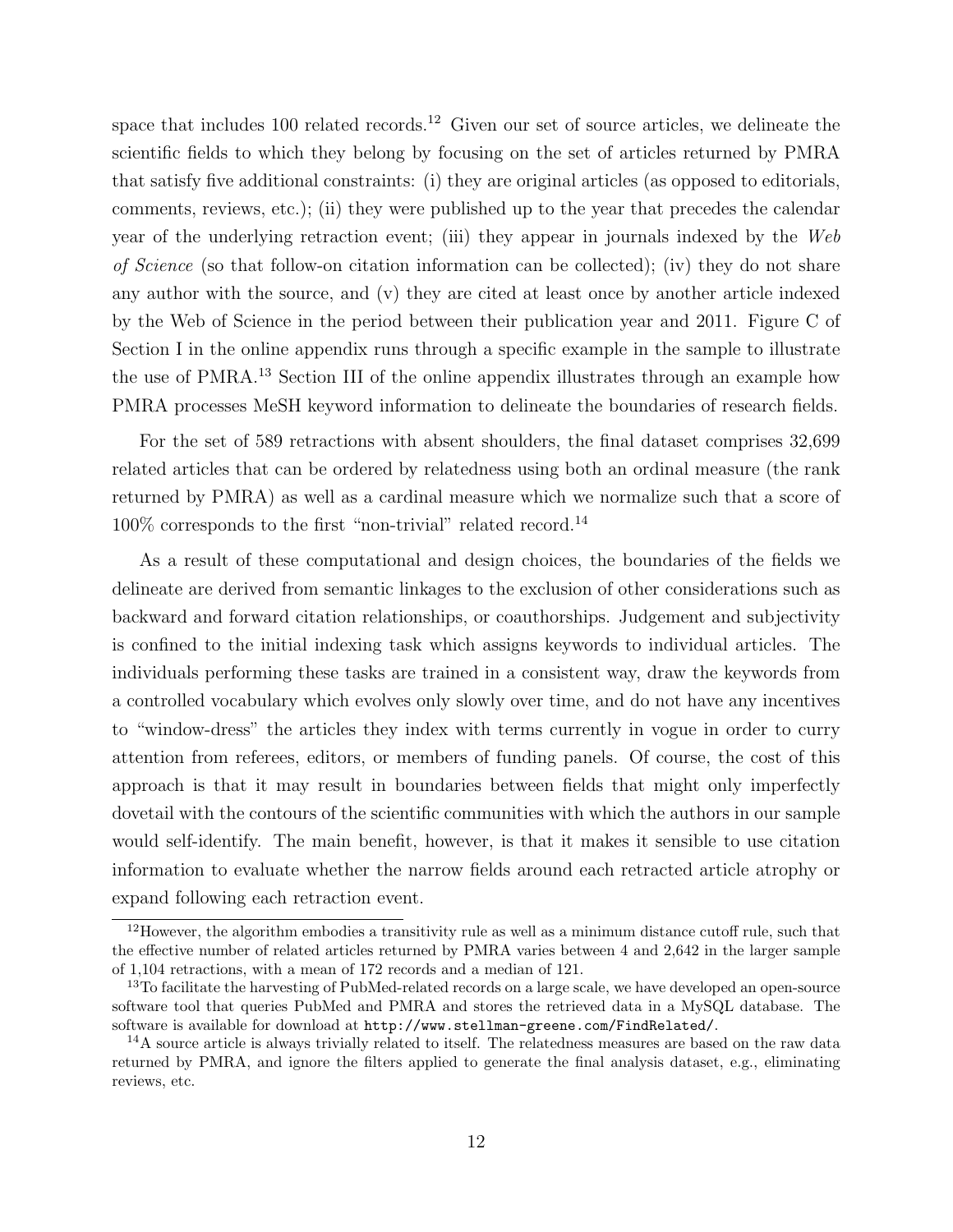## 3.3 Identification Strategy and Nearest-Neighbor Controls

A natural starting point to identify the spillovers of retraction events on their associated fields is to examine changes in citations received by the set of related articles after the retraction, relative to before, using a simple related article fixed effects specification. Since the retraction effect is mechanically correlated with the passage of time as well as with a paper's vintage, our specifications must include age and calendar year effects, as is the norm in empirical studies of scientific productivity (Levin and Stephan 1991). In this framework, the control group that pins down the counterfactual age and calendar time effects for articles related to a current retraction is comprised of other related articles whose associated retraction occurred in earlier periods or will occur in future periods. This approach may be problematic in our setting. First, related articles observed after their associated retraction event are not appropriate controls if the event affected the trend in the citation rate; Second, the fields from which retractions are drawn might not represent a random cross-section of all scientific fields, but rather might be subject to idiosyncratic life cycle patterns, with their productive potential first increasing over time, eventually peaking, and thereafter slowly declining. If this is the case, fixed effects will overestimate the true effect of the retraction effect, at least if we rely on articles treated in earlier or later periods as an "implicit" control group.

To mitigate these threats to identification, our preferred empirical strategy relies on the selection of matched controls for each related  $-$  i.e., "treated"  $-$  article. In concrete terms, we select as controls for each related article their "nearest neighbors" in the same journal, volume, and issue, i.e., the two articles that immediately precede and follow the treated article. When the related article is first or last in the particular issue of the journal considered, we select a single control. The final dataset corresponding to the "Absent Shoulders" subsample comprises 65,461 such controls.

One potential concern with this control group is that its members may also be affected by the retraction treatment, since they are drawn from the same set of journals as the related articles. In what follows, we ignore this threat to identification for three separate reasons. First, the fields identified by PMRA are extremely thin slices of intellectual space, and their boundaries do not depend on journal or date of publication information (see Section III of the online appendix). Second, in the extremely rare cases in which one of these nearest neighbor controls also happens to be related to a retraction through the algorithm, we select instead the article that is "twice removed" in the table of contents from the focal related article. Finally, as can be observed in Table 3, the rate at which the controls cite the retraction with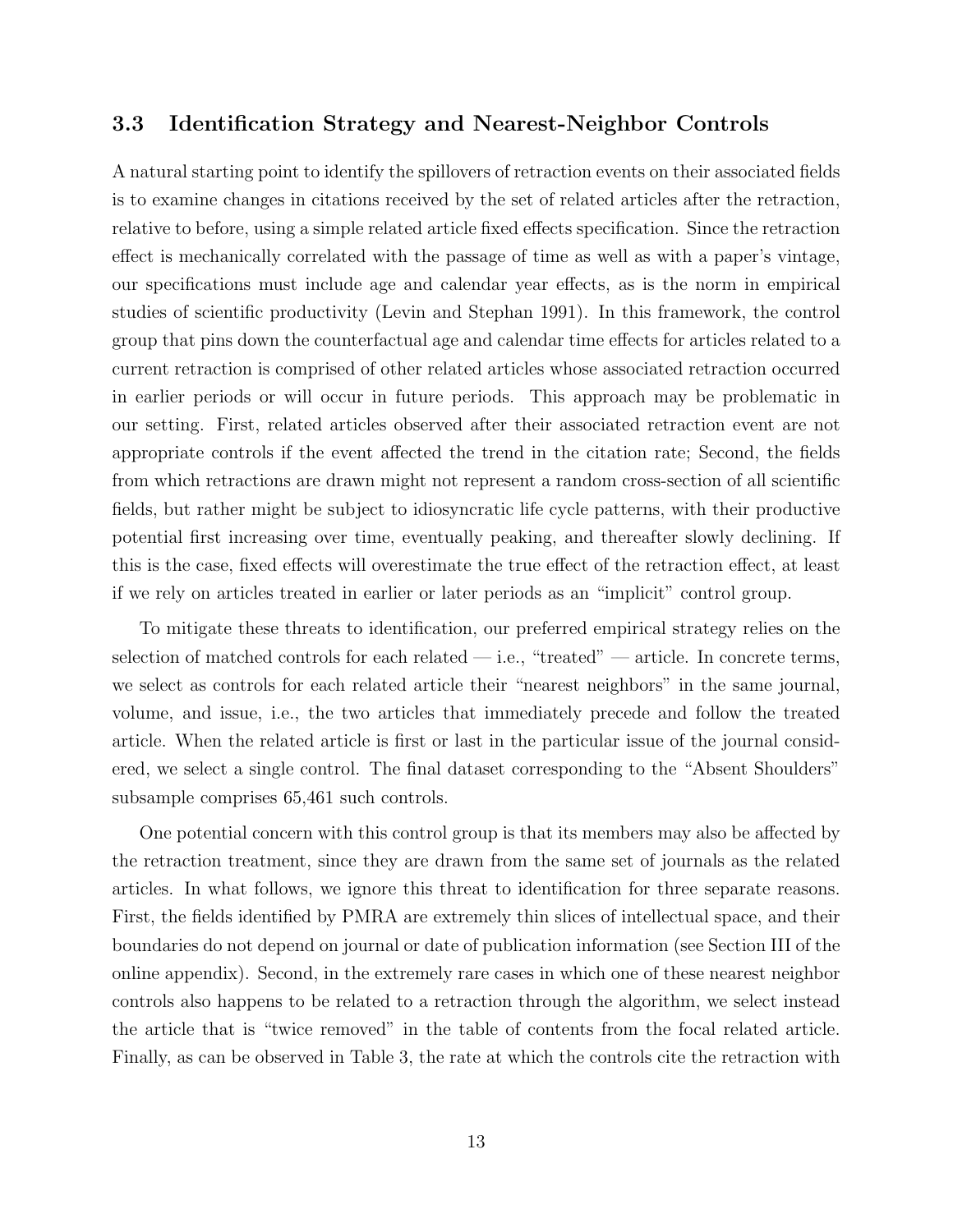which they are indirectly associated is almost two orders of magnitude smaller than the rate of citation that links the retractions with the "treated" (i.e., related) articles.

Citation data. PubMed does not contain citation data but we were able to retrieve this information from the Web of Science (up to the end of 2011) using a perl script. We further process these data to make them amenable to statistical analysis. First, we eliminate all self-citations, where self-citation is inferred by overlap between any of the cited authors with any of the citing authors (an author name is the combination formed by the last name and the first initial for the purpose of this filter). Second, we parse the citing article data to distinguish between the institutional affiliations of citers, in particular by flagging the citing articles for which at least one of the addresses recorded by the Web of Science is a corporate address, which we infer from the presence of abbreviations such as Inc, Corp, GmbH, Ltd, etc. We then aggregate this information at the cited article-year level of analysis. In other words, we can decompose the total number of citations flowing to individual articles at a given point in time into a "private" and a "public" set, where public citations should be understood as stemming from academic scientists, broadly construed (this will also include scientists employed in the public sector as well as those employed by non-profit research institutes). Citations are a noisy and widely-used measure of the impact of a paper and the attention it receives. But the use of citation data to trace out the diffusion of individual bits of scientific knowledge is subject to an important caveat. Citations can be made for "strategic" rather than "substantial" reasons (cf. Lampe [2012] for evidence in this spirit in the context of patent citations). For example, authors of a paper may prefer to reduce the number of citations in order to make larger claims for their own paper; they may be more likely to "get away with it" (i.e., not having editors and referees request to add citations) if the strategically uncited papers are close in intellectual space to a retracted paper. Unfortunately, we do not have the ability to parse the citation data to distinguish strategic from substantial citations, a limitation that the reader should bear in mind when interpreting our results.

Descriptive Statistics. Table 3 provides basic information about the matched sample. By construction, control and treated articles are matched on year of publication and journal, and they appear to match very closely on the length of the authorship roster. Because in many cases, retraction occurs relatively quickly after publication, only 30% of the related articles in the data are published after the publication of the source article, and only 7.9% of these articles cite the soon-to-be-retracted source. Conversely, only 6.1% of the articles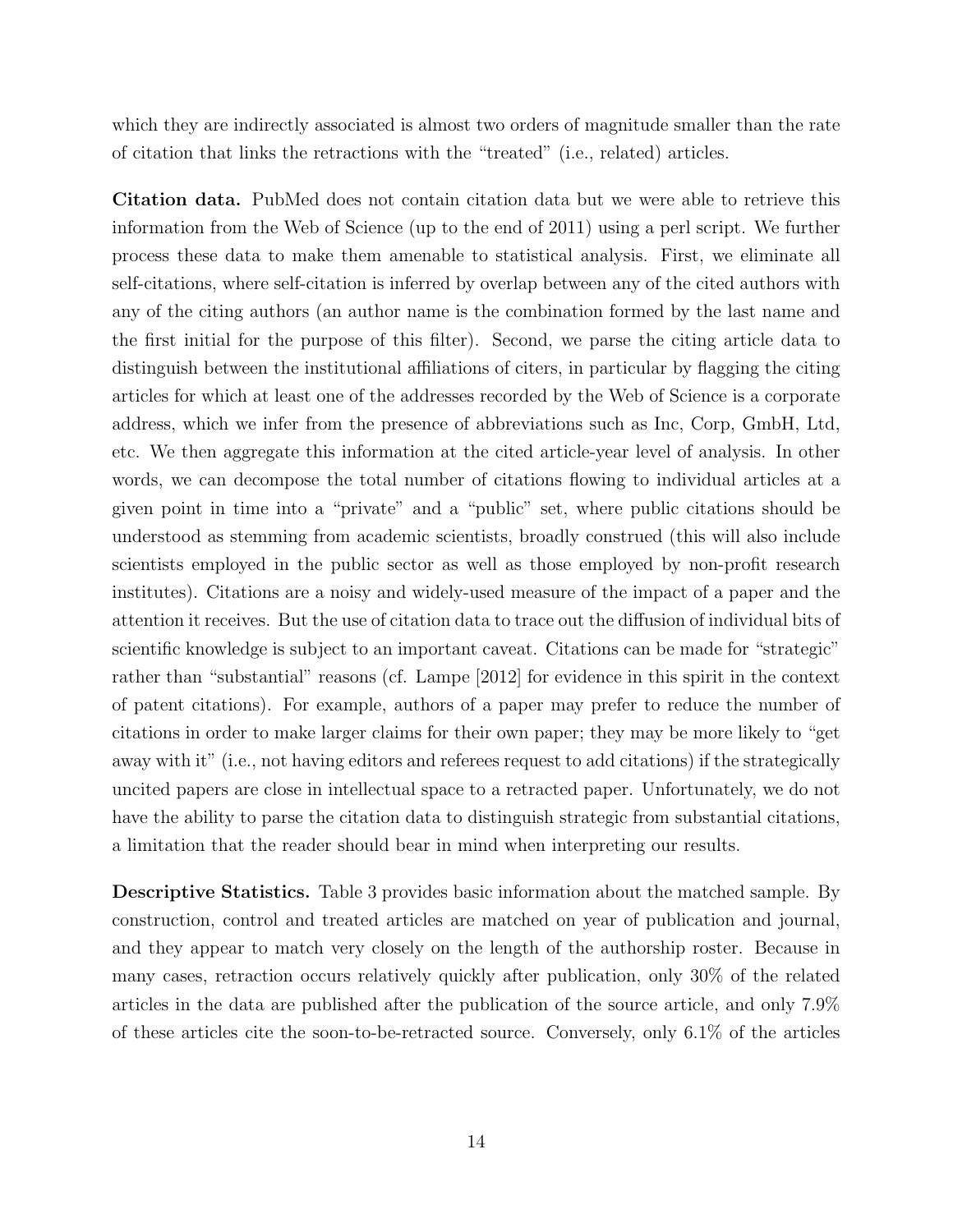at risk of being cited by the source (because they were published before its publication) are in fact cited by it.

Table 3 indicates that related articles and their nearest neighbors differ slightly in the total number of citations received at baseline (the calendar year preceding the retraction event), with related articles having received 1.7 citations more on average than the controls. Figure 1 compares the distributions of cumulative baseline citations for control and related articles, respectively. The controls appear to be slightly more likely to have received zero or one citation at baseline. This is not necessarily surprising, if, as mentioned above, articles related to retractions are drawn from fields that draw more attention from the scientific community in the years leading up to the retraction event. Nonetheless, these small differences in the level of citations at baseline could prove problematic for our identification strategy if they translate into preexisting trends in citations for treated articles, relative to control articles in the pre-retraction period. We will carefully document below that such pre-trends are extremely small in magnitude and undetectable from a statistical standpoint, buttressing the core assumption that underlies our empirical strategy.

## 3.4 Field-level Analyses

To examine the proximate causes of the spillover effects of retractions on their fields, we study whether patterns of entry into these fields, or the funding that accrues to active researchers in these same fields, is altered by the retraction event. To do so, we create a second dataset that collapses the related article-level data onto a retracted article-level panel dataset.

As previously, we view scientific fields as isomorphic to the set of articles related (through PMRA) to a given source article. In contrast to the previous section, however, we make use of the related articles published after a retraction event (as well as before). A "field" is born in the year during which the oldest related article was published. Starting from the set of 589 retractions in the "absent shoulders" subsample, we eliminate 24 observations for which this oldest related article is "too young" — it appeared less than five years before the retraction event. This ensures that all the fields in the dataset have at least a five year time series before its associated retraction event; each field defined in this way is followed up to the end of 2011. We then select 1,076 "nearest neighbor" articles that appear in the same journal and issue as the retracted articles, allowing us to delineate 1,076 control fields in an analogous fashion.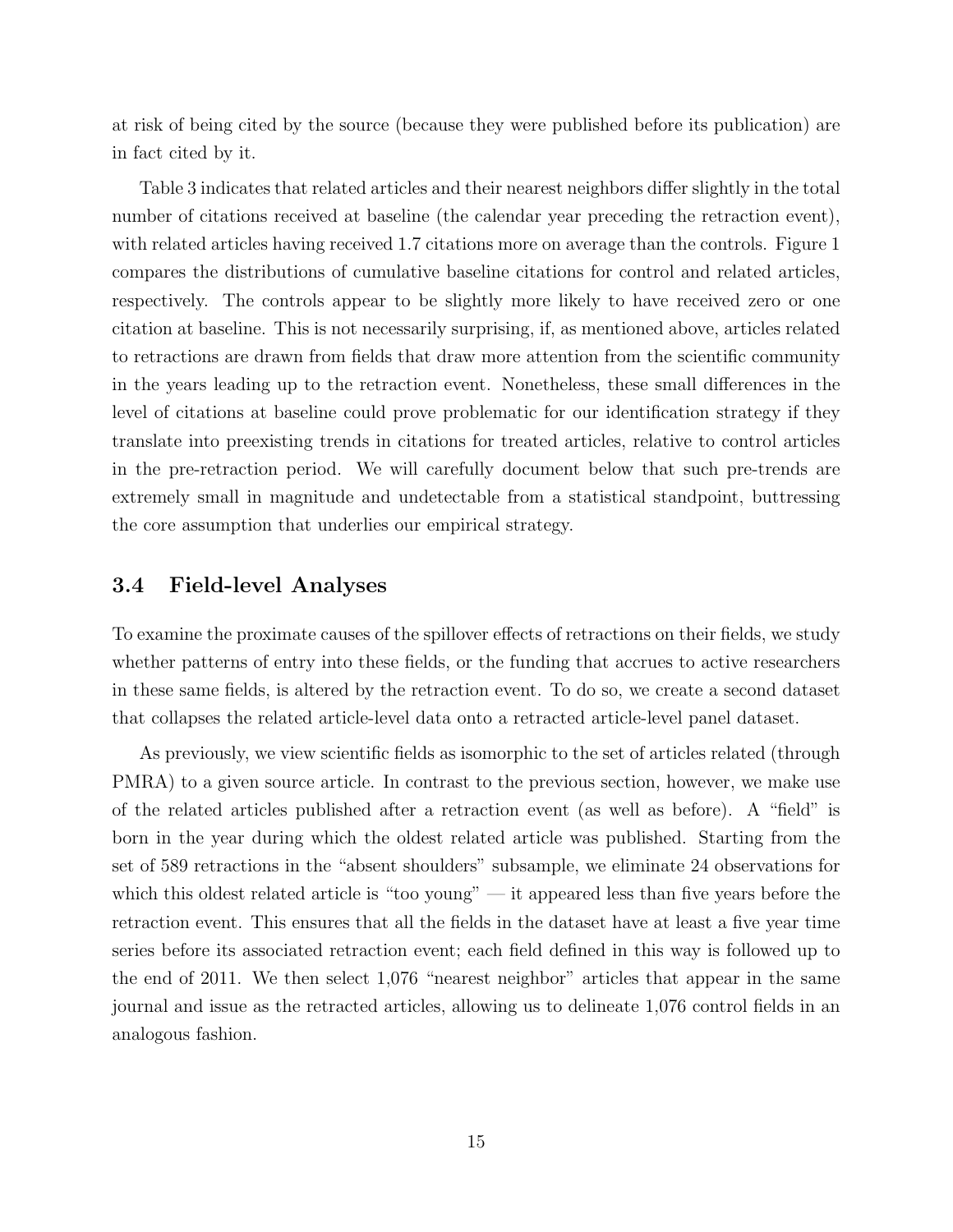It is then straightforward to compute yearly "entry rates" into treated and control fields by counting the number of related articles published in the field in each year. Capturing funding information at the field level is slightly more involved. PubMed systematically records NIH grant acknowledgements using grant numbers, but without referencing the particular grant cycle to which the publication should be credited. To address this issue, we adopt the following procedure: for each related publication, we identify the closest preceding year in a three-year window during which funding was awarded through either a new award or a competitive renewal; we then sum all the funding in the grant year that ultimately generates publications in the focal field.

The descriptive statistics for the field-level analyses are displayed on Table 4. The number of observations across the publication frequency dataset and the funding dataset differ because (i) the funding data are available only until 2007, whereas the publication data is available until the end of our observation period (2011); and (ii) we drop from the funding analysis the fields for which there is not a single publication acknowledging NIH funding for the entire 1970-2007 period.

# 4 Results

The exposition of the econometric results proceeds in four stages. After a brief exposition of the main econometric issues, we present descriptive statistics and results pertaining to the effect of retractions on the rate of citations that accrue to the retracted articles. Second, we examine the extent of the retraction effect on the set of related articles. Third, we study whether the retraction events altered patterns of entry and funding into the scientific fields associated with the retracted articles. Fourth, we explicate the mechanism(s) underlying the results.

### 4.1 Econometric Considerations

Our estimating equation relates the number of citations that are received by related article  $j$ in year  $t$  to characteristics of  $j$  and of retracted article  $i$ :

$$
E\left[CITES_{jt}|X_{ijt}\right] = exp\left[\beta_0 + \beta_1 RLTD_j \times AFTER_{it} + f(AGE_{jt}) + \delta_t + \gamma_{ij}\right]
$$

where  $AFTER$  denotes an indicator variable that switches to one the year after the retraction, RLT D denotes an indicator variable that is equal to one for related articles and zero for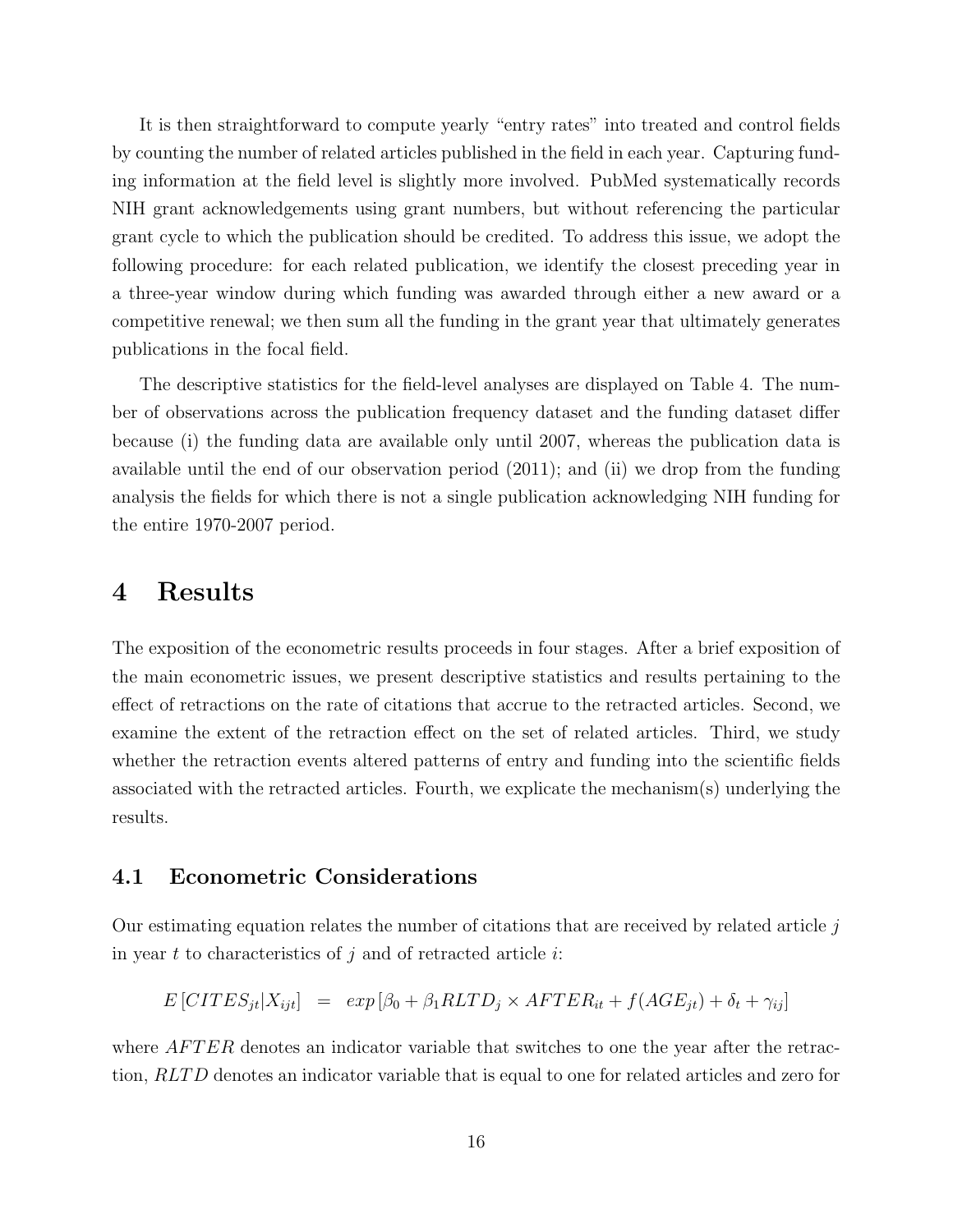control articles,  $f(AGE_{jt})$  corresponds to a flexible function of article j's age, the  $\delta_t$ 's stand for a full set of calendar year indicator variables, and the  $\gamma_{ij}$ 's correspond to source article/related article (or control) fixed effects, consistent with our approach to analyze changes in j's rate of citations following the retraction of source article  $i$ .

The fixed effects control for many individual characteristics that could influence citation rates, such as journal status. To flexibly account for article-level life cycle effects,  $f(AGE)$ consists of thirty two age indicator variables, where age measures the number of years elapsed since the article was published.<sup>15</sup>

Estimation. The dependent variable of interest is extremely skewed. For example, 40.33% of the article-year observations in the data correspond to years in which the related articles/controls receive zero citations. Following a long-standing tradition in the study of scientific and technical change, we present conditional quasi-maximum likelihood estimates based on the fixed-effect Poisson model developed by Hausman et al. (1984). Because the Poisson model is in the linear exponential family, the coefficient estimates remain consistent as long as the mean of the dependent variable is correctly specified (Gouriéroux et al.  $1984$ ).<sup>16</sup>

Inference. QML standard errors are robust to arbitrary patterns of serial correlation (Wooldridge 1997), and hence immune to the issues highlighted by Bertrand et al. (2004) concerning inference in DD estimation. We cluster the standard errors around retraction cases in the results presented below.

Dependent Variables. Our primary outcome variable is an article's number of citations in a given year. Secondary outcomes include the number of related articles (either to retracted papers or their nearest neighbors) published before and after the retraction event, as well as the amount of NIH funding (in millions of 2007 dollars) flowing to scientists who subsequently publish related articles (either to retracted papers or their nearest neighbors). Though the funding measure is distributed over the positive real line, the Hausman et al. estimator can still be used in this case (Santos Silva and Tenreyro 2006).

<sup>&</sup>lt;sup>15</sup>The omitted category corresponds to articles in their year of publication, i.e., articles' birth year. It is not possible to separately identify calendar year effects from age effects in the within-article dimension of our panel dataset in a completely flexible fashion, because one cannot observe two articles at the same point in time that have the same age but different vintages (Hall et al. 2007). In our specifications, the indicator variable corresponding to articles in their thirty-first year also absorbs the subsequent age dummies.

<sup>&</sup>lt;sup>16</sup>In Section IV of the online appendix, we find that OLS estimation yields qualitatively similar findings.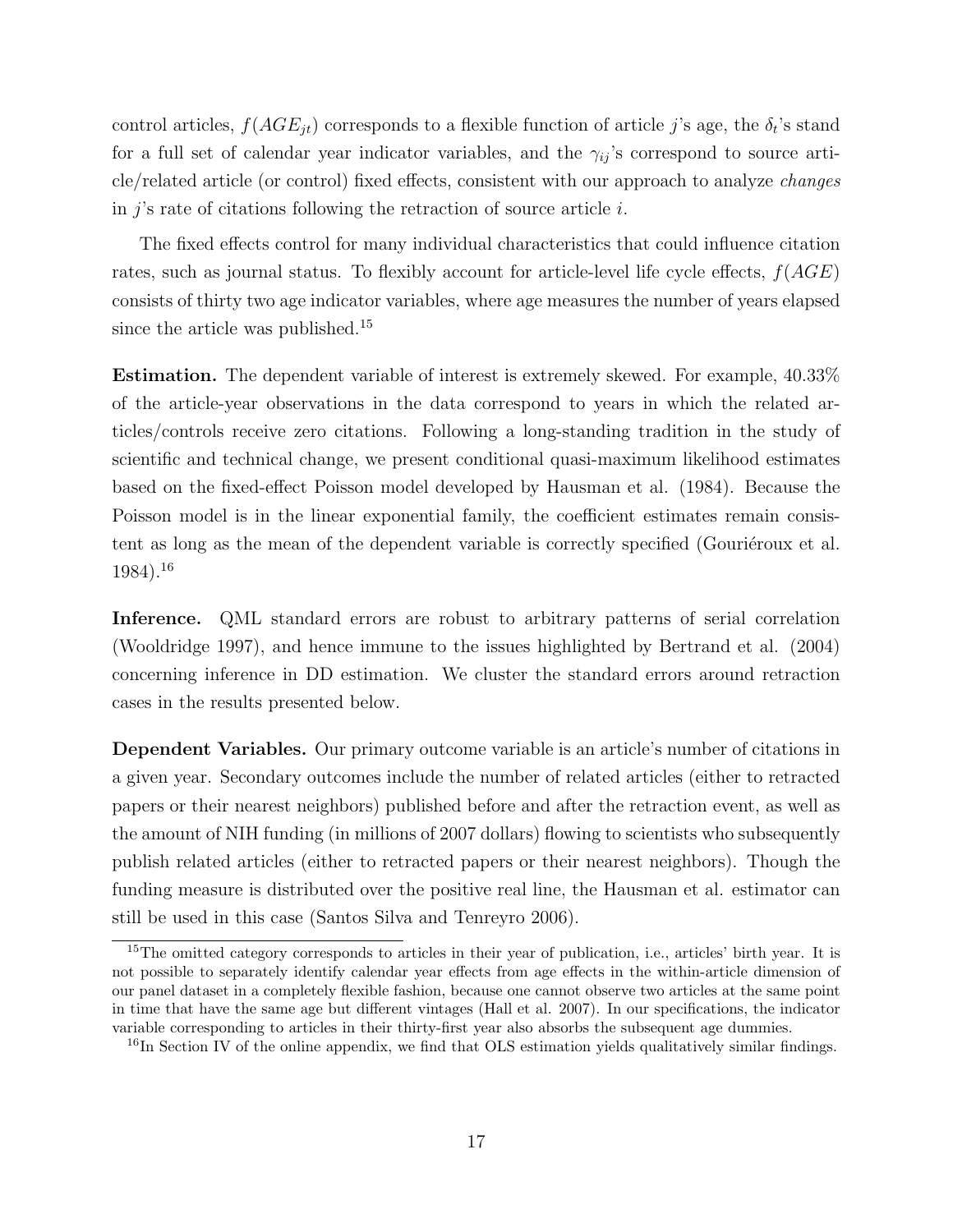## 4.2 Effect of Retraction on Retracted Papers

Table 5 reports the results from simple difference-in-differences analyses for the sample of 1,037 retractions and 1,922 nearest neighbors in the journals in which the retracted articles appeared.<sup>17</sup> Column 1 reports the estimate of the retraction effect for the baseline specification. The result implies that, relative to the controls, retracted papers lose 69% of their citations in the post-retraction period. The magnitude of the effect is in line with the 60% decline estimated by Furman et al. (2012a) in a smaller sample of PubMed-indexed retractions. Column 2 shows that the effect is barely affected when we drop from the sample those observations corresponding to retracted articles for which the retraction reason is missing.

Column 3 includes in the specifications the main effect of the retraction treatment as well as two interactions with the "shaky shoulders" and "absent shoulders" indicator variables. In this model, the main effect implicitly captures the post-retraction fate of the retracted papers that still maintain "strong shoulders." While this effect is negative and statistically significant (with an implied decrease in the citation rate equal to 38%) its magnitude is markedly smaller than that of the effect corresponding to the "shaky shoulders" retractions  $(66\%)$  and smaller still than the effect for the "absent shoulders" category  $(73\%)$ . Dropping the "strong shoulders" group from the sample increases the magnitude of the retraction effect in absolute value (to 72%, column 4), while focusing on the earliest retraction event in each case slightly lowers the estimated effect (66%, column 5).

In short, our results confirm the earlier findings of Furman et al. (2012a). In addition, the results in column 3 provide important empirical validation for the coding exercise detailed in the online appendix. Although the coefficients in this specification are not statistically different from each other, their magnitudes are ordered in an intuitive way, with the postretraction penalty decreasing monotonically with the strength of the shoulders provided to follow-on researchers.

## 4.3 Effect of Retraction on Related Papers

We now turn to the core of the empirical analysis, examining the effect of retraction on the citation outcomes for the related articles identified by the PubMed Related Citations Algorithm. The first set of results appears in Table 6, which is structured analogously to Table 5. Column 1 reports the difference-in-difference estimate for the entire sample. We find

<sup>&</sup>lt;sup>17</sup>Sixty seven retracted articles needed to be dropped from the estimation sample because they appeared in journals not indexed by the Web of Science.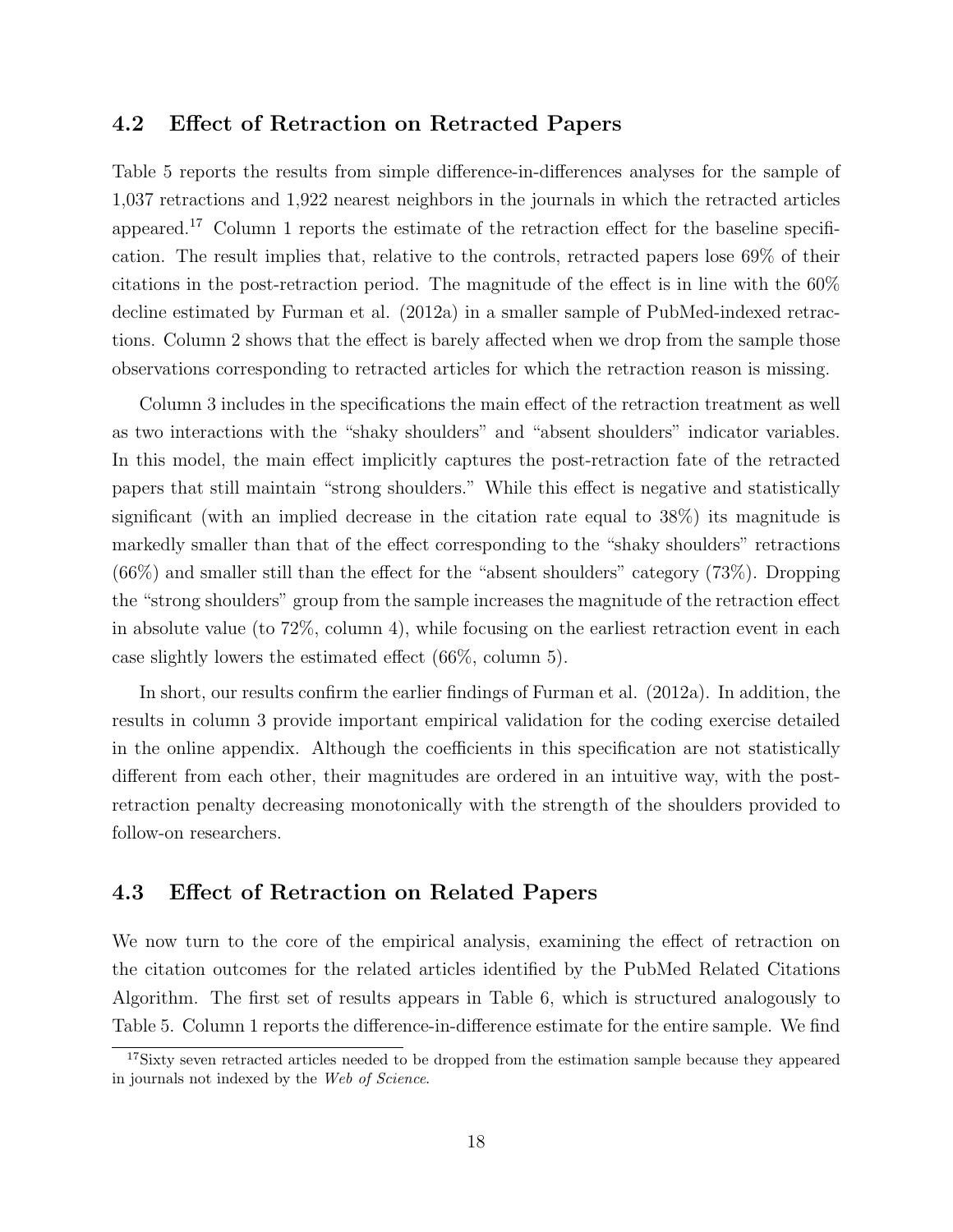that related articles experience a precisely estimated 5.73% decline in the rate at which they are cited in the post-retraction period, relative to the control articles. Column 2 shows that the estimate does not change after dropping the articles related to retractions for which we were unable to find the underlying reason. Column 3 parses the retraction effect according to our "shoulders" coding. A clear difference emerges between the fate of articles related to "strong shoulders" retraction and the fate of those related to either "shaky shoulders" or "absent shoulders" retractions. The articles related to "strong shoulders" retractions are essentially immune to the retraction event (in fact the estimated effect is positive, but also small in magnitude and not statistically different from zero). In contrast, the implied elasticities for the articles related to "shaky shoulders" and "absent shoulders" retractions are 8.70% and 6.20%, respectively (the corresponding estimates are not statistically different from each other). In other words, we find evidence of negative spillovers of the retraction event onto the adjacent research area, but only in the cases for which the underlying cause of the retraction suggests that follow-on researchers should proceed with caution (if proceeding at all) before building on the retracted paper's results.

By eliminating from the estimation sample the observations associated with "strong shoulders" retractions, Column 4 further documents that the negative spillovers stemming from the retraction event are of comparable magnitudes for articles related to both "shaky shoulders" and "absent shoulders" retractions. Column 5 only retains the first retraction event across retraction cases. Although the magnitude of the treatment effect shrinks somewhat, it remains negative and precisely estimated.<sup>18</sup>

The rest of our analysis focuses on the "absent shoulders" subsample of 589 retractions and 98,160 related and control articles. Figure 2 provides a way of scaling the negative spillovers of retraction events onto their related fields by comparing the post-retraction penalty experienced by related articles with the post-retraction penalty experienced by the retracted articles themselves. In both cases, the penalty is measured by differencing the log number of cumulative citations between 2011 and the year of the retraction event (using instead a fixed two-year window starting in the year of the retraction yields very similar results). The slope of the regression line is very close to .1, indicating that related articles lose, on average, only one tenth of the citations lost by the retraction. We note that this ratio dovetails with that of the elasticities estimated in Tables 5 and 6, respectively.

<sup>18</sup>These results, reported as QML Poisson estimates in Table 6, are consistent with results obtained from negative binomial regressions with bootstrapped standard errors.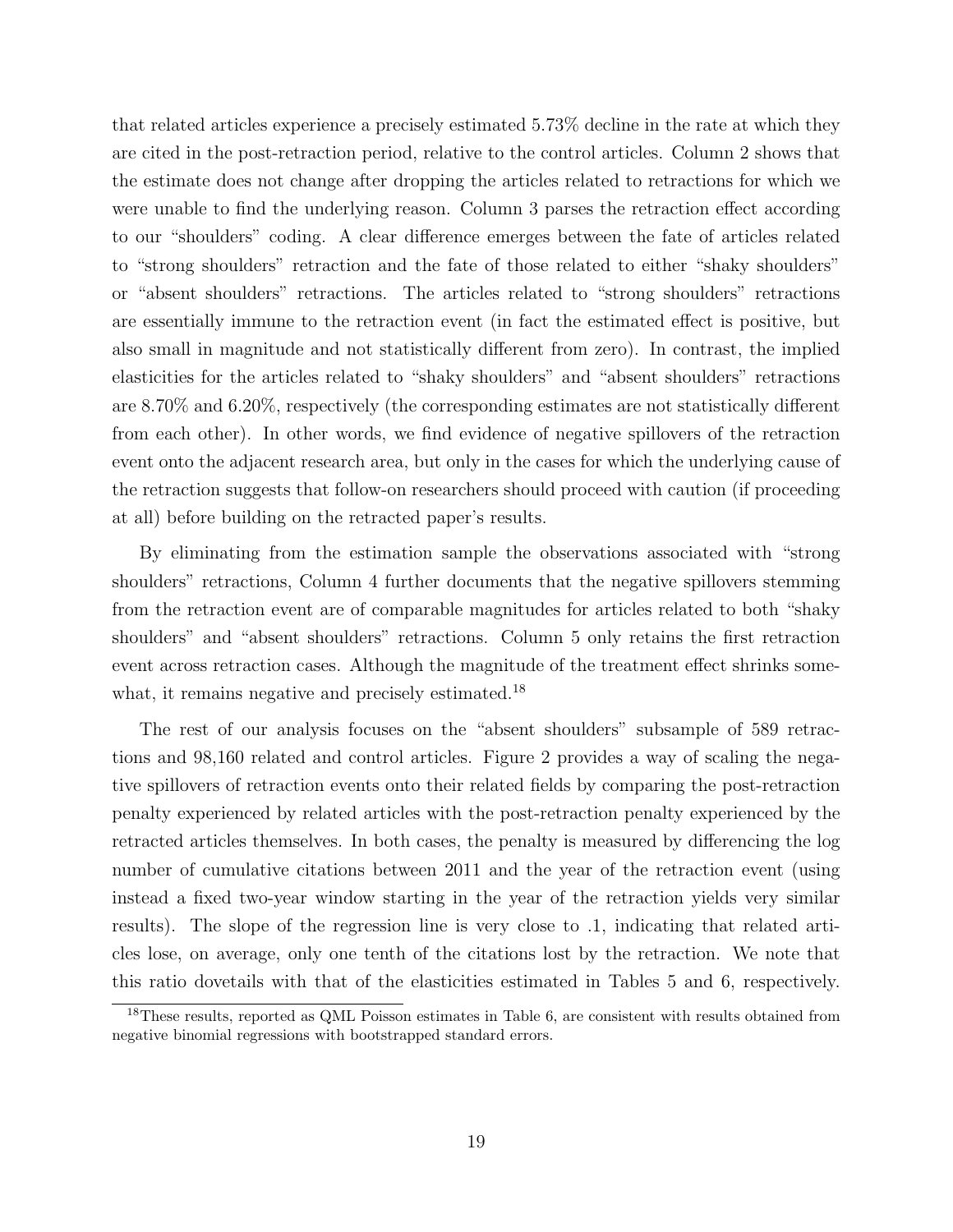Moreover, with an average of 60 related papers per retracted article, the aggregate citation consequences of the retraction events for the scientific fields involved are not trivial.

To provide a better sense of the magnitude of these aggregate losses, we estimate an analog of Table 6 using OLS in Section IV of the online appendix. The dependent variable is the number of citations received in levels. The results are substantially unchanged compared to our benchmark Poisson specification. Furthermore, the citation decline estimated therein (-0.173 citation per year) can form the basis of back-of-the-envelope calculation. Using this estimate of the citation penalty and aggregating to the field level (taking into account both the average numbers of articles per field and the average length of the post-retraction period in the sample), we conclude that retraction-afflicted fields experience, on average, a loss of 75 citations relative to control fields. Stated differently, this is as if we deleted from the average field one paper in the Top 7% of the distribution for the total number of long-run citations.

Dynamics of the treatment effect. We also explore the dynamics of the effects uncovered in Table 6. We do so in Figure 3 by estimating a specification in which the treatment effect is interacted with a set of indicator variables corresponding to a particular year relative to the retraction year, and then graphing the effects and the 95% confidence interval around them. Two features of the figure are worthy of note. First, there is no discernible evidence of an effect in the years leading up to the retraction, a finding that validates ex post our identification strategy.<sup>19</sup> Second, after the retraction, the treatment effect increases monotonically in absolute value with no evidence of recovery.

Exploring heterogeneity in the effect of retractions. We explore a number of factors that could modulate the magnitude of the retraction effect on intellectual neighbors' citation rates. Table 7 reports the results of seven specifications that include interaction terms between the retraction treatment effect and characteristics of either the retracted article or the retracted/related article dyad. Column 1 evaluates how the cumulative attention to the retracted article affects the reduction of citation to related articles. The rationale for this analysis is that citations are a proxy for the amount of attention that scientists in the field (and other related fields) gave to the retracted paper prior to retraction, and may be a predictor for the amount of collateral damage in a given field. The coefficient on the interaction term shows that highly cited retracted papers — those in the top  $25^{th}$ 

<sup>&</sup>lt;sup>19</sup>This finding is also reassuring as it suggests that retractions are not endogenous to the exhaustion of a particular intellectual trajectory, i.e., it does not appear as if researchers resort to the type of misconduct that yields retractions after uncovering evidence that their field is on the decline.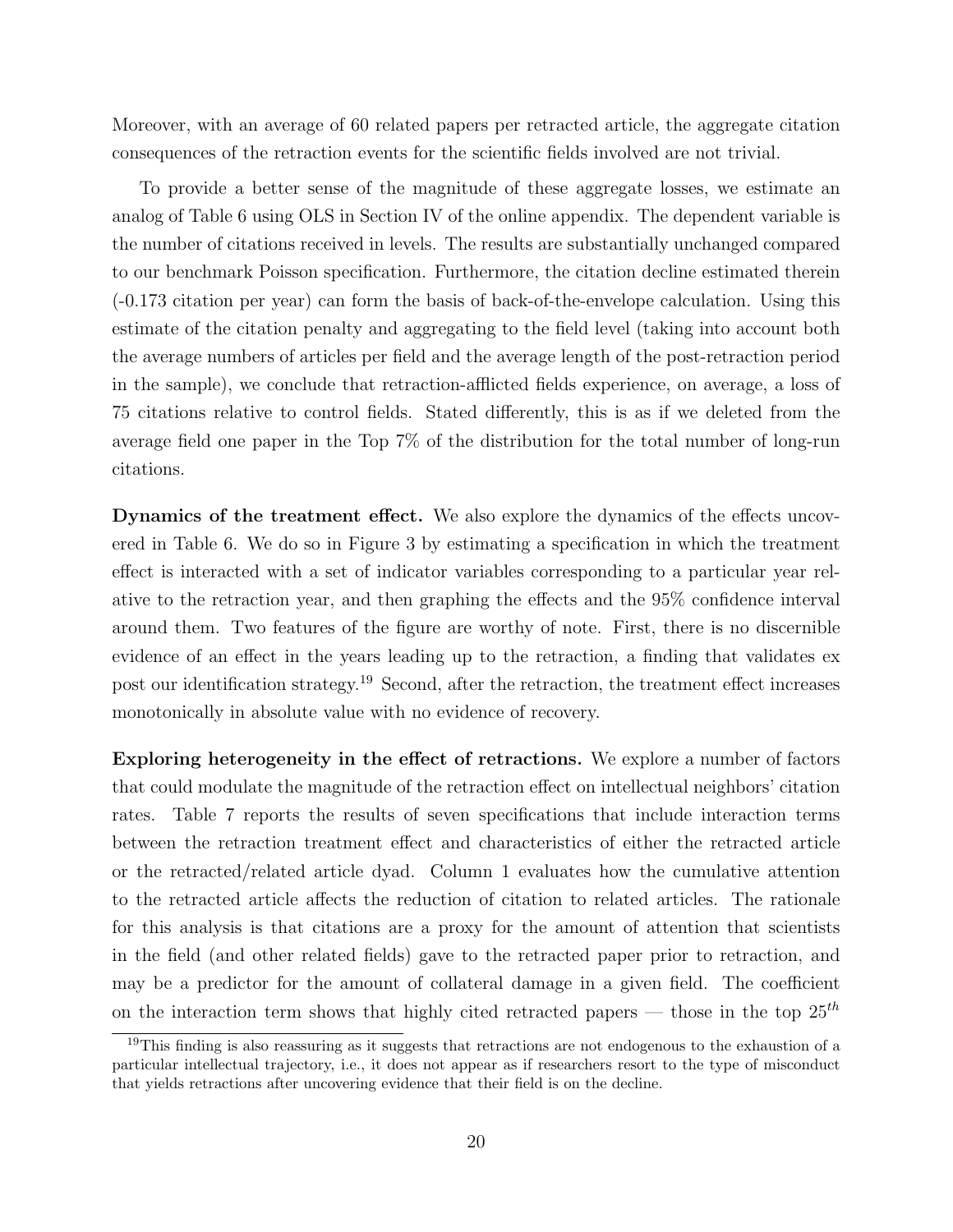percentile of citations at the time of retraction — have larger negative spillovers on citations to their related papers (8.0% vs. 3.9%). However, the additional decrease is not statistically significant at conventional levels.

Columns 2 and 3 explore how publication trends at the field-level moderate the main retraction effect. In Column 2, we consider how a field's "hotness" — the extent to which a field experiences elevated rates of entry in the years leading up to the retraction—impacts the retraction's effect on related papers, We define a field as "hot" when the field is in the top quartile of all fields in terms of the percentage of papers published in either the retraction year or within three years.<sup>20</sup> We find these very active fields feel the effect of a retraction  $(-14.4\%)$ more than "colder" fields (-3.4%). Column 3 focuses on how the intellectual concentration of a field intensifies the treatment effect of retraction. Our measure of "crowdedness" relies on the wedge between our ordinal measure of intellectual proximity and the cardinal measure returned by the PubMed Related Citations Algorithm (PMRA). In some fields, the twenty fifth most related paper published prior to retraction will be closely related to the retracted article, whereas in other fields, the twenty fifth most related paper will be only a distant intellectual neighbor of the retraction. We label a field as "crowded" if this  $25<sup>th</sup>$  highest ranking related paper lies between the  $75<sup>th</sup>$  and  $100<sup>th</sup>$  percentile for the relatedness score.<sup>21</sup> As is the case with "hot fields," we see that most of the negative spillover effects occur in the "crowded" fields, while the more diffuse fields experience little or no decrease in citations.

Columns 4 and 5 examine whether citation linkages between the related and retracted articles moderate the magnitude of the retraction treatment effect. Recall that relatedness in the PMRA sense does not take into account citation information, but only semantic proximity as inferred from MeSH keywords. Related articles can be published before the underlying source — in which case they are at risk of being *cited* by it — or after the source's publication (but before its retraction) — in which case they are at risk of *citing* the soon-to-be retracted publication. In column 4, we limit the estimation sample to the articles published after the retracted piece but before the retraction. In this subsample, we find that the negative retraction response to be especially pronounced (-14.8%) for the 6.1% of articles that were directly building on the retracted articles (as inferred by a citation link). Column 5, in contrast, restricts the estimation sample to the set of related articles (and their controls) that appeared before the retracted articles were published. We find that the

 $20$ The field consists of all the related papers, as identified by the PMRA algorithm, published in or before the retraction year.

 $^{21}$ In the rare cases where the field has less than 25 papers published in or before the retraction year, then the score of the least related paper is used.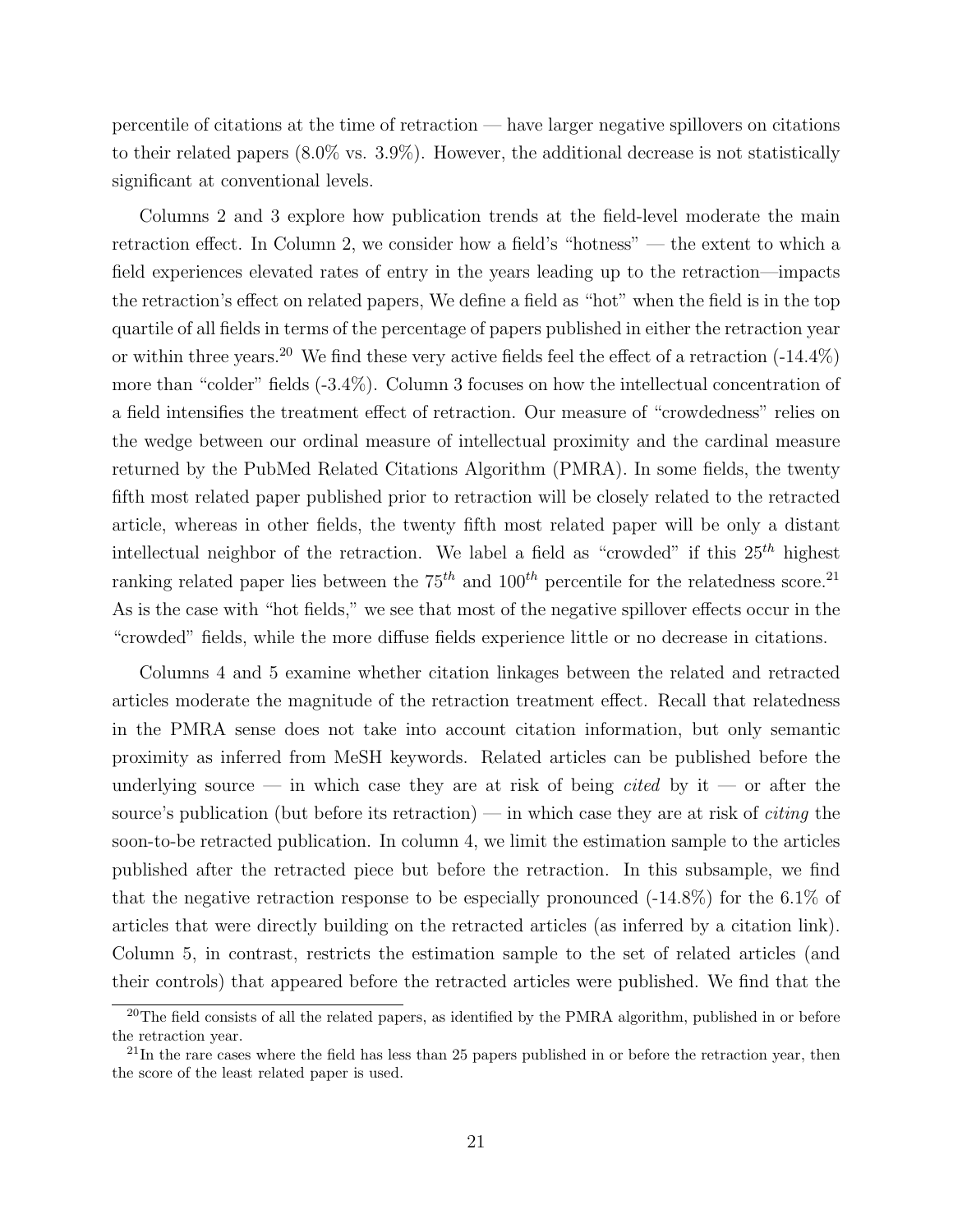related articles that are also cited by the retraction experience a 6.1% boost in the citation rate following the retraction event. This result is consistent with the idea that the researchers who continue to work in the field in spite of the retraction event choose to build instead on prior, unretracted research. The overall effect on the field can still be negative since only a small fraction (7.9%) of articles related to the source are also cited by the source. Column 6 uses our coding of author "intent" to compare how the treatment effect of retraction differs in clear cases of fraud from fraud-free retraction cases or those with uncertain intent. We see that cases of "Intentional Deception" largely drive the negative effect on the field's citations (-7.8%), while fields that experienced retractions with "No Sign of Intentional Deception" (the omitted category) had no citation decline, on average. Figure D of Section I in the online appendix explores the extent to which the age of a related article at the time of the retraction event influences the magnitude of the treatment effect. In this figure, each circle corresponds to the coefficient estimates stemming from a specification in which the citation rates for related articles and their controls are regressed onto year effects, article age indicator variables, as well as interaction terms between the treatment effect and the vintage of each related articles at the time of the retraction. Since related articles in the sample are published between one and ten years before their associated retraction event, there are ten such interaction terms.<sup>22</sup> The results show that only recent articles (those published one, two, or three years before the retraction) experience a citation penalty in the post-retraction period, whereas older articles are relatively immune to the retraction event.

Finally, Figure 4 and Figure E (Section I in the online appendix) investigate the extent to which "relatedness" (in the sense of PMRA) exacerbates the magnitude of the response. In Figure 4, we use the ordinal measure of relatedness, namely the rank received by a focal article in the list returned by PMRA for a specific source article. We create 22 interaction variables between the retraction effect and the relatedness rank: Top 5, Top 6-10,. . . , Top 95- 100, 100 and above. The results show that lower-ranked (i.e., more closely related) articles bear the brunt of the negative citation response in the post-retraction event. Figure E is conceptually similar, except that it relies on the cardinal measure of relatedness. We create one hundred variables interacting the retraction effect with each percentile of the relatedness measure, and estimate the baseline specification of Table 7, column 1 in which the main retraction effect has been replaced by the 100 corresponding interaction terms. Figure E graphs the estimates along with the 95% confidence interval around them. The results are

 $22$ The 95% confidence intervals (corresponding to robust standard errors, clustered around case codes) are denoted by the blue vertical bars.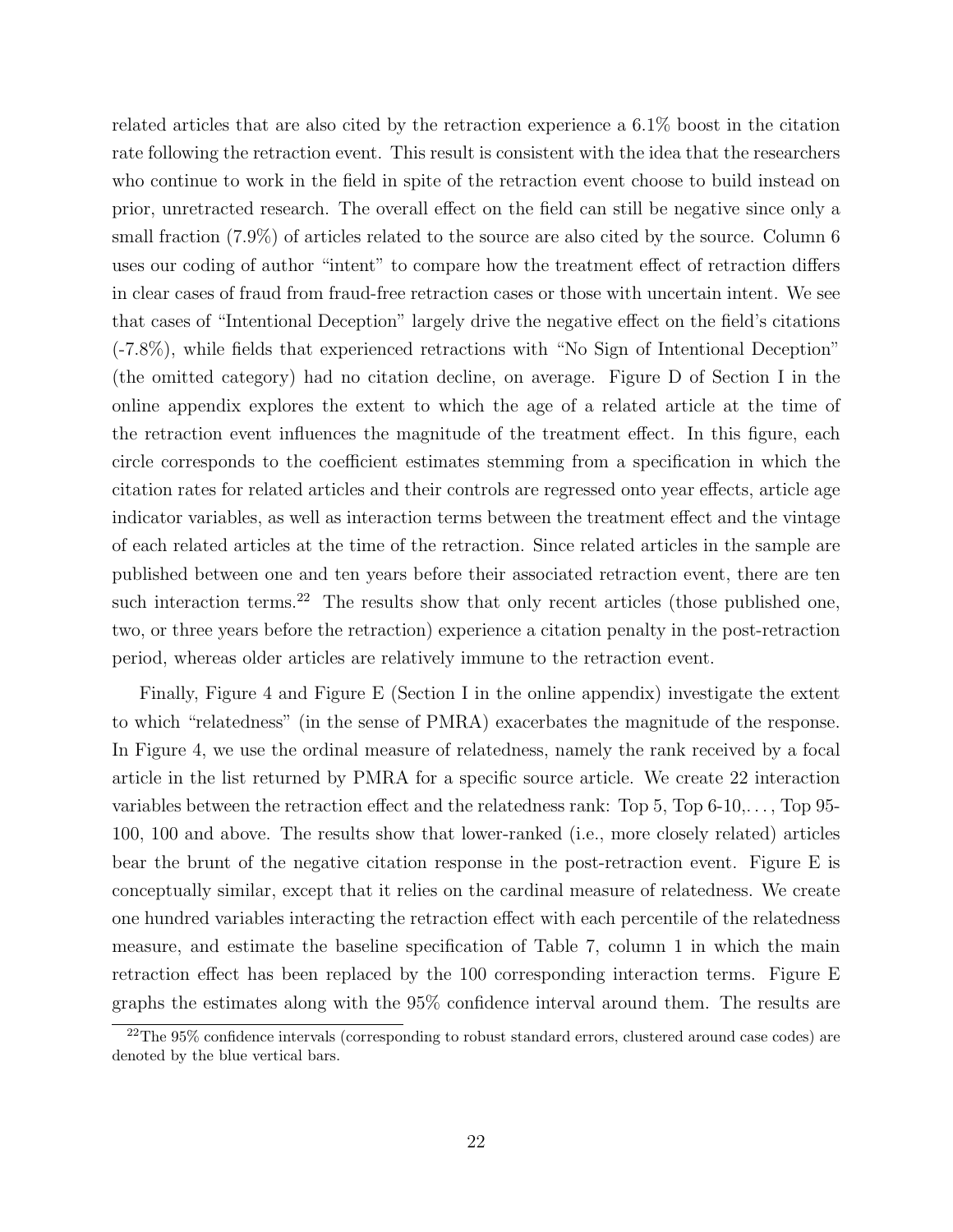a bit noisy, but here, too, closely related articles (those for which the relatedness measure is above the  $80^{th}$  percentile) appear to experience a sharper drop in citations post-retraction.

## 4.4 Effect on Entry and Funding at the Field Level

So far, the empirical exercise has examined cumulative knowledge production by building on ideas that originated before the retraction event, allowing us to hold the quality of these ideas constant over the entire observation window. In order to understand the proximate causes of the negative spillovers documented above, we must examine whether the retraction event influenced the *production* of new ideas in the affected fields, and assess the extent to which these same events altered the distribution of funding across scientific fields.

Table 8 reports the results. Columns 1 through 3b report our estimate of the treatment effect for entry into the retraction-relevant fields, whereas columns 4a and 4b report the treatment effect for funding. A number of interesting patterns emerge. First, the response is consistently negative, indicating that both funding and publication activity decrease in the affected fields following the first relevant retraction event and relative to the patterns observed in control fields. Second, the magnitude of the treatment effect increases when we define the boundaries around fields in a stricter fashion. Third, the effect of retraction on the rate of new publications is not meaningfully different when we look at articles in high impact journals vs. low impact journals (columns 3a and 3b). This result implies that the publications "lost" due to retractions do not disproportionately belong to one class of journals. Fourth, the funding response is always larger in magnitude than the publication response. Figure 5 provides event study graphs for both the publication intensity effect (Panel A) and funding effect (Panel B) using the same approach as that followed in Figure 3. In both cases, the magnitude of the retraction effect increases over time without evidence of a reversal.

As a robustness check, we investigated whether the decline in publications might be a result of a "mentor exit" effect, in which the removal of principal investigators reduces the number of new researchers in the field.<sup>23</sup> In Section V of the online appendix, we report that more of the lost field-level citations are associated with retractions where first authors rather than last authors are identified as culpable for the retraction. These results suggest that retraction yields the greatest negative citation outcomes not when lab directors (who are typically listed last on scientific papers) are culpable for retractions, but when junior

 $\frac{23}{28}$  We are grateful to an anonymous referee for encouraging us to pursue this explanation.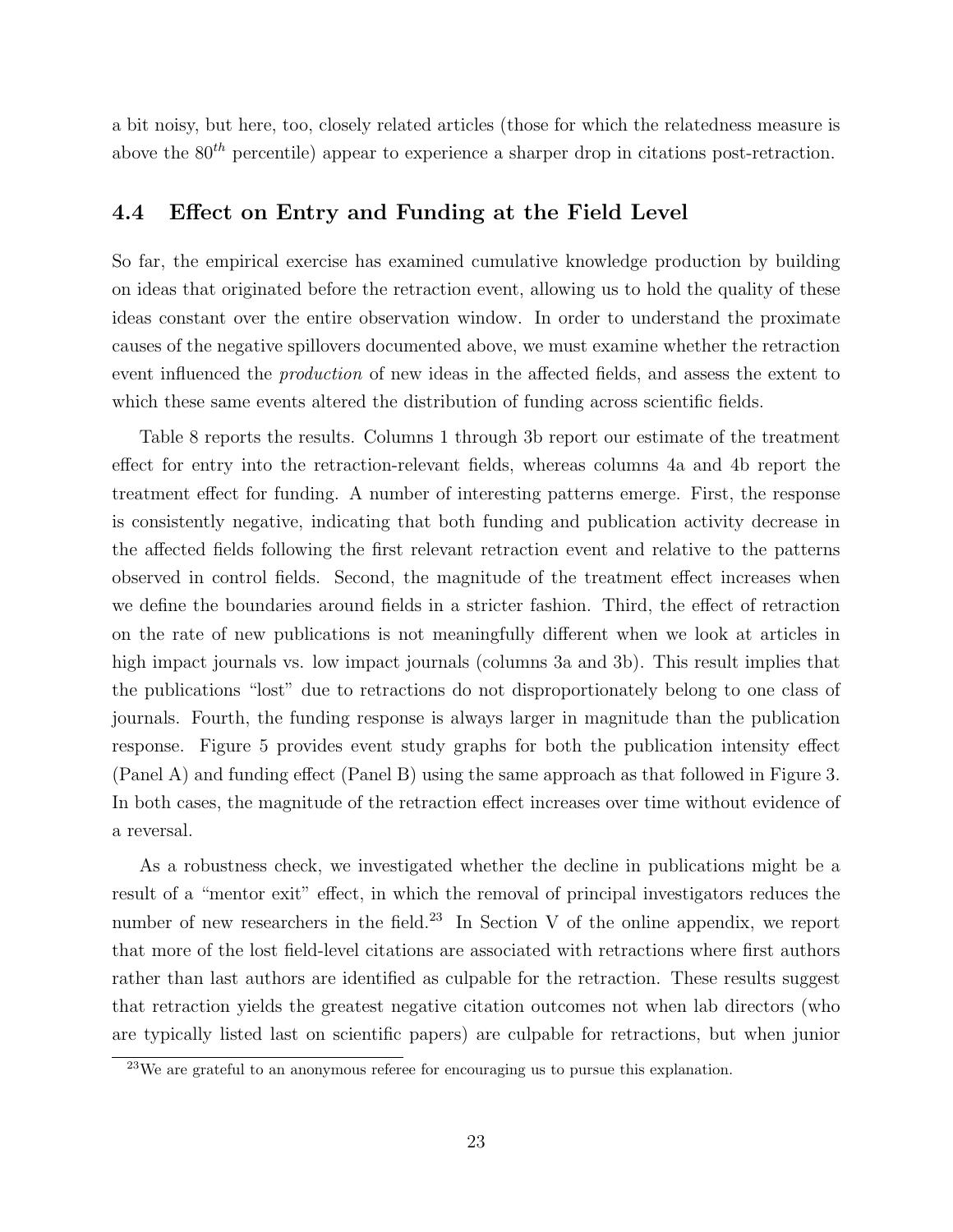investigators (post-docs and graduate students are often listed as first authors) are at fault for retraction. Furthermore, we find that retracted first authors and middle authors are less likely to reappear in fields in which papers have been retracted than are retracted last authors (Section VI of the online appendix). These analyses suggest that (1) the strength of the treatment effect is greatest when the author culpable for retraction is the first author (rather than the last author) and (2) that the publication decline is not driven by the exit of PIs or lab directors, but may be driven by the exit of first authors.<sup>24</sup>

To summarize, these results help explain why we observe downward movement in the citations received by related articles highlighted earlier: There are fewer papers being published in these fields and also less funding available to write such papers. While these effects constitute the proximate causes of the negative spillovers that are the central finding of the paper, they beg the question of what the underlying mechanisms are. What explains the flight of resources away from these fields?

## 4.5 Underlying Mechanisms of the Retraction Effect

A number of mechanisms may underlie our findings regarding negative citation, entry, and funding. We investigate evidence regarding two possibilities. First, a relative decrease in attention subsequent to retraction may reflect scientists' learning about the limited potential for follow-on research in retraction-afflicted fields. The case of Jan-Hendrik Schön is consistent with this explanation. Schön's research at Bell Labs initially produced spectacular results using organic materials to achieve a field-transistor effect; his results were eventually demonstrated to have been the result of fraudulent behavior and subsequent efforts building on his work suggest the impossibility of achieving field-transistor effects using the materials Schön employed (Reich, 2009). Second, the field-level declines in citation, entry, and funding we observe could also arise from a fear of reputational association with the "contaminated" fields or authors. The case of Woo-Suk Hwang that we invoke at the beginning of the paper is consistent with this type of explanation: Follow-on researchers eschewed all implications of Hwang's work, although some would prove promising when the field revisited his work a few years after the retractions.

Although we may not be able to rule out either explanation entirely, exploring the relative importance of these mechanisms matters because their welfare implications differ. For example, it may be ideal from a social planner's perspective if scientists simply redirect

 $24$ These results accord well with the evidence presented in Jin et al  $(2013)$ .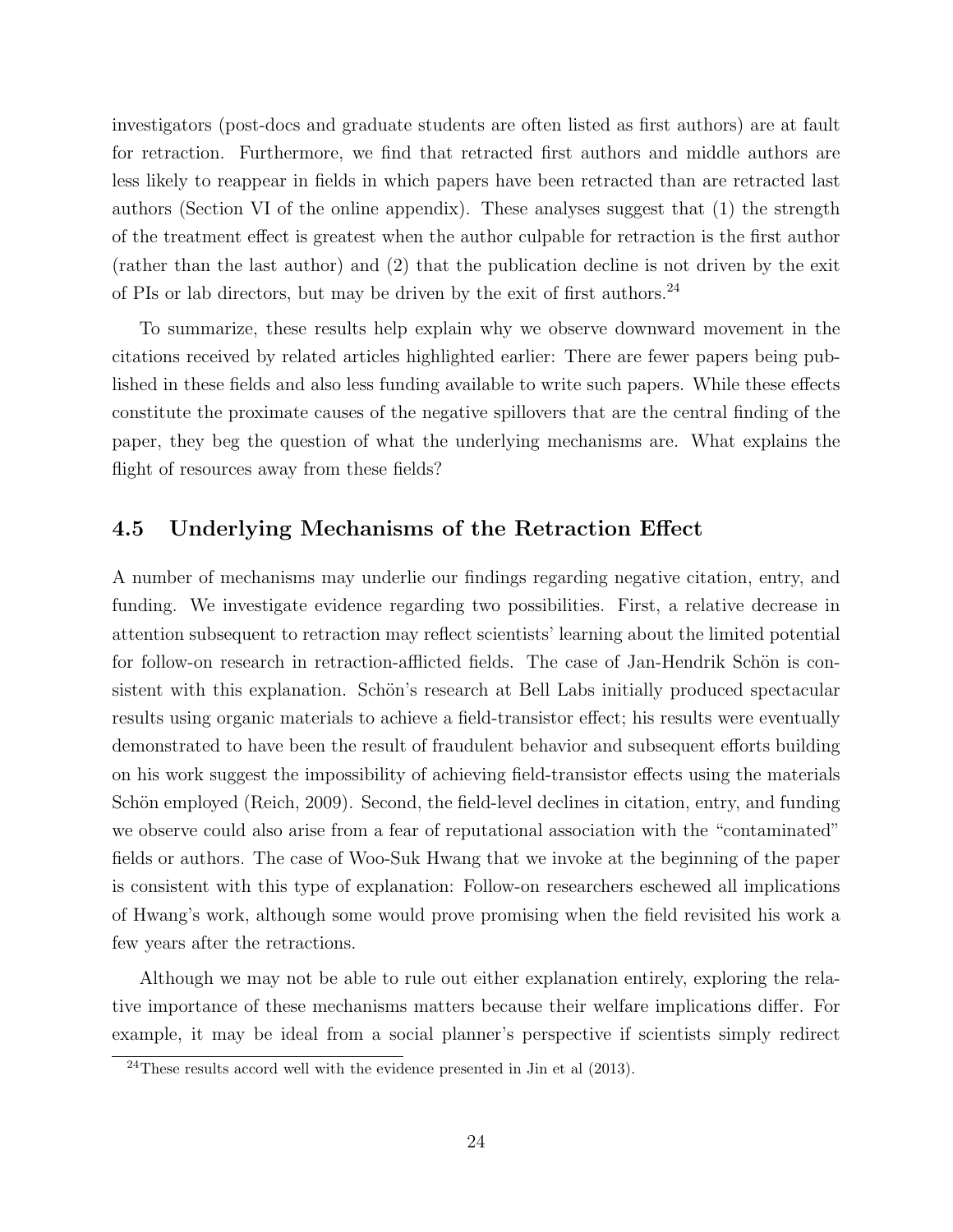their efforts away from retraction-rich fields after a retraction event demonstrates their unpromising nature. If, however, status considerations inhibit entry into potentially productive fields of research, the risk exists that the negative spillovers we documented earlier reflect underinvestment from a social welfare standpoint.

We exploit the fine-grained level of detail in the data to provide evidence regarding the relative merits of these explanations. We begin by examining whether the retracted authors' intent influences the citation response to related articles written before the retraction event. Limiting the estimation sample to the set of retractions offering "absent shoulders" to follow-on researchers, we include in the benchmark specification two additional variables corresponding to the interaction of the retraction effect with, respectively, the "uncertain intent" and "intentional deception" indicators mentioned earlier (Table 7, column 6). The evidence clearly shows that the post-retraction penalty is larger when there is clear evidence of malicious intent. It is possible that retractions associated with misconduct are, even in this restricted sample, more consequential for the field than are retractions associated with "honest mistakes."<sup>25</sup>

The finding that biomedical research fields apply a greater citation penalty when errors are intentional is consistent with the idea that a stigma attaches to research lines in which fraud has been perpetuated. At least two other explanations are possible, however. First, although the lack of a pre-trend in Figure 3 suggests that retraction is not the result of the "fishing out" of a research area, intentional fraud may signal its future fruitlessness (i.e., as progress may only be possible through active deception), whereas an honest error may provide no such signal about future research prospects. It is also possible that the differential response to fraud- and mistakes-afflicted fields may arise from the rational expectation that fraud could be widespread, while mistakes are more likely to be idiosyncratic.<sup>26</sup> In this view, even if there are no costs of associating with a field going forward (e.g. because journals and referees respond to the retraction by being more vigilant) and no learning about the future prospects of that field, the possibility of undiscovered false science in past work may reduce future work in that area.<sup>27</sup> The evidence in Section 4.3 that retractions in "hot fields"

 $25$ We also find this effect in models (unreported but available upon request) in which we control for retraction "size" by including in the specification interaction terms between the retraction effect and the quartiles of post-retraction penalty at the retracted article level.

<sup>&</sup>lt;sup>26</sup>Another possibility, of course, is that researchers under-react to the discovery of honest mistakes. Though mistakes are likely more idiosyncratic than instances of fraud, one can think of instances where this is not the case, such as with the contamination of reagents or cell lines, as in the famous example of HeLa cells (Lucey et al. 2009).

<sup>&</sup>lt;sup>27</sup>We thank one of our anonymous referees for highlighting this alternative interpretation. The reviewer also noted the possibility that the "wild goose chase" effects of false science might contribute to the decreased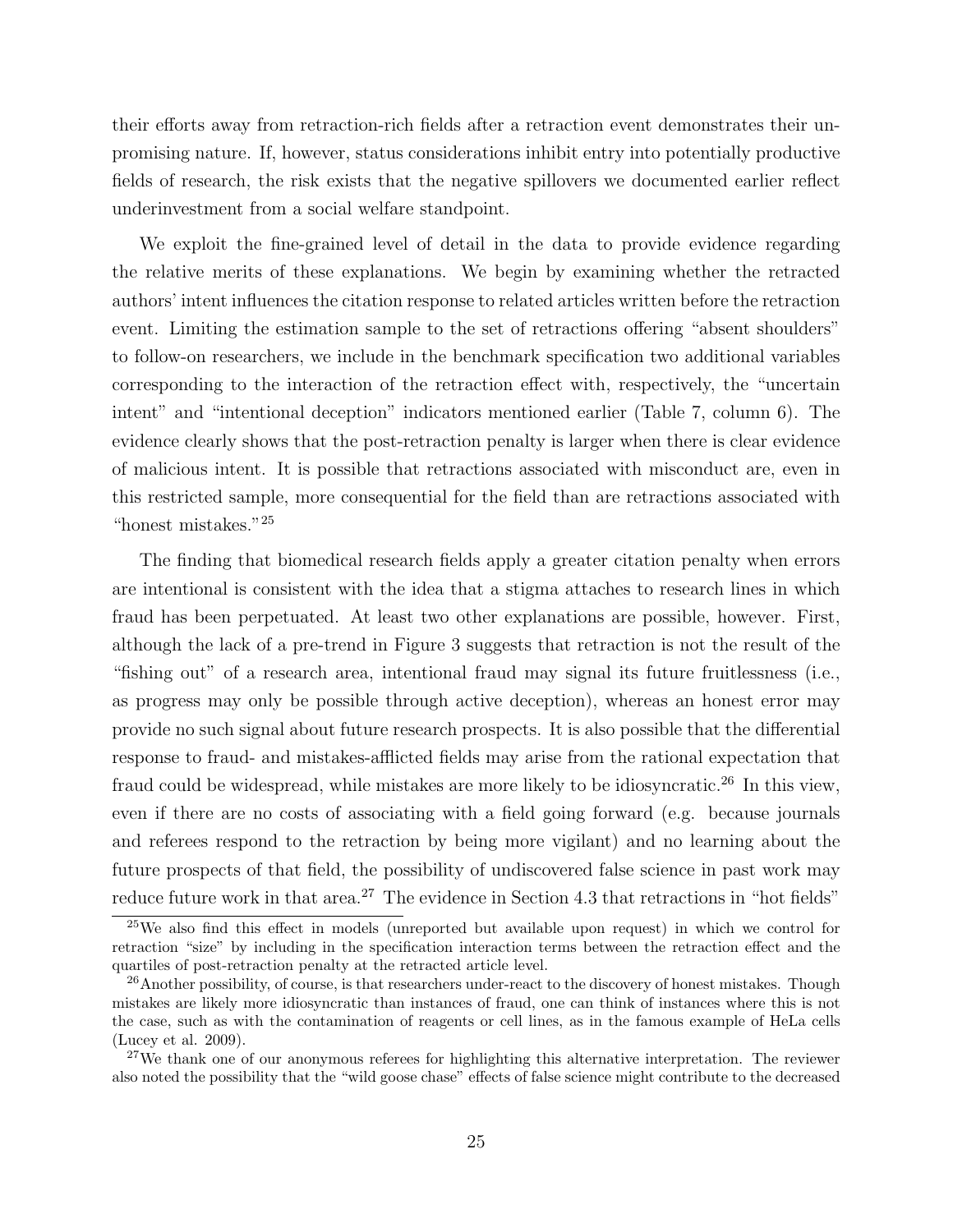have a disproportionate effect on future citations does not lend support to these explanatory mechanisms.

To further investigate the possibility that a reputational mechanism may be at work, we examine heterogeneous responses between academic- and firm-based citers. We start from the premise that scientists employed by profit-seeking firms would persist in investigating topics that university-based scientists (and NIH study sections) frown upon (post retraction), as long as the possibility of developing a commercial product remains.<sup>28</sup> We parse the forward citation data to separate the citations that stem from private firms (mostly pharmaceutical and biotechnology firms, identified by suffixes such as  $Inc, Corp, LLC, Ltd., GmbH,$ etc.) from those that originate in academia (broadly defined to include non-profit research institutes and public research institutions as well as universities). Even though we classify as "private" any citing article with a mix of private and academic addresses, almost 90% of the citations in our sample are "academic" according to this definition. In Table 9, columns 1a and 1b, we find that academic and private citers do not differ at all in the extent to which they penalize the retracted articles. Conversely, columns 2a and 2b indicate that private citers hardly penalize related articles, whereas academic citers do to the extent previously documented.<sup>29</sup> The difference between the coefficients is statistically significant ( $p < 0.01$ ). These findings are consistent with the view that the retraction-induced spillovers we have documented stem, at least in part, from academic scientists' concern that their peers will hold them in lower esteem if they remain within an intellectual field whose reputation has been tarnished by retractions, even though these researchers were neither coauthors on the retracted article itself nor building directly upon it.

It is possible, however, that these differences arise because industry scientists find it easier to substitute citations within a field because their work is more applied in nature.<sup>30</sup> To investigate this possibility, we have matched the PubMed database with the US patent data to identify the citations received from patents by published scientific articles.<sup>31</sup> Our

citations and entry in affected fields, as scientists spend time trying to investigate and verify results related to the retracted paper.

<sup>&</sup>lt;sup>28</sup>We ground our assumptions regarding the potentially differential responses of academic- and industrybased scientists by appealing to prior work on differences in incentives and status concerns among academic and industrial scientists, the former of whom have principally (though not exclusively priority-based incentives) and the latter of whom face stronger (though not exclusive) financial and organizational incentives that are not directly tied to standing in the research community (Dasgupta and David, 1994; Stern, 2004).

<sup>&</sup>lt;sup>29</sup>The estimation sample is limited to the set of related articles and their controls that receive at least one citation of each type over the observation period.

<sup>30</sup>We thank an anonymous referee for this suggestion.

 $31$ See Appendix D in Azoulay et al. (2012) for more details on the patent-to-publication matching process that provides a foundation for the analyses presented in Table 9.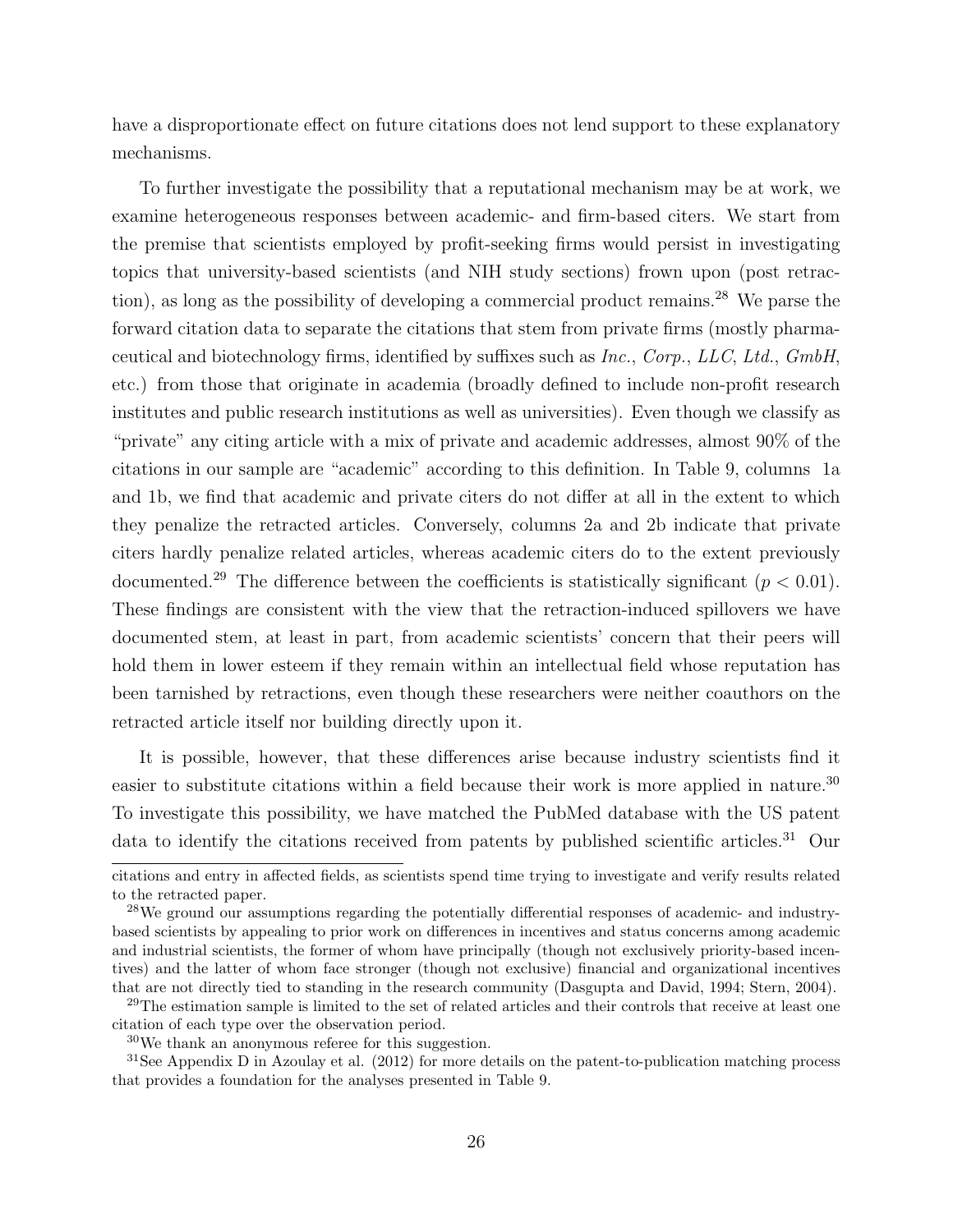working assumption is that papers that are cited by patents are more likely to be later stage, whereas those that receive no citations from patents are more likely to correspond to "upstream" research. 10.7% of retracted articles in the "Absent Shoulders" subsample were ever cited in a patent (Table 2), while 8.7% of their related articles and 8.3% of the nearest neighbor controls were ever cited in a patent (Table 3).

We use these data to examine whether the citation patterns of academic and industrial papers also depend on the "upstream" or "downstream" character of the research itself (i.e., whether it is specifically cited in a patent). We observe no difference in the case of the retracted articles themselves (Table 9, Columns 1c and 1d.) However, the distinction between upstream and downstream research matters for the rate of citations to related papers. In particular, academic citations to retraction-related articles experience a negligible decline if the related paper was ever cited in a patent (Column 2c, sum of the coefficients), but the effect remains strongly negative and significant for related papers not cited in a patent. In other words, the differential response noted above is limited to more "upstream" research, which makes up over 90% of the retraction-related papers in our sample.

In summary, the available data does not enable us to directly evaluate the relative importance of the "learning" and "status" interpretations of the effects we uncover. Viewed in their entirety, however, our analyses suggest that status concerns play an important role in explaining the intellectual atrophy of retraction-afflicted fields. And if participation in these fields is curtailed as a result of these concerns, the conjecture that depressed participation corresponds to underinvestment from a social welfare standpoint is, at the very least, plausible.

# 5 Conclusions

This paper constitutes the first investigation of the effect of "false science" on the direction of scientific progress. Our findings show that scientific misconduct and mistakes, as signaled to the scientific community through retractions, cause a relative decline in the vitality of neighboring intellectual fields. These spillovers in intellectual space are significant in magnitude and persistent over time.

Of course, an important limitation of our analytical approach is that, though we can document that retraction events cause a decrease in the rate of citations to related articles, we cannot pinpoint exactly where the missing citations go, or more precisely, in which direction scientists choose to redirect their inquiries after the event. Nonetheless, the empirical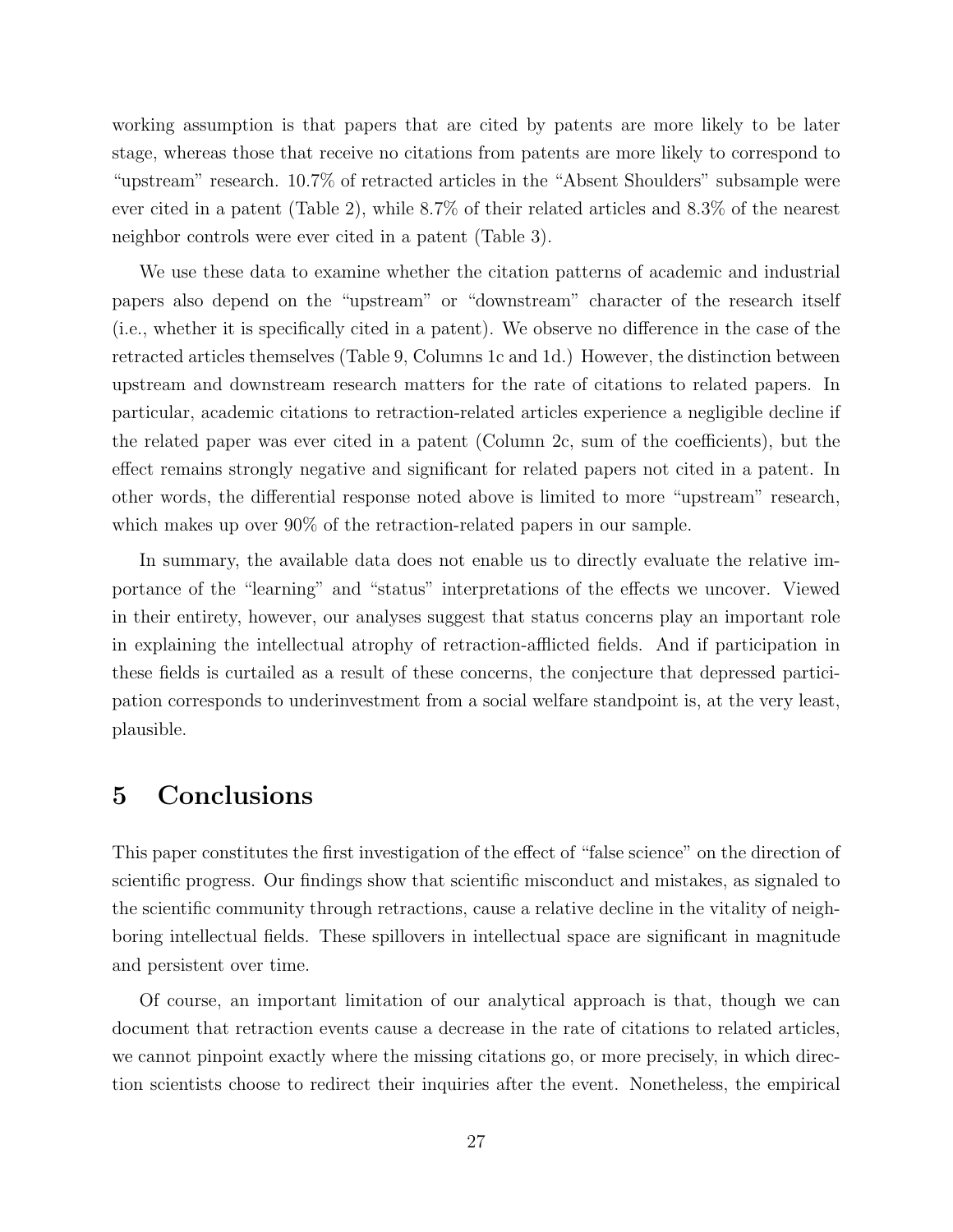evaluation has a number of interesting implications. Through the coding scheme we have developed to understand the particular circumstance of each retraction event, we highlight the limitations of the institutional practices that are supposed to ensure the fidelity of scientific knowledge. In particular, the analysis brings systematic evidence to bear on the heightened attention devoted to the topic of scientific misconduct in science policy circles. Some analysts suggest that the scientific reward system has been corrupted and is in need of wholesale, radical reform (Fang et al. 2012). This view points to the increase in detected frauds and errors as a strong indication that much invalid science goes undetected. Acknowledging this possibility, others retort that a system of retractions is precisely what the "Republic of Science" requires: a mechanism that swiftly identifies false science and effectively communicates its implications for follow-on research (Furman et al. 2012a). The validity of the more optimistic view hinges crucially on what is signaled by a retraction notice and on how scientists in the affected fields process this information and act upon it. Our results suggest that retractions do have the desired effect on the particular paper in question, but also lead to spillover effects onto the surrounding intellectual fields, which become less vibrant.

If these negative spillovers simply reflected the diminished scientific potential of the affected fields, then the "collateral damage" induced by retractions would not be a cause for concern and would reinforce the belief that the retraction process is a relatively effective way to police the scientific commons (Furman et al. 2012a). However, our evidence indicates that broad perceptions of legitimacy are an important driver of the direction of scientific inquiry. Unfortunately, retraction notices often obfuscate the underlying reason for retraction, which diminishes the information content of the signal they provide to follow-on researchers. As a result, there could be high returns to developing a standardized coding approach for retractions that journals and scientific societies could draw upon to help the scientific community update their beliefs regarding the nature and scope of false science. While journal editors may understandably balk at the suggestion that it is incumbent upon them to make clear determinations regarding the underlying causes of retractions, a clearly-articulated schema would increase the incentives of authors to report problems emerging after the publication of an article and provide a more nuanced context within which universities themselves (as well as funding bodies) might investigate and adjudicate instances of false science.<sup>32</sup>

 $32$ Alternative mechanisms — such as "replication rings" — have been proposed to counteract the negative spillovers in intellectual space associated with retraction events (Kahneman 2012). Whether "local" responses of this type can be implemented successfully is questionable, in light of the costs they would impose on researchers active in retraction-affected fields.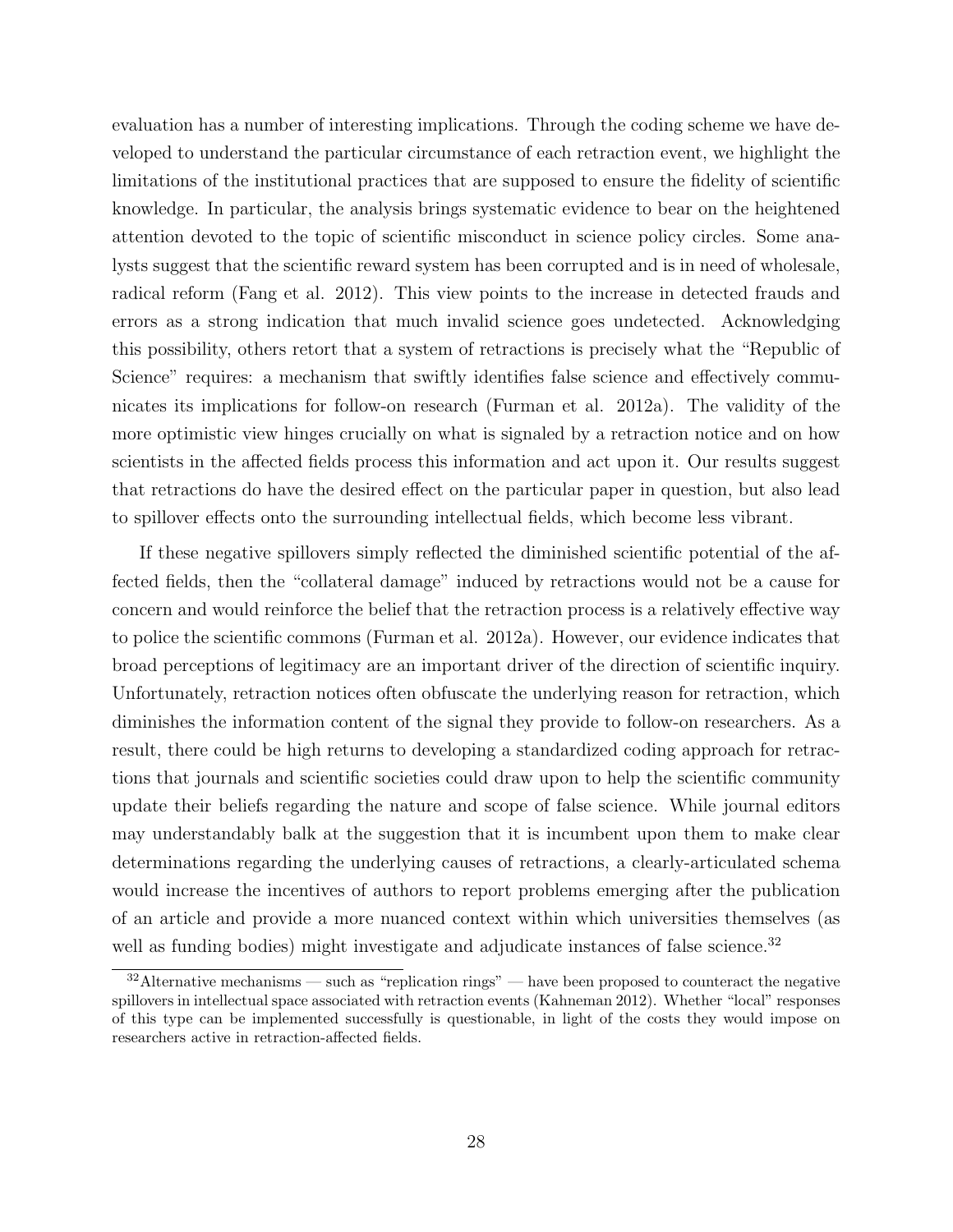A second issue raised by our paper relates to our understanding of what constitutes an intellectual field. As we noted in the introduction, economists have devoted considerably more time and attention to the study of the rate of inventive activity than to its direction. This gap has arisen in part because of the empirical challenges associated with delineating the boundaries among intellectual fields. Our approach relaxes the data constraint through the systematic use of keyword information. The same approach could also prove itself useful to explore more generally the ways in which researchers, through their publications, choose positions in intellectual space, and change these positions over time. At the same time, economists' conceptual grasp of intellectual landscapes remains in its infancy, with a near exclusive focus on vertical "research lines" (cf. Aghion et al. 2008). We hope that our empirical results will prove useful to economists seeking to understand movement across research lines and the consequences of these movements for cumulative knowledge production and, ultimately, economic growth.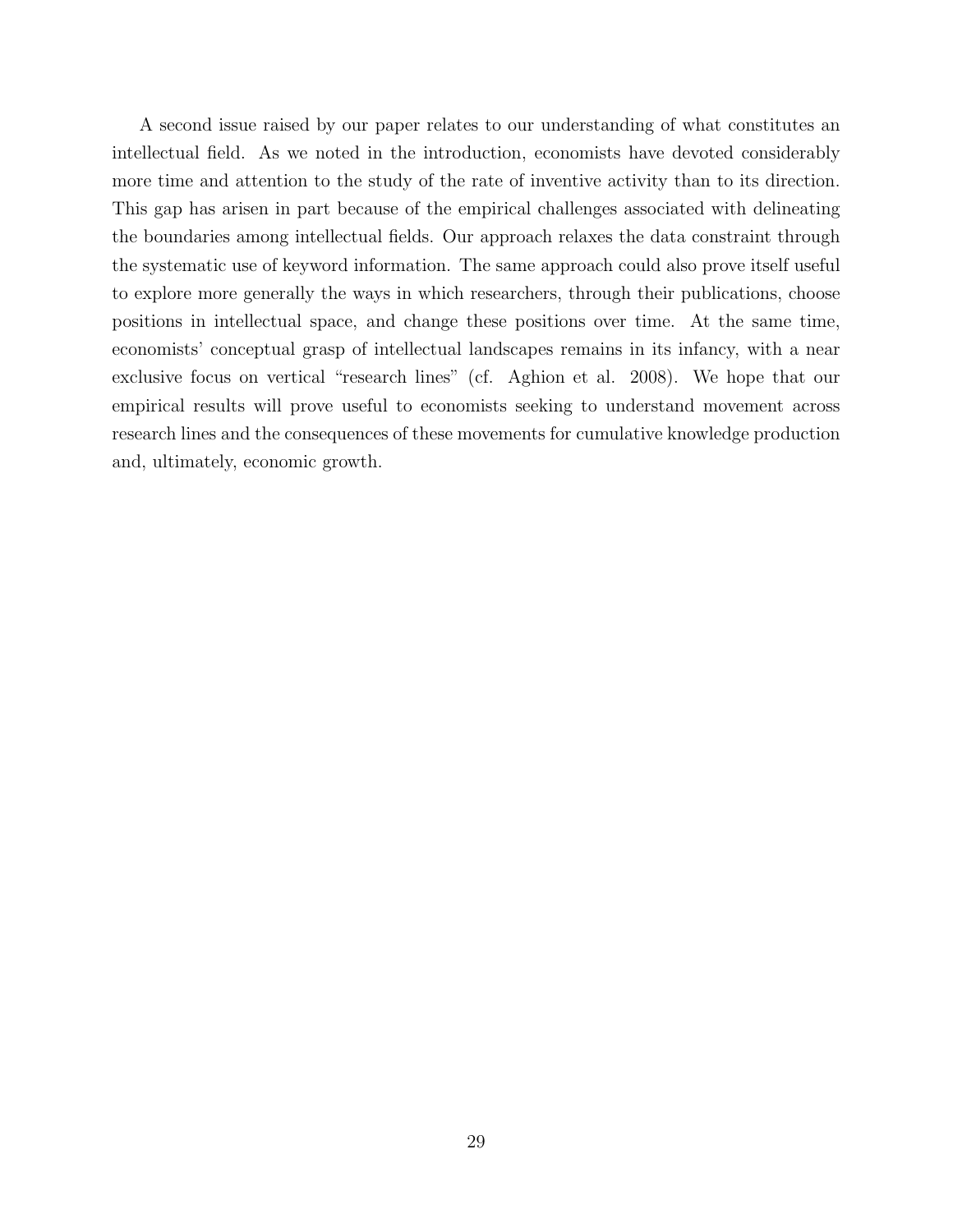## **References**

- Acemoglu, Daron. 2012. "Diversity and Technological Progress." In Josh Lerner, and Scott Stern (Eds.), *The Rate & Direction of Inventive Activity Revisited*, pp. 319-356. Chicago, IL: University of Chicago Press.
- Aghion, Philippe, Mathias Dewatripont, Fiona Murray, Julian Kolev, and Scott Stern. 2009. "Of Mice and Academics: Examining the Effect of Openness on Innovation." NBER Working Paper #14819.
- Aghion, Philippe, Mathias Dewatripont, and Jeremy C. Stein. 2008. "Academic Freedom, Private Sector Focus, and the Process of Innovation." *RAND Journal of Economics* **39**(3): 617-635.
- Agrawal, Ajay K., and Avi Goldfarb. 2008. "Restructuring Research: Communication Costs and the Democratization of University Innovation." *American Economic Review* **98**(4): 1578- 1590.
- Associated Press. 2005. "Spectacular fraud shakes stem cell field." Accessed December 23, 2005 from http://www.msnbc.msn.com/id/10589085/ on 10/18/2012.
- Azoulay, Pierre, Joshua Graff Zivin, and Jialan Wang. 2010. "Superstar Extinction." *Quarterly Journal of Economics* **125**(2): 549-589.
- Azoulay, Pierre, Joshua Graff Zivin, and Bhaven Sampat. 2012. "The Diffusion of Scientific Knowledge Across Time and Space: Evidence from Professional Transitions for the Superstars of Medicine." *The Rate & Direction of Inventive Activity Revisited*, pp. 107- 155. University of Chicago Press.
- Babbage, Charles. 1830. *Reflections on the Decline of Science in England, and on Some of Its Causes*. London, UK: B. Fellowes and J. Booth.
- Bachrach, C. A., and Thelma Charen. 1978. "Selection of MEDLINE Contents, the Development of its Thesaurus, and the Indexing Process." *Medical Informatics (London)* **3**(3): 237-254.
- Bertrand, Marianne, Esther Duflo, and Sendhil Mullainathan. 2004. "How Much Should We Trust Differences-in-Differences Estimates?" *Quarterly Journal of Economics* **119**(1): 249-275.
- Borjas, George J., and Kirk B. Doran. 2012. "Cognitive Mobility: Labor Market Responses to Supply Shocks in the Space of Ideas." NBER Working Paper #18614.
- Broad, William, and Nicholas Wade. 1983. *Betrayers of the Truth: Fraud and Deceit in the Halls of Science*. New York, NY: Simon & Schuster.
- Dasgupta, Partha, and David. Paul. 1994. "Towards a New Economics of Science." *Research Policy* **23**(5): 487-521.
- David, Paul A. 2008. "The Historical Origins of 'Open Science': An Essay on Patronage, Reputation and Common Agency Contracting in the Scientific Revolution." *Capitalism and Society* **3**(2): Article 5.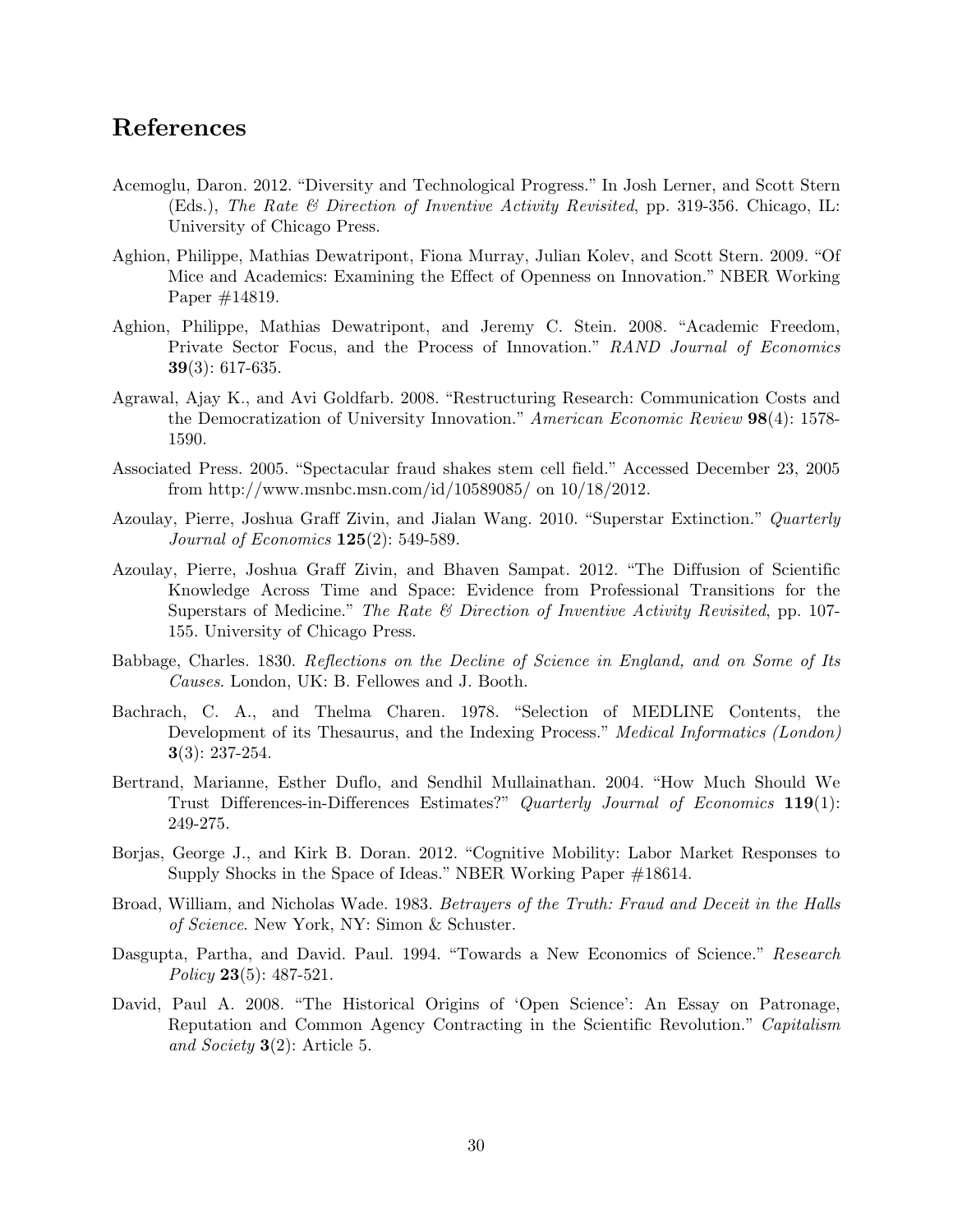- Ding, Waverly W., Sharon G. Levin, Paula E. Stephan, and Anne E. Winkler. 2010. "The Impact of Information Technology on Scientists' Productivity, Quality and Collaboration Patterns." *Management Science* **56**(9): 1439-1461.
- Fang, Ferric C., R. Grant Steen, and Arturo Casadevall. 2012. "Misconduct Accounts for the Majority of Retracted Scientific Publications." *Proceedings of the National Academy of Science* **109**(42): 17028-17033.
- Furman, Jeffrey L., and Scott Stern. 2011. "Climbing Atop the Shoulders of Giants: The Impact of Institutions on Cumulative Knowledge Production." *American Economic Review* **101**(5): 1933-1963.
- Furman, Jeffrey L., Kyle Jensen, and Fiona Murray. 2012a. "Governing Knowledge in the Scientific Community: Exploring the role of Retractions in Biomedicine." *Research Policy* **41**(2): 276-290.
- Furman, Jeffrey, Fiona Murray, and Scott Stern. 2012b. "Growing Stem Cells: The Impact of US Policy on the Geography and Organization of Scientific Discovery." *Journal of Policy Analysis and Management* **31**(3): 661-705.
- Gouriéroux, Christian, Alain Montfort, and Alain Trognon. 1984. "Pseudo Maximum Likelihood Methods: Applications to Poisson Models." *Econometrica* **53**(3): 701-720.
- Hall, Bronwyn H., Jacques Mairesse, and Laure Turner. 2007. "Identifying Age, Cohort and Period Effects in Scientific Research Productivity: Discussion and Illustration Using Simulated and Actual Data on French Physicists." *Economics of Innovation and New Technology* **16**(2): 159-177.
- Hausman, Jerry, Bronwyn H. Hall, and Zvi Griliches. 1984. "Econometric Models for Count Data with an Application to the Patents-R&D Relationship." *Econometrica* **52**(4): 909- 938.
- Hull, David L. 1988. *Science as a Process*. Chicago, IL: University of Chicago Press.
- Hwang, Woo Suk, Sung Il Roh, Byeong Chun Lee, Sung Keun Kang, Dae Kee Kwon, Sue Kim, Sun Jong Kim, Sun Woo Park, Hee Sun Kwon, Chang Kyu Lee, Jung Bok Lee, Jin Mee Kim, Curie Ahn, Sun Ha Paek, Sang Sik Chang, Jung Jin Koo, Hyun Soo Yoon, Jung Hye Hwang, Youn Young Hwang, Ye Soo Park, Sun Kyung Oh, Hee Sun Kim, Jong Hyuk Park, Shin Yong Moon, and Gerald Schatten. 2005. "Patient-Specific Embryonic Stem Cells Derived from Human SCNT Blastocysts." *Science* **308**(5729): 1777-1783.
- Jin, Ginger Zhe, Benjamin Jones, Susan Feng Lu, and Brian Uzzi. 2013. "The Reverse Matthew Effect: Catastrophe and Consequence in Scientific Teams." NBER Working Paper #19489.
- Kim, Kitai, Paul Lerou, Akiko Yabuuchi, Claudia Lengerke, Kitwa Ng, Jason West, Andrew Kirby, Mark J. Daly, and George Q. Daley. 2007. "Histocompatible Embryonic Stem Cells by Parthenogenesis." *Science* **315**(5811): 482-486.
- Lacetera, Nicola, and Lorenzo Zirulia. 2009. "The Economics of Scientific Misconduct." *Journal of Law, Economics, and Organization* **27**(3): 568-603.
- LaFollette, Marcel C. 1992. *Stealing Into Print: Fraud, Plagiarism, and Misconduct in Scientific Publishing*. Berkeley, CA: University of California Press.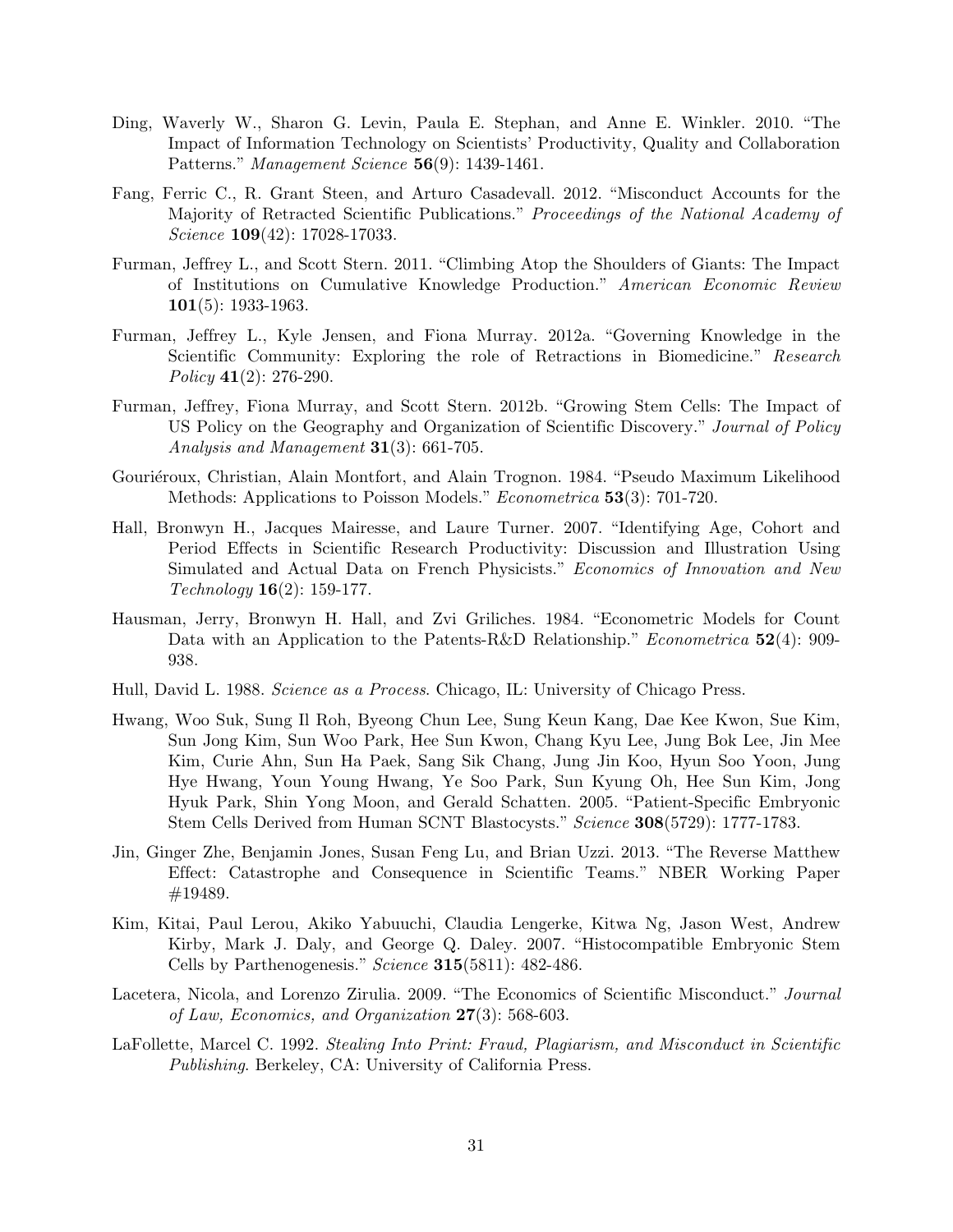- Lampe, Ryan. 2012. "Strategic Citation." *The Review of Economics and Statistics*, February 2012, **94**(1): 320–333.
- Levelt, Willem J.M.. 2012. *Flawed science: The fraudulent research practices of social psychologist Diederik Stapel*. Final Report of the Levelt, Noort, and Drenth Committees, accessed 28 Nov 2013 from https://www.commissielevelt.nl/.
- Levin, Sharon G., and Paula E. Stephan. 1991. "Research Productivity over the Life Cycle: Evidence for Academic Scientists." *American Economic Review* **81**(1): 114-32.
- Lin, Jimmy, and W. John Wilbur. 2007. "PubMed Related Articles: A Probabilistic Topic-based Model for Content Similarity." *BMC Bioinformatics* **8**(423).
- Lu, Susan Feng, Ginger Jin, Brian Uzzi, and Benjamin Jones. 2013. "The Retraction Penalty: Evidence from the Web of Science." *Nature Scientific Reports* 3(3146): DOI: 10.1038/srep03146.
- Lucey, Brendan P., Walter A. Nelson-Rees, and Grover M. Hutchins "Henrietta Lacks, HeLa Cells, and Cell Culture Contamination*." Archives of Pathology & Laboratory Medicine*: September 2009, **133** (9): 1463-1467.
- Martinson, Brian C., Melissa S. Anderson, and Raymond de Vries. 2005. "Scientists Behaving Badly." *Nature* **435**(7043): 737-738.
- Merton, Robert K. 1973. *The Sociology of Science: Theoretical and Empirical Investigation*. Chicago, IL: University of Chicago Press.
- Murray, Fiona. 2010. "The Oncomouse that Roared: Hybrid Exchange Strategies as a Source of Productive Tension at the Boundary of Overlapping Institutions." *American Journal of Sociology* **116**(2): 341-388.
- Murray, Fiona, and Scott Stern. 2007. "Do Formal Intellectual Property Rights Hinder the Free Flow of Scientific Knowledge?" *Journal of Economic Behavior and Organization* **63**(4): 648-687.
- Mokyr, Joel. 2002. *The Gifts of Athena: Historical Origins of the Knowledge Economy*. Princeton, NJ: Princeton University Press.
- Nath, Sara B., Steven C. Marcus, and Benjamin G. Druss. 2006. "Retractions in the Research Literature: Misconduct or Mistakes?" *Medical Journal of Australia* **185**(3): 152-154.
- Névéol, Aurélie, Rezarta Islamaj Dogan, and Zhiyong Lu. 2010. "Author Keywords in Biomedical Journal Articles." *AMIA Symposium Proceedings* 537-541.
- NIH Office of Research Integrity. 2007. *Annual Report*. Rockville, MD: Department of Health and Human Services.
- Pozzi, Andrea, and Paul A. David. 2007. "Empirical Realities of Scientific Misconduct in Publicly Funded Research: What Can Be Learned from the Data?" in *ESF-ORI First World Conference on Scientific Integrity—Fostering Responsible Research*, held at the Gulbenkian Foundation, Lisbon, Portugal.
- Reich, Eugenie Samuel (2009) *Plastic Fantastic: How the Biggest Fraud in Physics Shook the Scientific World*. New York, NY: Palgrave Macmillan.
- Santos Silva, J.M.C., and Silvanna Tenreyro. 2006. "The Log of Gravity." *Review of Economics and Statistics* **88**(4): 641-658.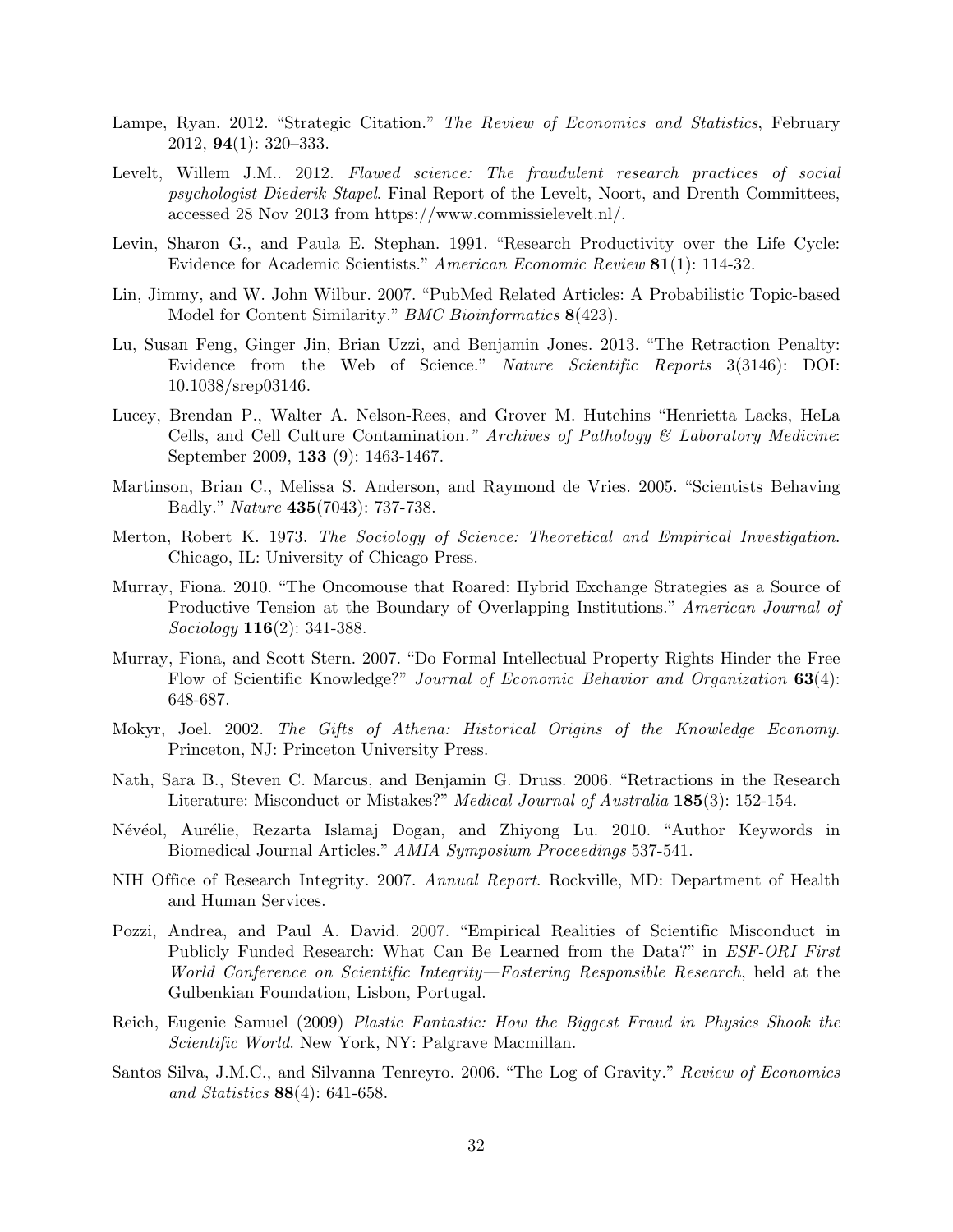Stern, Scott. 2004. "Do Scientists Pay to Be Scientists?" *Management Science* **50**(6): 835-853.

- Weiner, Joseph S. 1955. *The Piltdown Forgery*. New York, NY: Oxford University Press.
- Wooldridge, Jeffrey M. 1997. "Quasi-Likelihood Methods for Count Data." In M. Hashem Pesaran, and Peter Schmidt (Eds.), *Handbook of Applied Econometrics*, pp. 352-406. Oxford: Blackwell.
- Wuchty, Stefan, Benjamin F. Jones, and Brian Uzzi. 2007. "The Increasing Dominance of Teams in Production of Knowledge." *Science* **316**(5827): 1036-1039.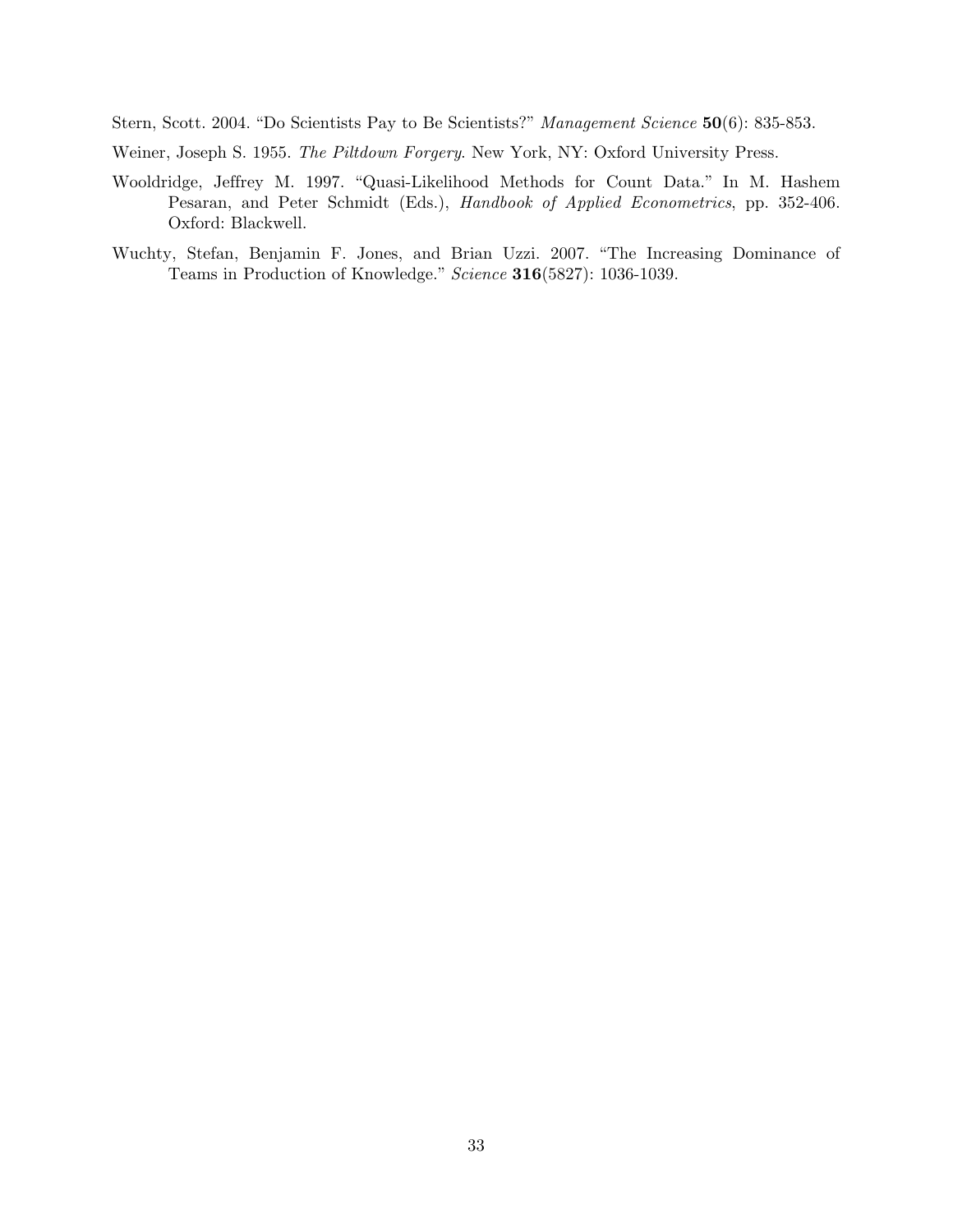|                                    | All Cases |          |                  | "Strong Shoulders" | "Shaky Shoulders" |           | "Absent Shoulders" |          |
|------------------------------------|-----------|----------|------------------|--------------------|-------------------|-----------|--------------------|----------|
|                                    |           |          |                  | Subsample          |                   | Subsample | Subsample          |          |
| Plagiarism                         | 90        | 8.15%    | 78               | 38.61%             | 11                | $3.81\%$  |                    | $0.17\%$ |
| Duplicated Publication             | 92        | 8.33\%   | 90               | 44.55%             | $\overline{2}$    | $0.69\%$  |                    | $0.00\%$ |
| Publisher Error                    | 13        | 1.18\%   | 8                | 3.96%              | 5                 | 1.73\%    |                    | $0.00\%$ |
| Faulty/Absent IRB Approval         | 9         | $0.82\%$ |                  | 2.48%              |                   | 1.38%     |                    | $0.00\%$ |
| Not Enough Information To Classify | 42        | $3.80\%$ |                  | $0.54\%$           | -36               | 12.46\%   |                    | $1.05\%$ |
| Questions About Validity           | 35        | $3.17\%$ | $\theta$         | $0.00\%$           | 31                | 10.73\%   |                    | $0.68\%$ |
| Author Dispute                     | 33        | $2.99\%$ | <sub>5</sub>     | 2.48\%             | 28                | $9.69\%$  |                    | $0.00\%$ |
| Miscellaneous                      | 24        | 2.17%    | 15               | 7.43\%             | 8                 | $2.77\%$  |                    | $0.17\%$ |
| Did Not Maintain Proper Records    | 3         | $0.27\%$ |                  | $0.00\%$           | 3                 | $1.04\%$  |                    | $0.00\%$ |
| Fake Data                          | 361       | 32.70\%  |                  | $0.00\%$           | 14                | 4.84\%    | 347                | 58.91\%  |
| Error/Mistake                      | 271       | 24.55\%  |                  | $0.50\%$           | 62                | 21.45\%   | 208                | 35.31\%  |
| Could Not Replicate                | 92        | 8.33\%   |                  | $0.00\%$           | 78                | $26.99\%$ | 14                 | 2.38%    |
| Fake Data & Plagiarism             | 15        | $1.36\%$ |                  | $0.00\%$           |                   | 2.45%     | 8                  | 1.36\%   |
| Missing                            | 24        | 2.17\%   | $\left( \right)$ | $0.00\%$           | $\Omega$          | $0.00\%$  | 0                  | $0.00\%$ |
| Total                              | 1.104     | 100.00%  | 202              | 100.00%            | 289               | 100.00%   | 589                | 100.00%  |

## **Table 1: Reasons for Retractions**

Note: Retraction reasons for a set of 1,104 original articles indexed by PubMed, published between 1973 and 2008, and retracted before the end of 2009. This sample is further broken down into three subsamples. The "strong shoulders" subsample comprises 202 articles retracted for typically innocuous reasons, or at least reasons that do not cast doubt on the veracity of the results contained therein. The "shaky shoulders" subsample comprises 289 retracted articles for which either the retraction notice or information retrievable on the world-wide web cast some doubt on the extent the results should be built upon by follow-on researchers. Finally, the "absent shoulders" subsample contains 589 retracted articles that will be the source sample for the bulk of the analysis. For these cases, we could ascertain with substantial certainty that the results are not to be relied upon for future research. This can occur because of intentional misconduct on the part of the researchers involved, or because of mistakes on their part. The comprehensive spreadsheet listing of these retracted articles – complete with the references used to code retraction reasons – can be downloaded at http://jkrieger.scripts.mit.edu/retractions/.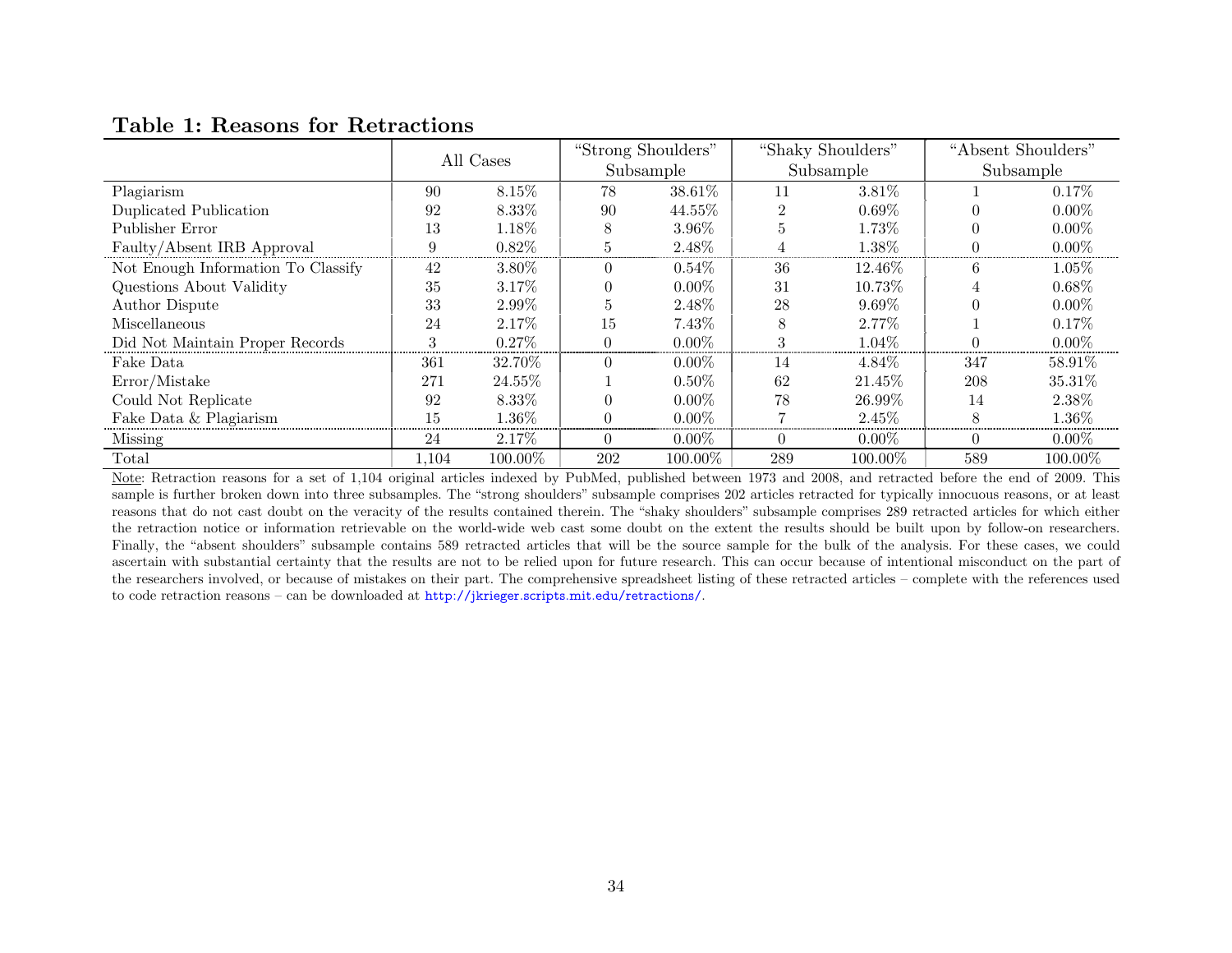|                                           | Mean     | Median   | Std. Dev. | Min.     | Max. |
|-------------------------------------------|----------|----------|-----------|----------|------|
| Publ. Year for Retracted Article          | 1997.606 | 2000     | 7.848     | 1973     | 2007 |
| Retraction Year                           | 2000.844 | 2004     | 7.821     | 1977     | 2009 |
| Retraction Speed (years)                  | 3.238    | 2        | 2.893     | $\theta$ | 16   |
| Nb. of Related Articles                   | 59.205   | 43       | 64.021    |          | 627  |
| Part of a Multiple Retractions Case       | 0.625    |          | 0.485     |          |      |
| Intentional Deception                     | 0.611    |          | 0.488     |          |      |
| Uncertain Intent                          | 0.081    | 0        | 0.274     |          |      |
| No Sign of Intentional Deception          | 0.307    | 0        | 0.462     |          |      |
| Part of a Multiple Retractions Fraud Case | 0.458    | $\theta$ | 0.499     |          |      |
| Cumulative Citations [as of $7/2012$ ]    | 45.100   | 21       | 70.493    |          | 728  |
| US-based Reprint Author                   | 0.533    |          | 0.499     |          |      |
| Article Ever Cited in a Patent            | 0.107    | $\theta$ | 0.309     |          |      |

# **Table 2: Descriptive Statistics for 589 Retracted Source Articles ["Absent Shoulders" Subsample]**

Note: These 589 retractions can be grouped into 334 distinct cases – a case arises because a researcher, or set of researchers, retracts several papers for related reasons, e.g., because of repeated fraud.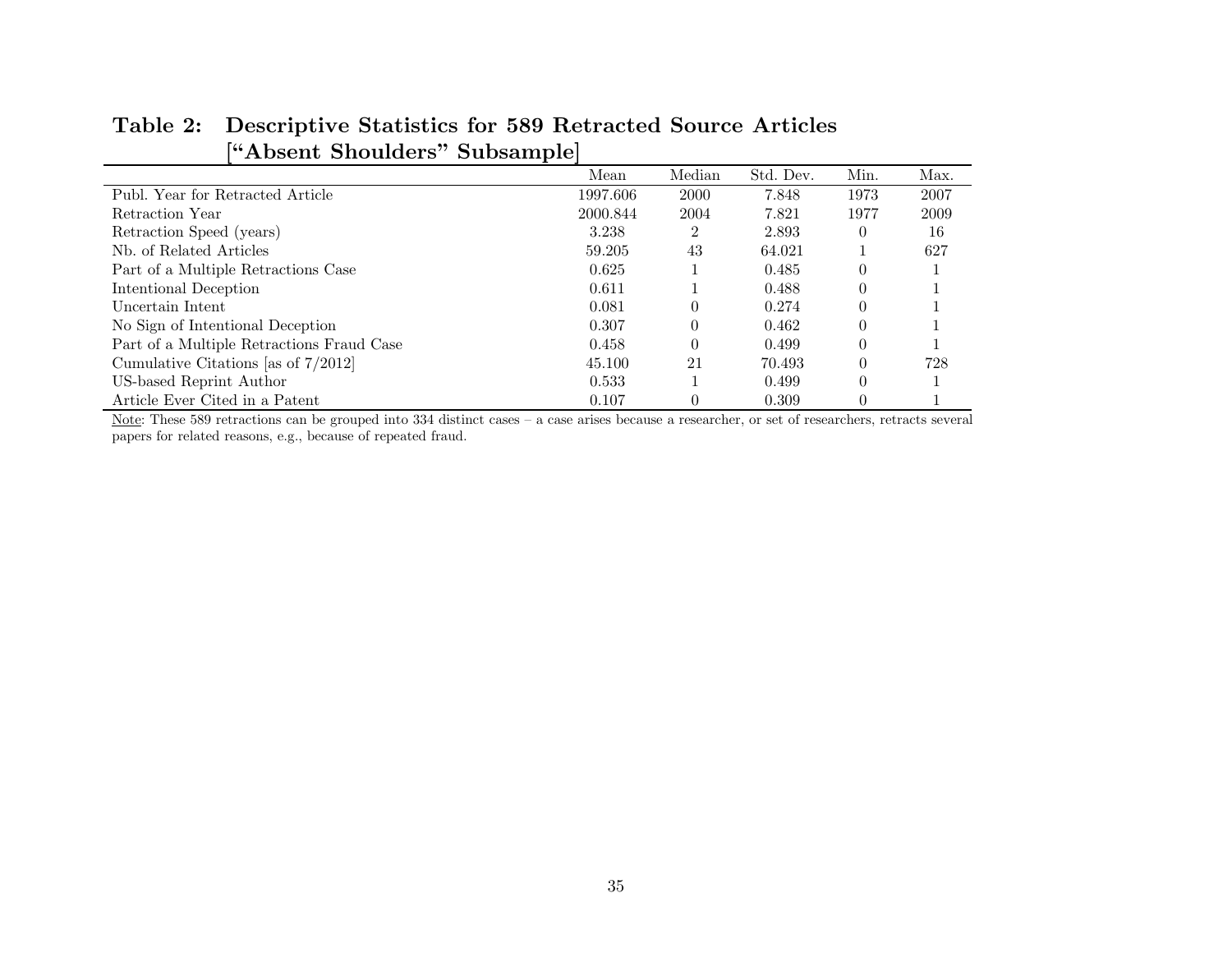|                         |                                            | Mean     | Median | Std. Dev. | Min. | Max.       |
|-------------------------|--------------------------------------------|----------|--------|-----------|------|------------|
| NN Controls             | Article Publication Year                   | 1999.110 | 2001   | 6.994     | 1970 | 2008       |
| $(N=65, 461)$           | Number of Authors                          | 5.148    |        | 2.959     |      | 78         |
|                         | Article Age at time of Retraction          | 3.987    |        | 2.425     |      | 10         |
|                         | Published After Retracted Article          | 0.301    |        | 0.459     |      |            |
|                         | Baseline Stock of Cites                    | 12.203   |        | 35.836    |      | 3064       |
|                         | Baseline Stock of Cites from Private Firms | 1.174    |        | 3.844     |      | <b>230</b> |
|                         | Cites Retracted Piece $(N=19,299)$         | 0.001    |        | 0.031     |      |            |
|                         | Cited by Retracted Piece $(N=33,370)$      | 0.001    |        | 0.028     |      |            |
|                         | Article Ever Cited in a Patent             | 0.083    |        | 0.275     |      |            |
| <b>Related Articles</b> | Article Publication Year                   | 1999.244 | 2001   | 6.959     | 1970 | 2008       |
| $(N=32,699)$            | Number of Authors                          | 5.122    | Ð      | 2.715     |      | 50         |
|                         | Article Age at time of Retraction          | 3.961    |        | 2.419     |      | 10         |
|                         | Published After Retracted Article          | 0.300    |        | 0.458     |      |            |
|                         | Baseline Stock of Cites                    | 13.891   |        | 38.660    |      | 3713       |
|                         | Baseline Stock of Cites from Private Firms | 1.280    |        | 4.217     |      | 368        |
|                         | Cites Retracted Piece $(N=9,737)$          | 0.079    |        | 0.270     |      |            |
|                         | Cited by Retracted Piece $(N=16,927)$      | 0.061    |        | 0.240     |      |            |
|                         | Article Ever Cited in a Patent             | 0.087    |        | 0.281     |      |            |

## **Table 3: Descriptive Statistics for Related Articles and "Nearest-Neighbor" Controls ["Absent Shoulders" Subsample]**

Note: The set of related articles is composed of journal articles linked to the 589 retracted articles of Table 2 through PubMed's "related articles" algorithm (see Figure 1) and downloaded using the open source FindRelated software [http://www.stellman-greene.com/FindRelated/]. We exclude from the raw data (i) articles that do not contain original research, e.g., reviews, comments, editorials, letters; (ii) articles published outside of a time window running from ten years before the retraction event to one year before the retraction event; (iii) articles that appear in journals indexed by PubMed but not indexed by Thompson-Reuters' *Web of Science;* (iv) articles that we fail to match to *Web of Science;* (v) articles that we do match to *Web of Science*, but receive zero forward citations (exclusive of self-citations) from their publication year up until the end of 2011; and (vi) articles for which at least one author also appears on the authorship roster of the corresponding retracted article. For each related article, we select as controls its "nearest neighbors" in the same journal and issue – i.e., the articles that immediately precede and/or immediately follow it in the issue. By convention, the controls inherit some of the properties of their treated neighbor.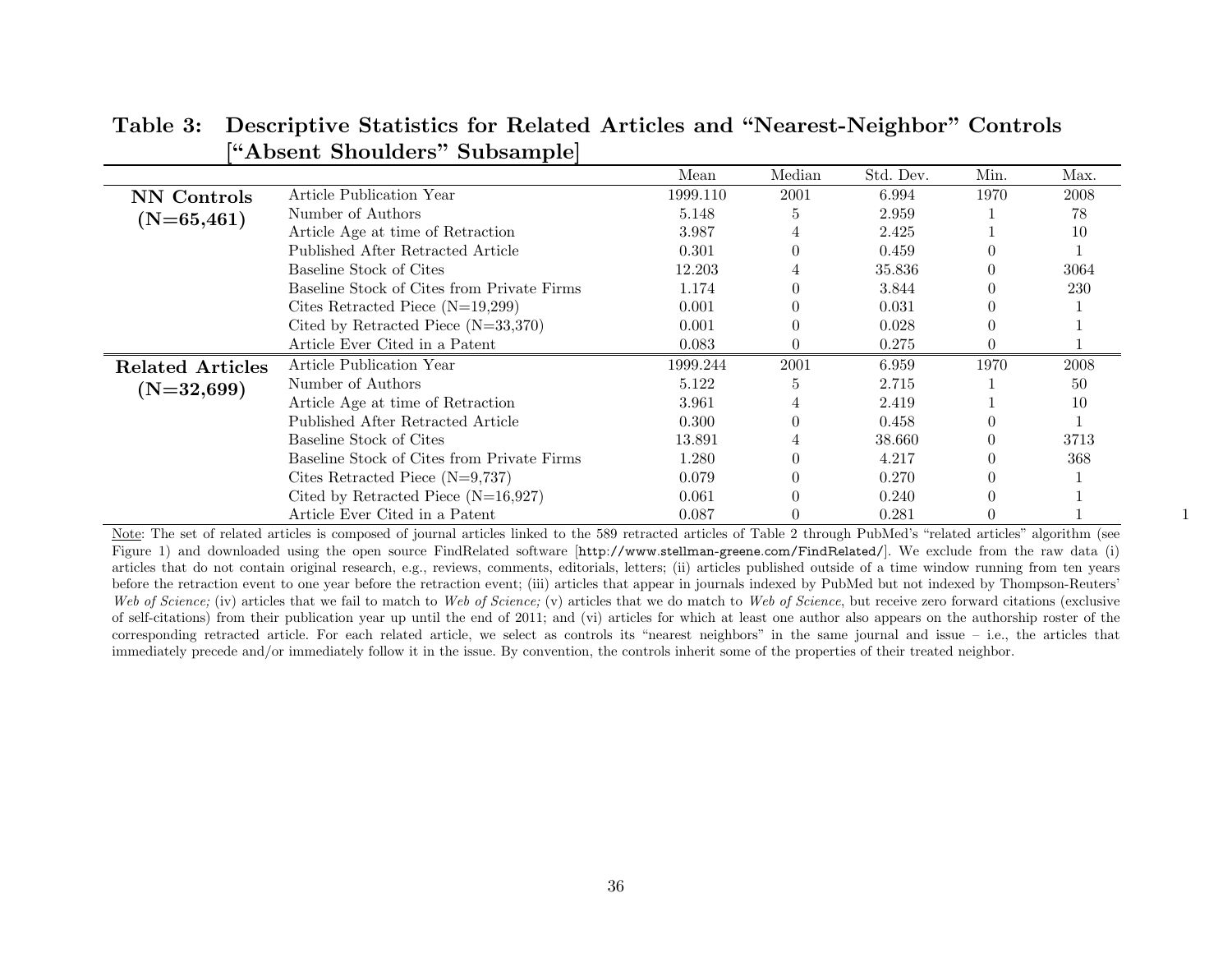| Article Frequencies [1975-2011] |           |                            |               |                                                                                                                                              |               |                  | Funding [1975-2007] |           |            |               |             |               |
|---------------------------------|-----------|----------------------------|---------------|----------------------------------------------------------------------------------------------------------------------------------------------|---------------|------------------|---------------------|-----------|------------|---------------|-------------|---------------|
|                                 |           | Nb. of<br>Related Articles |               | Nb. of<br>Nb. of<br>Closely Related<br>Closely Related<br>Articles<br>Articles<br>$(80\% \text{ score or }$<br>(rank 20 or lower)<br>higher) |               | Nb. of<br>Grants |                     |           | \$ Amounts |               |             |               |
|                                 |           | Mean                       | Std.<br>Error | Mean                                                                                                                                         | Std.<br>Error | Mean             | Std.<br>Error       |           | Mean       | Std.<br>Error | Mean        | Std.<br>Error |
| Control                         | $N=1,076$ | 4.64                       | 7.49          | 0.31                                                                                                                                         | 0.88          | 0.22             | 0.55                | $N = 778$ | 1.21       | 2.43          | \$5,587,872 | \$20,433,959  |
| Retracted                       | $N = 565$ | 3.99                       | 7.36          | 0.24                                                                                                                                         | 0.80          | 0.15             | 0.46                | $N = 411$ | 1.16       | 2.64          | \$5,077,185 | \$16,683,593  |
| Total                           | $N=1,641$ | 4.42                       | 7.45          | 0.29                                                                                                                                         | 0.86          | 0.20             | 0.52                | $N=1,189$ | 1.19       | 2.50          | \$5,413,844 | \$19,239,559  |

## **Table 4: Descriptive Statistics for the Entry and Funding Samples**

Note: We compute entry rates into the field surrounding a retracted article (or one of its nearest neighbor) by counting the number of PubMed-related articles in a particular year. We measure NIH funding for the same fields by summing the grant amounts awarded in a particular year that yields at least one publication over the next three years that is related to either a retracted article or one of their nearest-neighbor controls. The means and standard deviations are computed over all observations in the resulting retracted article/year panel dataset  $(N \times T = 53,451$  for related article frequencies;  $N \times T = 42,524$  for funding).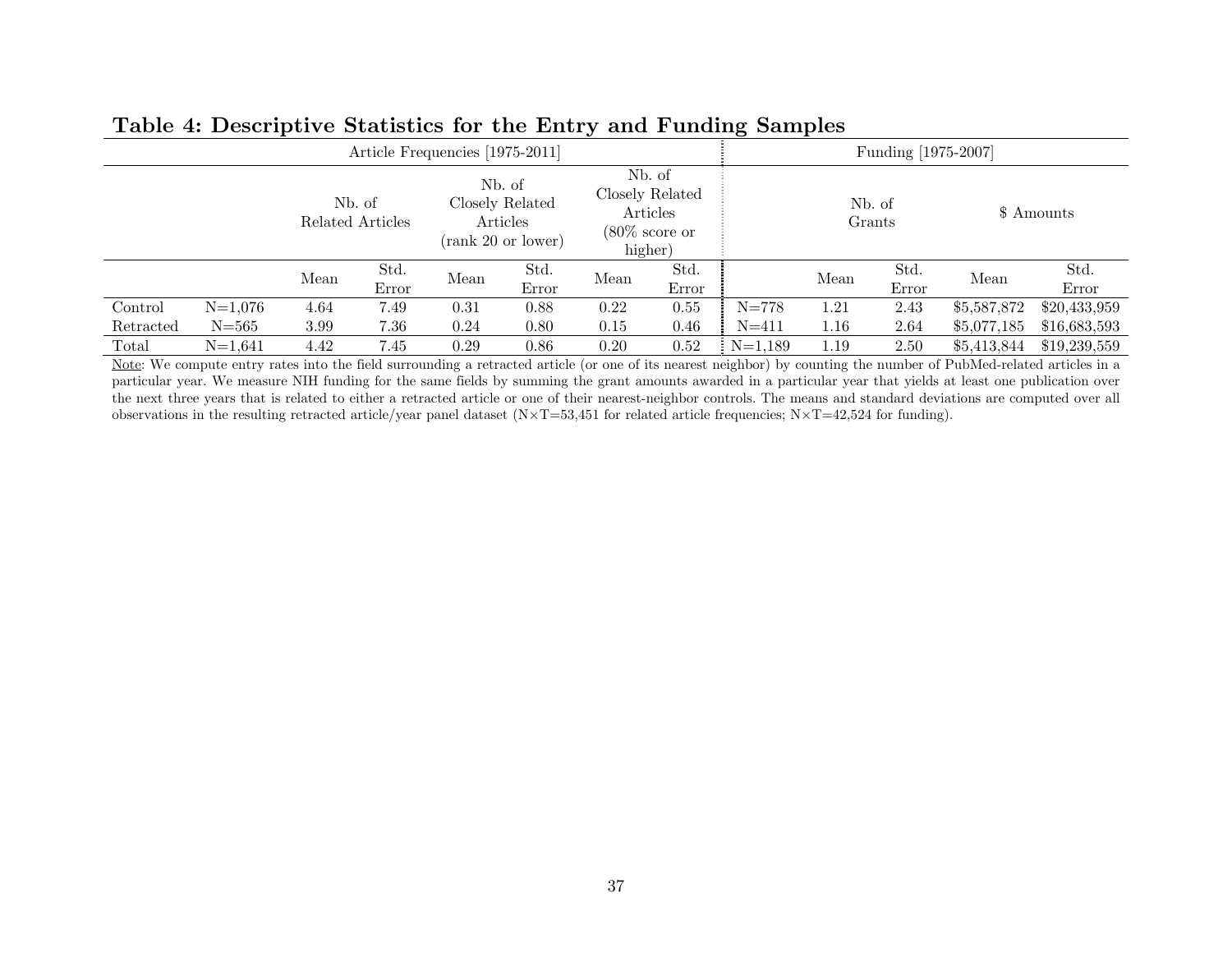|                                            | $\left( 1\right)$ | (2)                                   | (3)                                   | (4)                                                          | (5)                                               |
|--------------------------------------------|-------------------|---------------------------------------|---------------------------------------|--------------------------------------------------------------|---------------------------------------------------|
|                                            | Entire<br>Sample  | Excludes<br>Missing Rtrct.<br>Reasons | Excludes<br>Missing Rtrct.<br>Reasons | Further<br>Excludes<br>"Strong"<br>Shoulders"<br>Retractions | Only earliest<br>retraction event<br>in each case |
| After Retraction                           | $-1.171***$       | $-1.172**$                            | $-0.472**$                            | $-1.080**$                                                   | $-1.081**$                                        |
|                                            | (0.099)           | (0.100)                               | (0.099)                               | (0.104)                                                      | (0.066)                                           |
| After Retraction $\times$ Shaky Shoulders  |                   |                                       | $-0.609**$                            |                                                              |                                                   |
| After Retraction $\times$ Absent Shoulders |                   |                                       | (0.141)<br>$-0.809**$<br>(0.152)      | $-0.199$<br>(0.157)                                          |                                                   |
| Nb. of Retraction Cases                    | 720               | 705                                   | 705                                   | 551                                                          | 552                                               |
| Nb. of Retracted/Control Articles          | 2,959             | 2,915                                 | 2,915                                 | 2,431                                                        | 1,570                                             |
| Nb. of Article-Year Obs.                   | 39,469            | 38,925                                | 38,925                                | 34,735                                                       | 20,513                                            |
| Log Likelihood                             | $-62,620$         | $-62,182$                             | $-62,054$                             | $-57,567$                                                    | $-34.611$                                         |

## **Table 5: Effects of Retraction on Citations to Retracted Articles, by Retraction Reason**

Note: Estimates stem from conditional quasi-maximum likelihood Poisson specifications. The dependent variable is the total number of forward citations (exclusive of self-citations) received by each retracted article (or its nearest neighbor controls) in a particular year. All models incorporate a full suite of calendar year effects as well as 31 article age indicator variables (age zero is the omitted category). Exponentiating the coefficients and differencing from one yields numbers interpretable as elasticities. For example, the estimates in column (1) imply that retracted articles suffer on average a statistically significant (1-exp[-1.171])=68.99% yearly decrease in the citation rate after the retraction event.

QML (robust) standard errors in parentheses, clustered around retraction cases.  $\dot{p}$  < 0.10,  $\dot{p}$  < 0.05,  $\dot{p}$  < 0.01.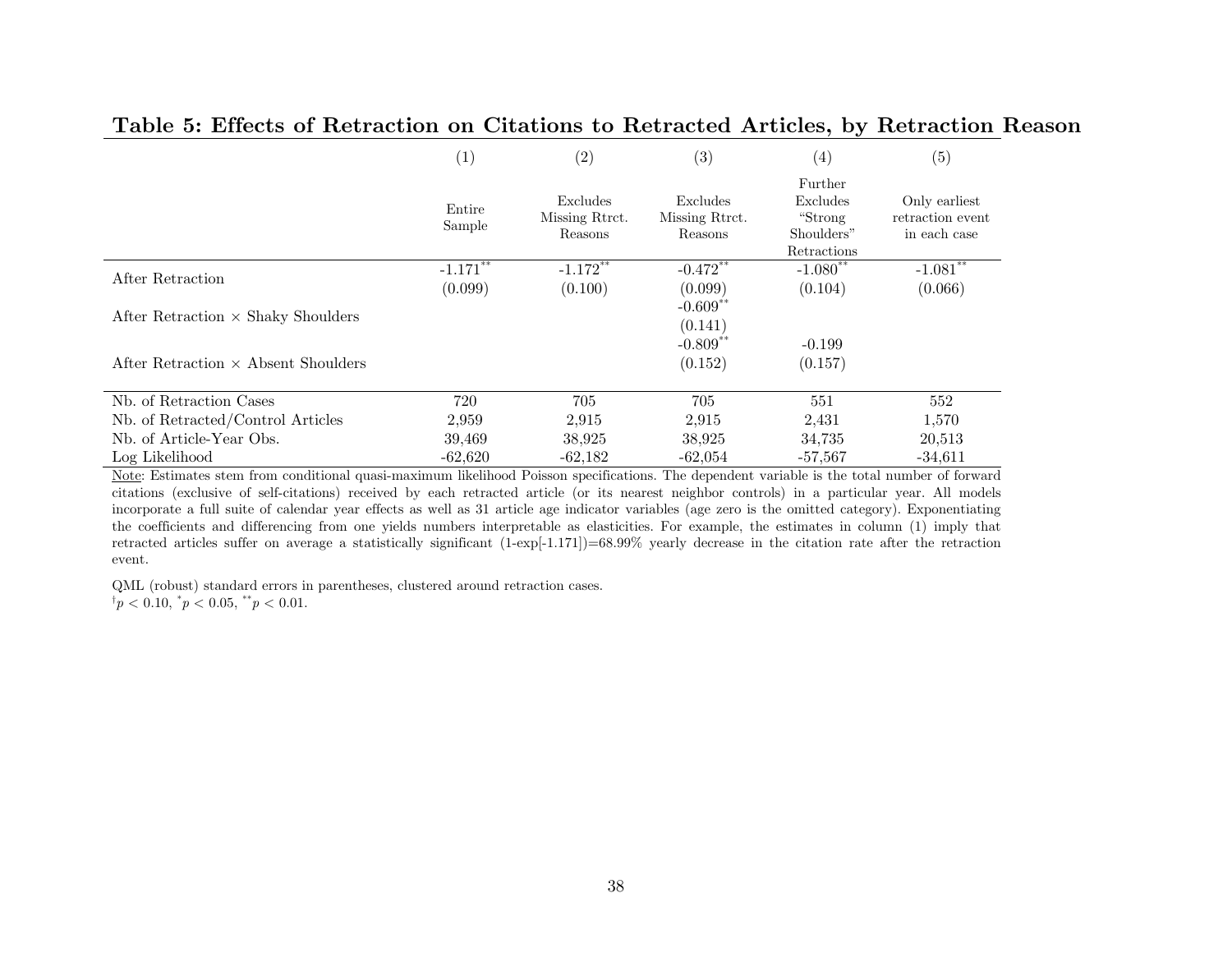## **Table 6: Effects of Retractions on Citations to Related Articles, by Retraction Reason**

|                                            | (1)                   | (2)                                   | (3)                                   | (4)                                                          | (5)                                               |
|--------------------------------------------|-----------------------|---------------------------------------|---------------------------------------|--------------------------------------------------------------|---------------------------------------------------|
|                                            | Entire<br>Sample      | Excludes<br>Missing Rtrct.<br>Reasons | Excludes<br>Missing Rtrct.<br>Reasons | Further<br>Excludes<br>"Strong"<br>Shoulders"<br>Retractions | Only earliest<br>retraction event<br>in each case |
| After Retraction                           | $-0.059**$<br>(0.013) | $-0.059**$<br>(0.013)                 | 0.040<br>(0.030)                      | $-0.085***$<br>(0.030)                                       | $-0.038*$<br>(0.016)                              |
| After Retraction $\times$ Shaky Shoulders  |                       |                                       | $-0.131**$<br>(0.044)                 |                                                              |                                                   |
| After Retraction $\times$ Absent Shoulders |                       |                                       | $-0.104$ **<br>(0.037)                | 0.028<br>(0.038)                                             |                                                   |
| Nb. of Retraction Cases                    | 770                   | 747                                   | 747                                   | 573                                                          | 572                                               |
| Nb. of Source Articles                     | 1,104                 | 1,080                                 | 1,080                                 | 878                                                          | 580                                               |
| Nb. of Related/Control Articles            | 169,741               | 167,306                               | 167,306                               | 137,969                                                      | 90,167                                            |
| Nb. of Article-Year Obs.                   | 2,094,725             | 2,064,465                             | 2,064,465                             | 1,800,425                                                    | 1,066,306                                         |
| Log Likelihood                             | $-2,747,714$          | $-2,714,047$                          | $-2,713,760$                          | $-2,398,154$                                                 | $-1,457,463$                                      |

Note: Estimates stem from conditional quasi-maximum likelihood Poisson specifications. The dependent variable is the total number of forward citations (exclusive of self-citations) received by each related article in a particular year. All models incorporate a full suite of calendar year effects as well as 31 article age indicator variables (age zero is the omitted category). Exponentiating the coefficients and differencing from one <sup>y</sup>ields numbers interpretable as elasticities. For example, the estimates in column (1) imply that related articles suffer on average a statistically significant  $(1-\exp[-0.059])=5.73\%$  yearly decrease in the citation rate after the retraction event.

QML (robust) standard errors in parentheses, clustered around retraction cases.  $\mathbf{p}^{\dagger}$   $p < 0.10, \mathbf{p}^{\dagger}$   $< 0.05, \mathbf{p}^{\dagger}$   $p < 0.01$ .

Ĭ.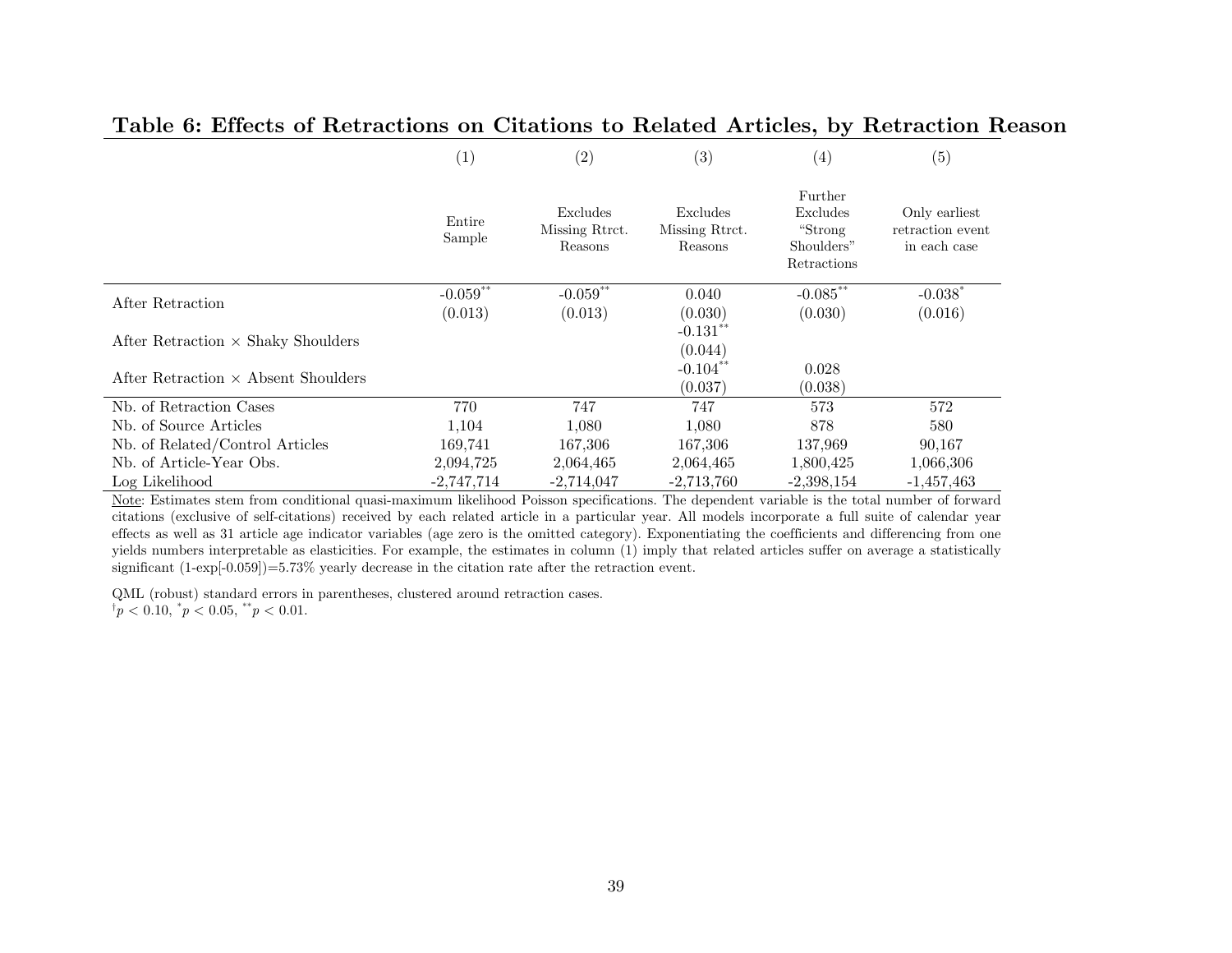|                                                    | (1)          | (2)                | (3)          | (4)                   | (5)             | (6)                   |
|----------------------------------------------------|--------------|--------------------|--------------|-----------------------|-----------------|-----------------------|
| After Retraction                                   | $-0.040^*$   | $-0.035^{\dagger}$ | $-0.010$     | $-0.019$              | $-0.076***$     | 0.016                 |
|                                                    | (0.021)      | (0.019)            | (0.029)      | (0.024)               | (0.018)         | (0.039)               |
| After Retraction $\times$ Highly Cited Source      | $-0.043$     |                    |              |                       |                 |                       |
|                                                    | (0.035)      |                    |              |                       |                 |                       |
| After Retraction $\times$ "Hot Field"              |              | $-0.121***$        |              |                       |                 |                       |
|                                                    |              | (0.042)            |              |                       |                 |                       |
| After Retraction $\times$ "Crowded Field"          |              |                    | $-0.105***$  |                       |                 |                       |
|                                                    |              |                    | (0.036)      |                       |                 |                       |
| After Retraction $\times$ Cites Retracted Piece    |              |                    |              | $-0.141$ <sup>*</sup> |                 |                       |
|                                                    |              |                    |              | (0.057)               |                 |                       |
| After Retraction $\times$ Cited by Retracted Piece |              |                    |              |                       | $0.135^{\circ}$ |                       |
|                                                    |              |                    |              |                       | (0.054)         |                       |
| After Retraction $\times$ Uncertain Intent         |              |                    |              |                       |                 | $-0.099$              |
|                                                    |              |                    |              |                       |                 | (0.065)               |
| After Retraction $\times$ Intentional Deception    |              |                    |              |                       |                 | $-0.097$ <sup>*</sup> |
|                                                    |              |                    |              |                       |                 | (0.046)               |
| Nb. of Retraction Cases                            | 334          | 334                | 334          | 204                   | 324             | 334                   |
| Nb. of Source Articles                             | 589          | 589                | 589          | 384                   | 550             | 589                   |
| Nb. of Related/Control Articles                    | 96,541       | 96,541             | 96,541       | 29,036                | 50,297          | 98,160                |
| Nb. of Article-Year Obs.                           | 1,240,107    | 1,240,107          | 1,240,107    | 329,451               | 706,932         | 1,261,713             |
| Log Likelihood                                     | $-1,670,555$ | $-1,670,316$       | $-1,670,250$ | $-431,661$            | $-963,226$      | $-1,686,298$          |

## **Table 7: Exploring Heterogeneity in the Magnitude of the Retraction Effect ''Absent Shoulders'' Subsample**

Note: Estimates stem from conditional quasi-maximum likelihood Poisson specifications. The dependent variable is the total number of forward citations (exclusive of self-citations) received by each related article in a particular year. All models incorporate a full suite of calendar year effects as well as 31 article age indicator variables (age zero is the omitted category). Exponentiating the coefficients and differencing from one yields numbers interpretable as elasticities. For example, the estimates in column (1) imply that related articles suffer on average a statistically significant (1-exp[-0.040])=3.92% yearly decrease in the citation rate after the retraction event.

Highly cited source articles are retracted papers that are in the top quartile of the citation distribution (assessed at the time of retraction). We define the retracted paper's field as the set of related papers identified by PubMed's PMRA algorithm. We measure recent activity in a field by computing the fraction of papers in that field published in the three year period leading up to the retraction event. We denote a field as ''hot'' if it belongs to the top quartile of this measure. We measure ''crowdedness'' in a field using the relatedness score of the twenty fifth highest ranking related paper that was published in or before the retraction year. In the rare cases where the field has less than 25 papers published in or before the retraction year, then score of the highest ranked (i.e., least related) paper in the set is used. We denote a field as ''crowded'' if it belongs to the top quartile of this measure. We derive the Uncertain Intent and Intentional Deception codes from retraction notices and publically available information about the retraction event (see section II of the online appendix).

QML (robust) standard errors in parentheses, clustered around retraction cases.  $\frac{1}{T} p \leq 0.10$ ,  $\frac{k}{T} p \leq 0.05$ ,  $\frac{k}{T} p \leq 0.01$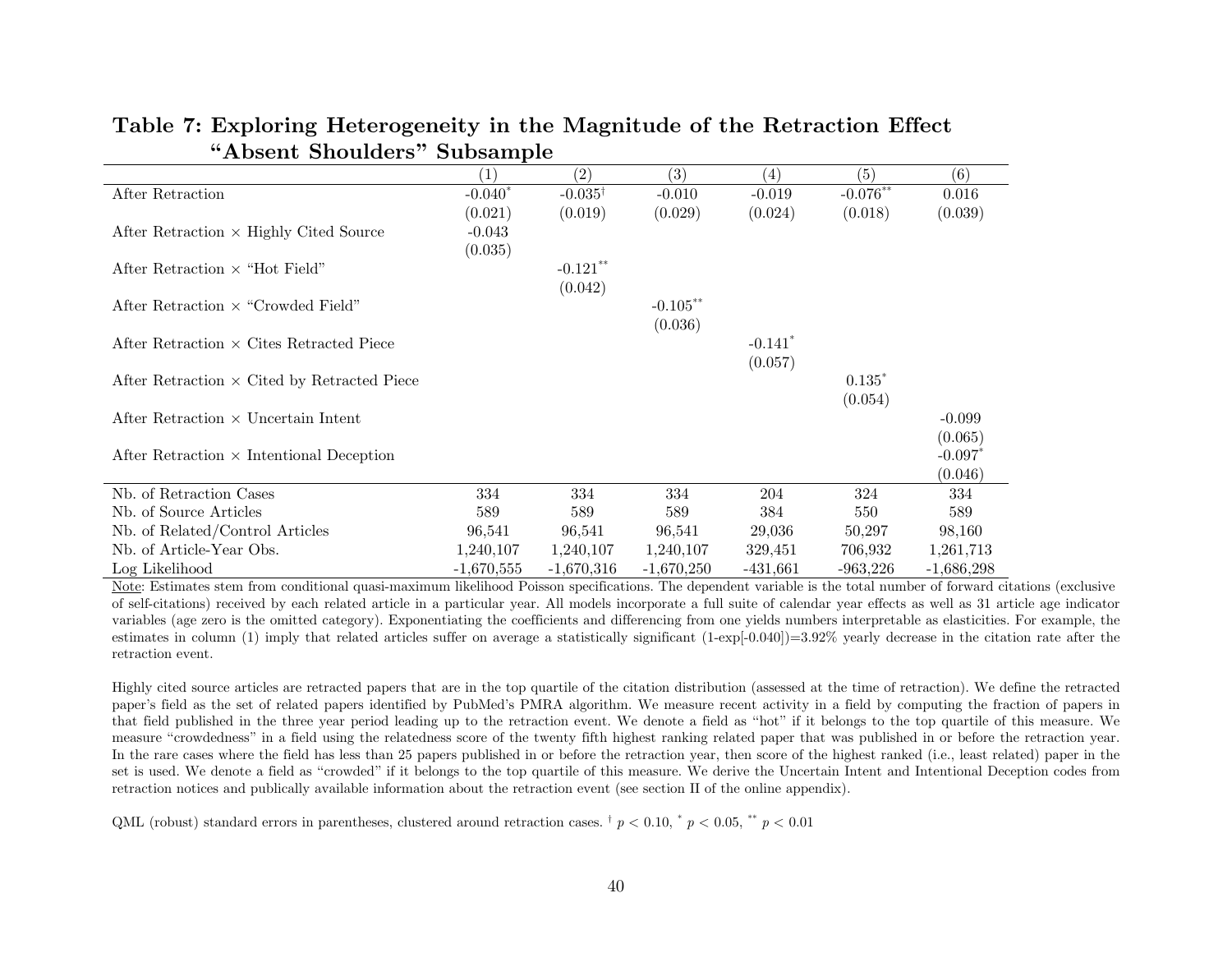|                                  |                   |                                       | $\sim$ 4 $\sim$ $\sim$ $\sim$ $\sim$               | $\sim$ $\sim$                              |                                            |                  |            |
|----------------------------------|-------------------|---------------------------------------|----------------------------------------------------|--------------------------------------------|--------------------------------------------|------------------|------------|
|                                  | $\left(1\right)$  | (2a)                                  | (2b)                                               | (3a)                                       | (3b)                                       | (4a)             | (4b)       |
|                                  | Nb. of<br>Related | Nb. of<br>Closely<br>Related Articles | N <sub>b</sub> . of<br>Closely<br>Related Articles | Nb. of Related<br>Articles<br>Published in | Nb. of Related<br>Articles<br>Published in | Nb. of<br>Grants | \$ Amounts |
|                                  | Articles          | $(80\% \text{ score or }$             | (rank 10 or                                        | High Journal                               | Low Journal                                |                  |            |
|                                  |                   | higher)                               | lower)                                             | Impact Factor                              | Impact Factor                              |                  |            |
|                                  |                   |                                       |                                                    | Journals                                   | Journals                                   |                  |            |
| After Retraction                 | $-0.309**$        | $-0.433***$                           | $-0.271$ <sup>†</sup>                              | $-0.333$ **                                | $-0.240**$                                 | $-1.152**$       | $-1.363**$ |
|                                  | (0.096)           | (0.166)                               | (0.141)                                            | (0.115)                                    | (0.092)                                    | (0.110)          | (0.145)    |
| Nb. of Retraction Cases          | 333               | 333                                   | 333                                                | 333                                        | 333                                        | 332              | 332        |
| Nb. of Treating/Control Articles | 1,644             | 1,511                                 | 1,626                                              | 1,633                                      | 1,644                                      | 1,513            | 1,513      |
| Nb. of Article-Year Obs.         | 53,854            | 49,521                                | 53,264                                             | 53,453                                     | 53,854                                     | 43,159           | 43,159     |
| Log Likelihood                   | $-188.980$        | $-30.028$                             | $-26.628$                                          | $-121.006$                                 | $-112.071$                                 | $-54.399$        | $-273.467$ |

## **Table 8: Effect of Retraction on Publication Frequency and NIH Funding**

Note: Estimates stem from conditional quasi-maximum likelihood Poisson specifications. The dependent variable is the total number of related articles published in a particular source/year (columns 1a, 2a, 2b, 3a and 3b), as well as the number or total dollar amount of NIH funding awarded in a particular year that yields at least one publication over the next three years that is related to either a retracted article or one of their nearest-neighbor controls (columns 4a, and 4b). The high Journal Impact Factor (JIF) category includes journals in the top quartile of JIF (indexed by ISI), while the low JIF category includes journals from the lower three quartiles. All models incorporate a full suite of calendar year effects.

QML (robust) standard errors in parentheses, clustered around retraction cases.  $\phi_p^{\dagger}$  < 0.10,  $\phi_p^{\dagger}$  < 0.05,  $\phi_p^{\dagger}$  < 0.01.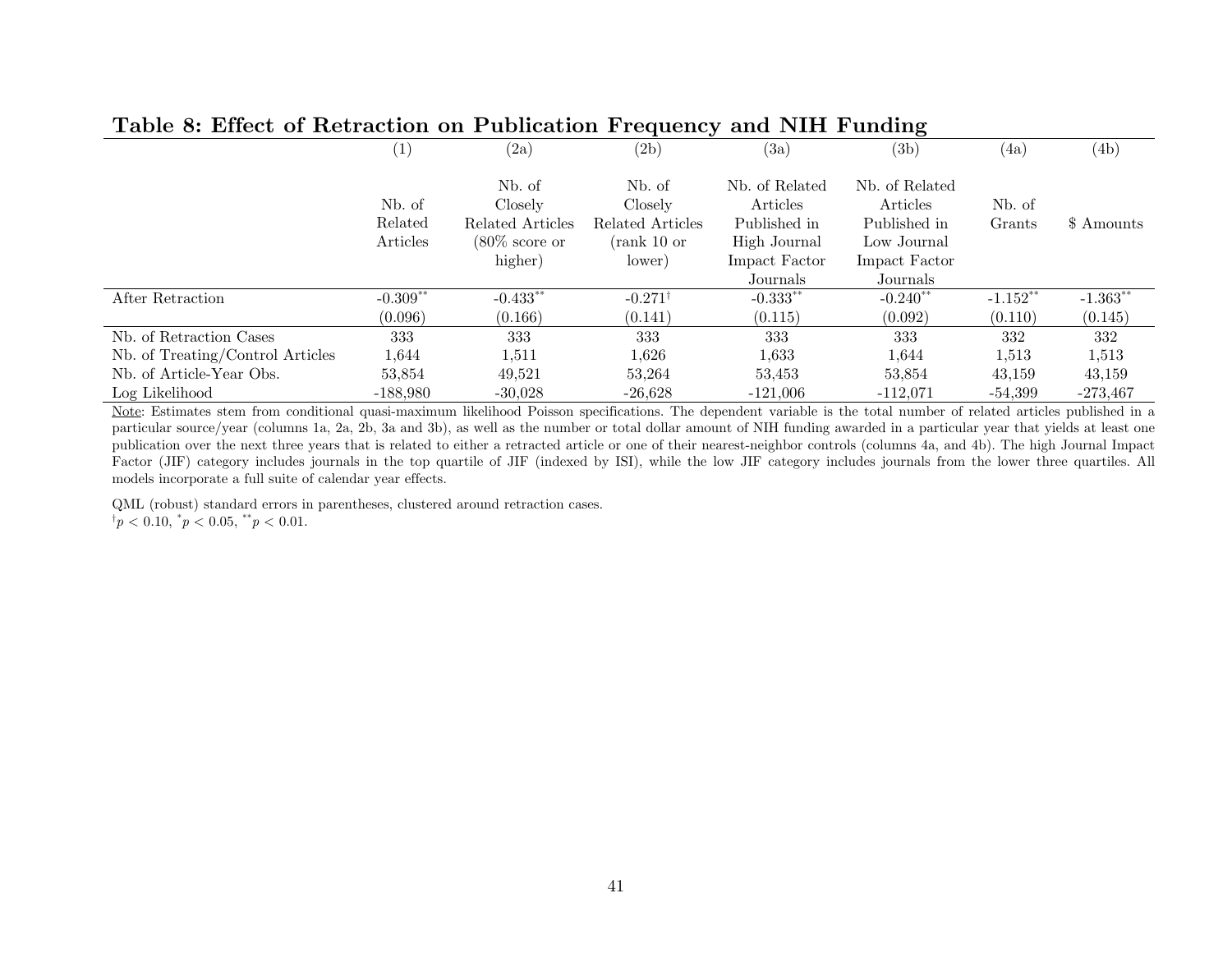# **Table 9: Interpreting Citation Behavior for Articled Related to "Absent Shoulders" Retractions**

|                                                           |            |            | <b>Retracted Papers</b> |             | <b>Related Papers</b> |            |                   |            |
|-----------------------------------------------------------|------------|------------|-------------------------|-------------|-----------------------|------------|-------------------|------------|
|                                                           | (1a)       | (1b)       | (1c)                    | (1d)        | (2a)                  | (2b)       | (2c)              | (2d)       |
|                                                           |            |            |                         |             |                       |            |                   |            |
|                                                           | Academic   | Private-   | Academic                | Private-    | Academic              | Private-   | Academic          | Private-   |
|                                                           | Citations  | Firms      | Citations               | Firms       | Citations             | Firms      | Citations         | Firms      |
|                                                           | Only       | Citations  | Only                    | Citations   | Only                  | Citations  | Only              | Citations  |
|                                                           |            | Only       |                         | Only        |                       | Only       |                   | Only       |
| After Retraction                                          | $-1.293**$ | $-1.309**$ | $-1.304**$              | $-1.283***$ | $-0.054***$           | $-0.006$   | $-0.071***$       | $-0.005$   |
|                                                           | (0.154)    | (0.188)    | (0.180)                 | (0.236)     | (0.017)               | (0.023)    | (0.017)           | (0.025)    |
| After Retraction $\times$ Retracted Paper Cited in Patent |            |            | 0.041                   | $-0.086$    |                       |            |                   |            |
|                                                           |            |            | (0.178)                 | (0.328)     |                       |            |                   |            |
| After Retraction $\times$ Related Paper Cited in Patent   |            |            |                         |             |                       |            | $0.066^{\dagger}$ | $-0.000$   |
|                                                           |            |            |                         |             |                       |            | (0.038)           | (0.045)    |
| Nb. of Retraction Cases                                   | 304        | 304        | 304                     | 304         | 334                   | 334        | 334               | 334        |
| Nb. of Source Articles                                    | 1,089      | 1,089      | 1,089                   | 1,089       | 589                   | 589        | 82,819            | 53,357     |
| Nb. of Related/Control Articles                           |            |            |                         |             | 62,205                | 62,205     | 96,373            | 61,806     |
| Nb. of Article-Year Obs.                                  | 15,711     | 15,711     | 15,711                  | 15,711      | 807,203               | 807,203    | 1,238,118         | 801,709    |
| Log Likelihood                                            | $-30.568$  | $-8,234$   | $-30.568$               | $-8,234$    | $-1,366,136$          | $-402,337$ | $-1,756,286$      | $-400,178$ |

Note: Estimates stem from conditional quasi-maximum likelihood Poisson specifications. The dependent variable is the total number of forward citations (exclusive of selfcitations) received by each related article in a particular year. All models incorporate a full suite of year effects as well as 31 article age indicator variables (age zero is the omitted category). Exponentiating the coefficients and differencing from one yields numbers interpretable as elasticities.

In columns (2a) and (2b), the estimation sample is limited to those related articles and controls that receive at least one "private firm" citation between their year of publication and 2011. For this analysis, a citation is said to emanate from a private firm when at least one address listed by the *Web of Science* includes a suffix such as Inc., Corp., LLC, Ltd., GmbH, etc.

QML (robust) standard errors in parentheses, clustered around retraction cases.  $\phi$  + *p* < 0.10,  $\phi$  + 0.05,  $\phi$  + *p* < 0.01.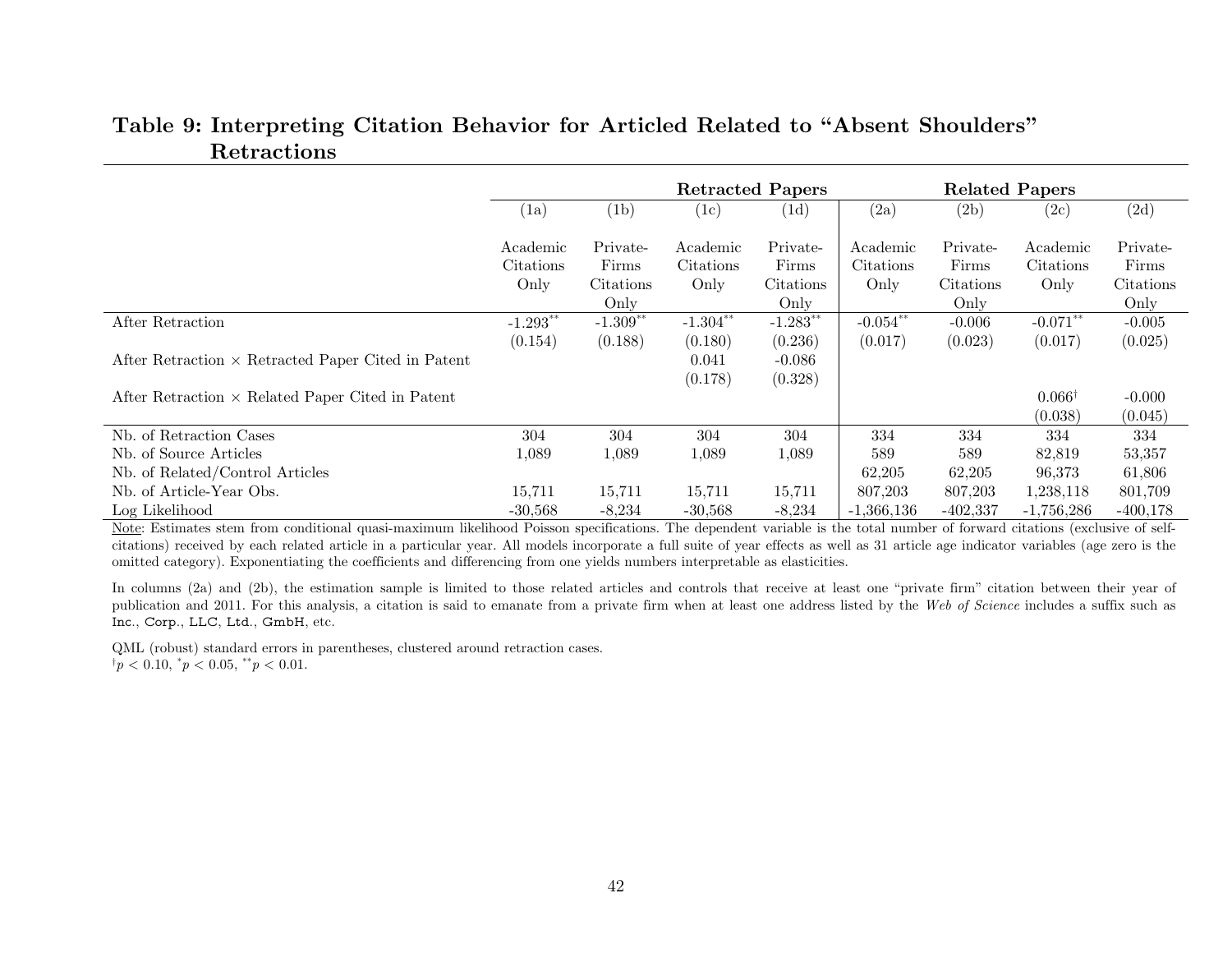**Figure 1: Cumulative Citations at Baseline for Related Articles and their "Nearest-Neighbor" Controls** 



Note: We compute the cumulative number of citations, up to the year that immediately precedes the year of retraction, between 32,699 treated (i.e., related) articles and 65,461 control articles in the "absent shoulders" subsample.

**Figure 2: Post-Retraction Period Scatterplot of Changes in Citation Rates for Related Articles and their Associated Retracted Articles** 



Note: The figure explores the relationship between the post-retraction citation "penalty" suffered by retracted articles and the average change in citation experienced by the set of articles that are related in intellectual space to the retracted articles. The post-retraction period refers to the years between the year of retraction and 2011 (using a twoyear fixed window instead of this variable window yields very comparable results). The citation changes are computed by forming the difference in the logs of one plus the number of citations received by each article up until the beginning and the end of the post-retraction window, respectively. The slope of the retraction line is about 0.1, i.e., for every ten citations "lost" by a retracted articles, related articles suffer a penalty of about one citation.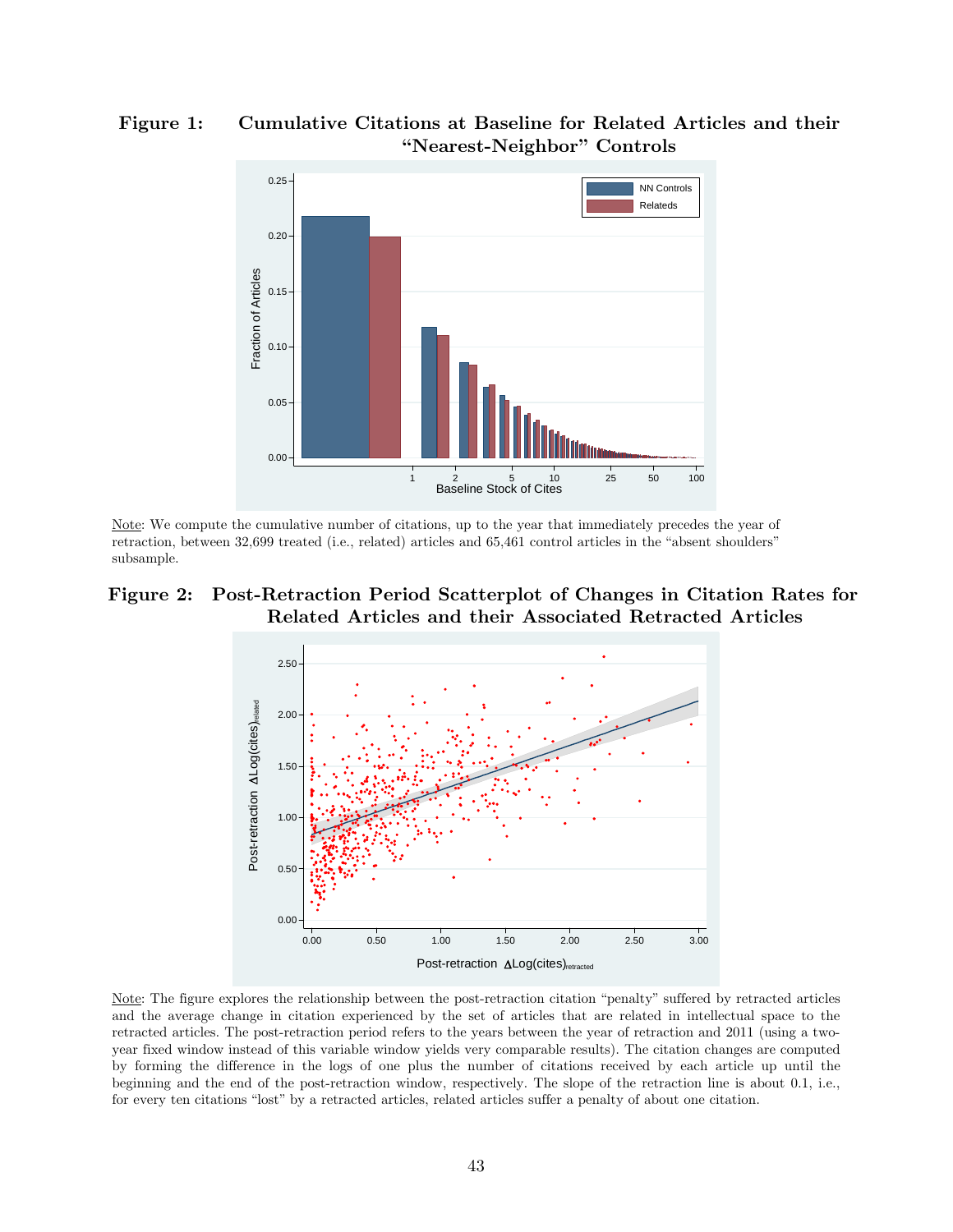



Note: The solid blue lines in the above plot correspond to coefficient estimates stemming from conditional fixed effects quasi-maximum likelihood Poisson specifications in which the citation rates for related articles and their controls are regressed onto year effects, article age indicator variables, as well as 20 interaction terms between treatment status and the number of years before/elapsed since the retraction event (the indicator variable for treatment status interacted with the year of retraction itself is omitted). The 95% confidence interval (corresponding to robust standard errors, clustered around case codes) around these estimates is plotted with dashed red lines.

### **Figure 4: Interaction between the Post-Retraction Treatment Effect and Relatedness Rank as per PubMed's "Related Article" Algorithm**



Note: The green circles in the above plot correspond to coefficient estimates stemming from conditional fixed effects QML Poisson specifications in which the citation rates for related articles and their controls are regressed onto year effects, article age indicator variables, as well as interaction terms between the treatment effect and indicator variables for the relatedness ranking btw. the related article and its associated retraction (as per PubMed's "Related Articles" algorithm). Each circle correspond to five consecutive ranks (e.g., Top 5, Top 6-10, etc.) with all articles receiving a rank above one hundred grouped together in the same bin. The 95% confidence interval (corresponding to robust standard errors, clustered around case codes) are denoted by the blue vertical bars and their caps.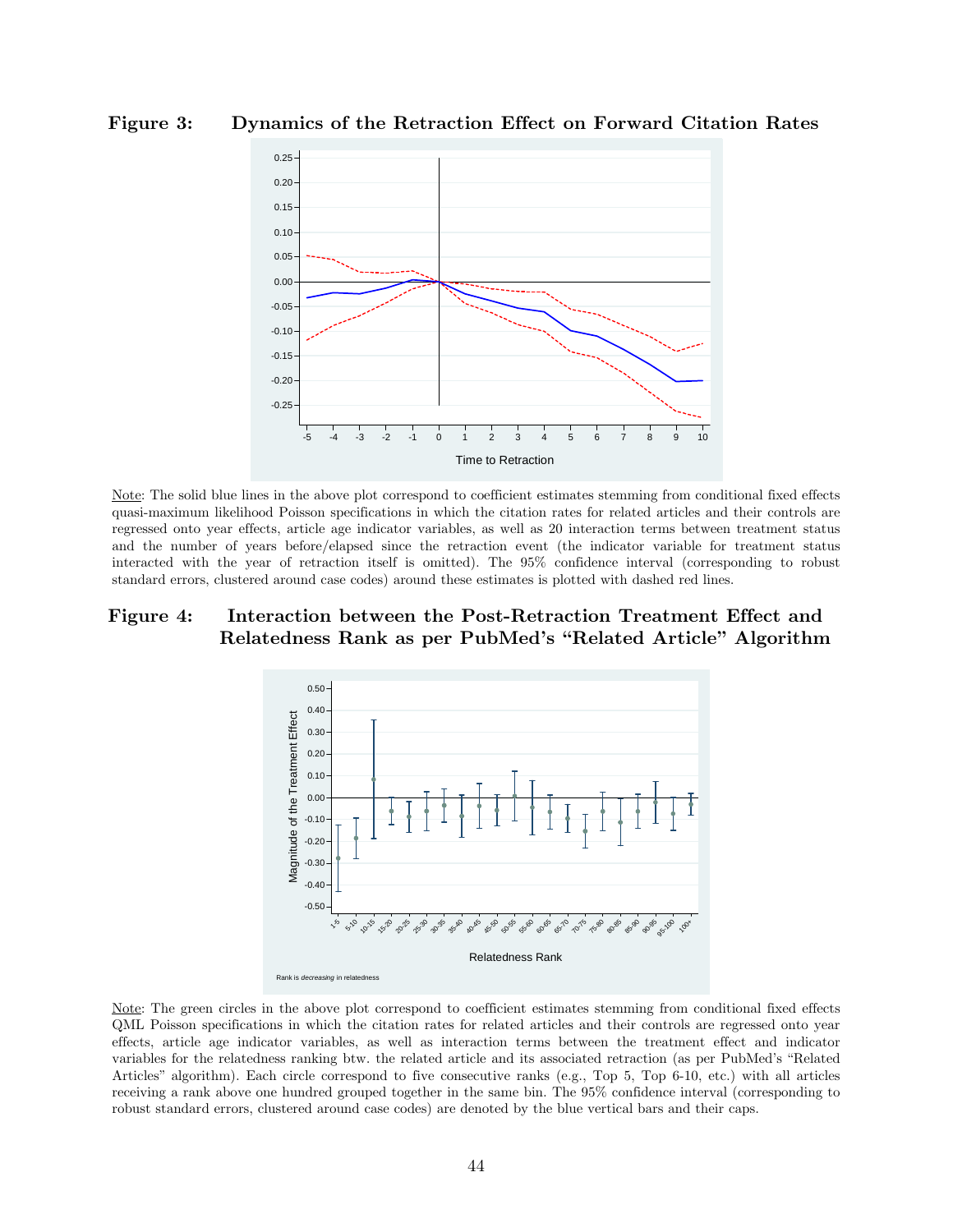**Figure 5 Field-level Dynamics** 



Notes: The solid blue lines in the above plot correspond to coefficient estimates stemming from conditional fixed effects quasi-maximum likelihood Poisson specifications in which the number of related publications (Panel A) and NIH funding in millions of 2007 dollars (Panel B) associated with a particular source article are regressed onto year effects as well as 20 interaction terms between treatment status and the number of years before/elapsed since the retraction event (the indicator variable for treatment status interacted with the year of retraction itself is omitted). The 95% confidence interval (corresponding to robust standard errors, clustered around retraction cases) around these estimates is plotted with dashed red lines; Figure 5A corresponds to a dynamic version of the specification in column (1a) of Table 8, while Figure 5B corresponds to a dynamic version of the specification in column (2b) in the same table.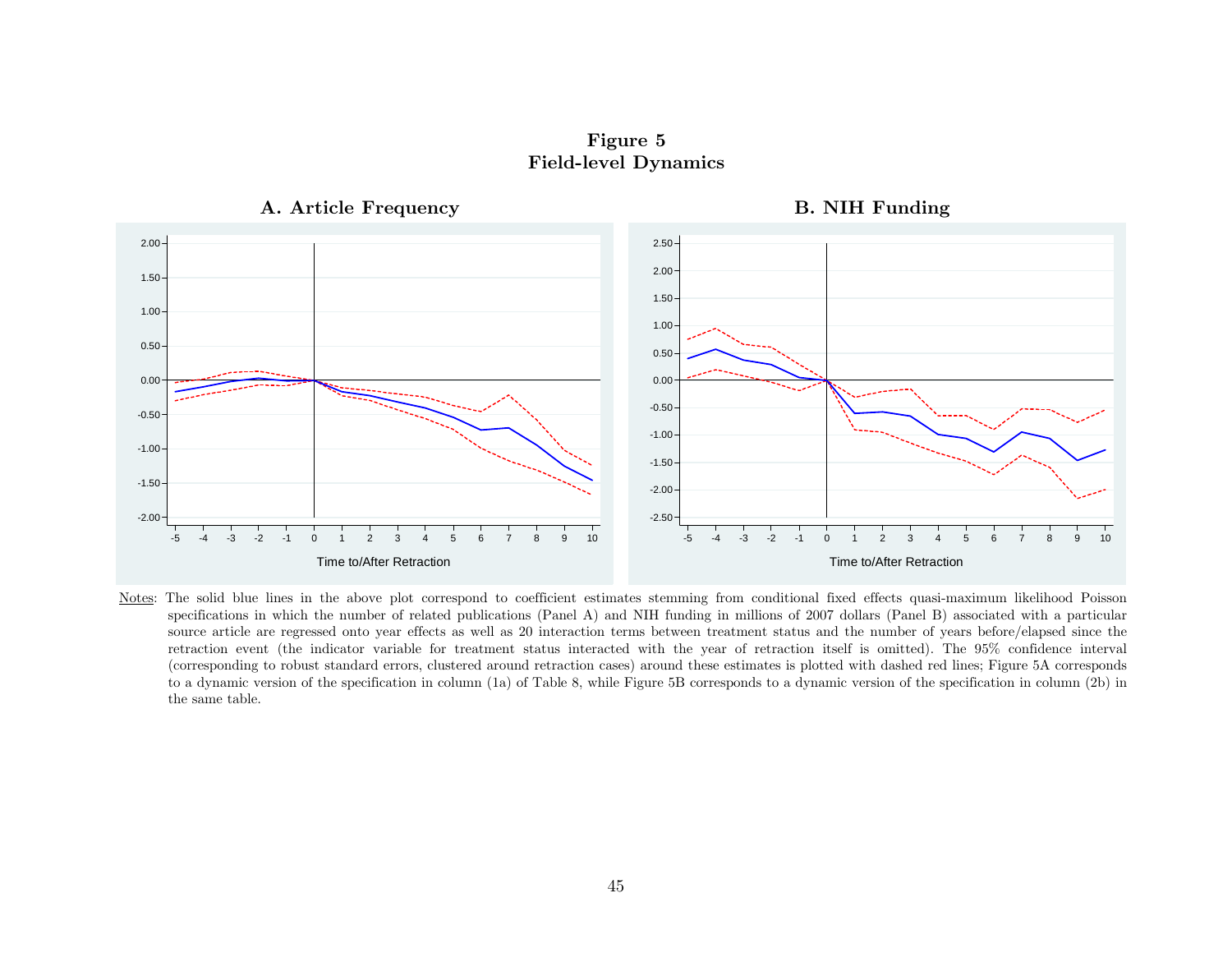## **Online Appendix**

# **Section I**





Note: The solid blue line displays the yearly frequency of retraction events in PubMed as a whole, all retraction reasons included. The solid red line displays the yearly retraction rate, where the denominator excludes PubMed-indexed articles that are not original journal articles (e.g., comments, editorials, reviews, etc.)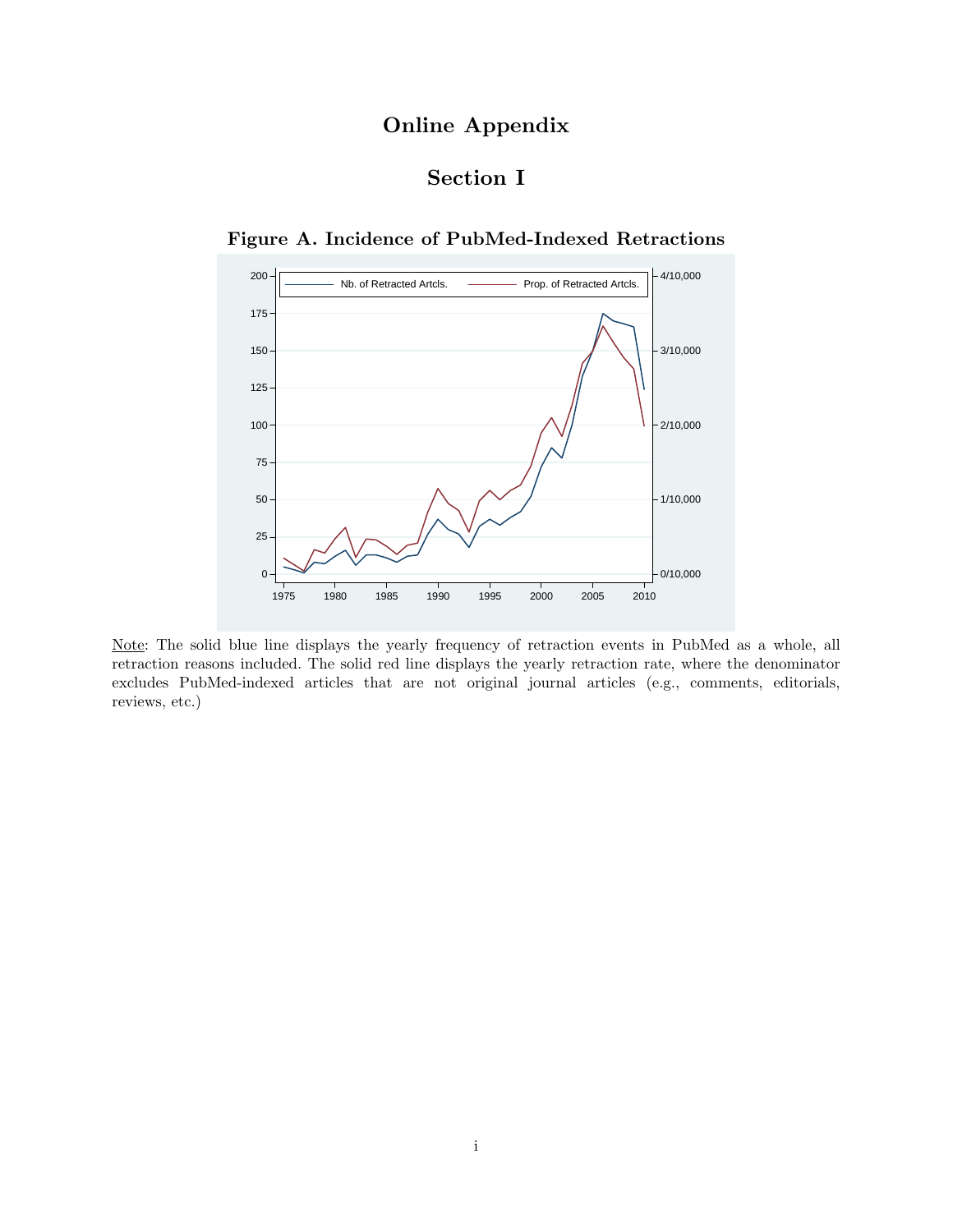

**Figure B. Distribution of Retraction Events by Retraction Case** 

Note: The left-most bar in this histogram, corresponding to single-retraction cases, has been truncated. These singleton cases comprise 658 retraction events (59.60% of the sample).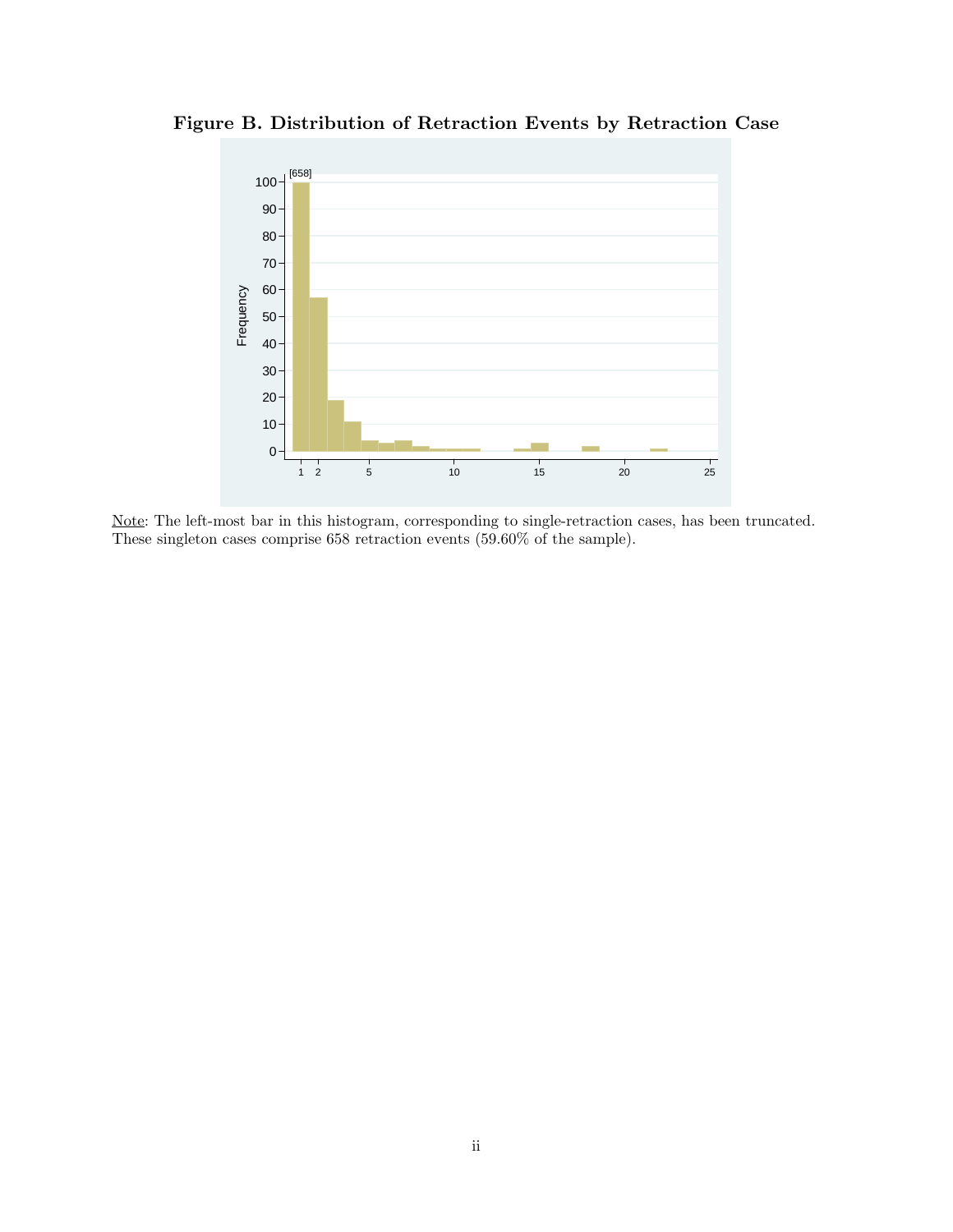#### **Figure C. Example: Retracted & Related Articles**

| Publiced gov                                                     | PubMed |          |  |
|------------------------------------------------------------------|--------|----------|--|
| US National Library of Medicine<br>National Institutes of Health |        | Advanced |  |

J Immunol, 1998 Oct 15;161(8):4257-67.

#### Chronically HIV-1-infected monocytic cells induce apoptosis in cocultured T cells.

Chen H, Yip YK, George I, Tyorkin M, Salik E, Sperber K,

Division of Clinical Immunology, Mount Sinai Medical Center, New York, NY 10029, USA.

**Final Version ERES** 

#### **Retraction in**

Chen H. George I. Tyorkin M. Salik E. Sperber K. J Immunol. 2006 Nov 1:177(9):6560

#### Abstract

We have previously developed a human macrophage hybridoma model system to study the effect of HIV-1 infection on monocytic function. Upon coculture of one chronically (35 days postinfection) HIV-1-infected human macrophage hybridoma cell line, 43HIV, there was a dose-dependent decrease in the viability of cocultured Ag-stimulated T cells associated with an increase in DNA strand breaks. Enhanced apoptosis was determined by labeling with biotinylated dUTP and propidium iodide, increased staining with annexin V, increased side light scatter and expression of CD95, and decreased forward light scatter and expression of Bcl-2. There was also increased DNA strand breaks as determined by propidium iodide staining in unstimulated T cells cocultured with 43HIV and in T cells stimulated with anti-CD3 mAb and PHA. Pretreatment with 5145, a human polyclonal anti-

#### **Letter of Retraction**

We wish to retract the manuscript titled "Chronically HIV-1-Infected Monocytic Cells Induce Apoptosis in Cocultured T Cells" by Houchu Chen, Y. K. Yip, Italas George, Max Tyorkin, Erez Salik, and Kirk Sperber, The Journal of Immunology, 1998, 161: 4257-4267. The manuscript contains errors in the presentation of data in some of the figures.

Fig. 3B demonstrating the apoptotic effect of gp120 on CD4 and CD8 cells, Fig. 4B depicting the apoptotic effect of Fas-FasL interactions in CD4 and CD8 T cells cocultured with 43<sub>HIV</sub> cells, and Fig. 6B showing the apoptotic activity of fractionated supernatant from the 43<sub>HIV</sub> cell line are inaccurate. We published the corrected figures as errata in the December 15, 2005 issue of The JI. However, given the errors made in these figures, we wish to retract the manuscript.

We deeply regret these errors and the need to take this action.

Houchu Chen Italas George Max Tyorkin **Erez Salik** Kirk Sperber Mount Sinai School of Medicine New York, NY 10029

#### Results: 113

| 四 | Chronically HIV-1-infected monocytic cells induce apoptosis in cocultured T cells.                                                                                                                                                                                                                                                                                                                              |
|---|-----------------------------------------------------------------------------------------------------------------------------------------------------------------------------------------------------------------------------------------------------------------------------------------------------------------------------------------------------------------------------------------------------------------|
|   | 1. Chen H, Yip YK, George I, Tyorkin M, Salik E, Sperber K.<br>J Immunol, 1998 Oct 15:161(8):4257-67, Erratum in: J Immunol, 2005 Dec 15:175(12):8443-4, Retraction in: Chen H. George I, Typrkin M, Salik E.<br>Sperber K. J Immunol. 2006 Nov 1:177(9):6560.<br>PMID: 9780201 (PubMed - indexed for MEDLINE) Free Article<br>Related citations                                                                |
|   | FT Altered cytokine production and accessory cell function after HIV-1 infection.                                                                                                                                                                                                                                                                                                                               |
|   | 2. Yoo J, Chen H, Kraus T, Hirsch D, Polyak S, George I, Sperber K.<br>J Immunol. 1996 Aug 1:157(3):1313-20.<br>PMID: 8757640 (PubMed - indexed for MEDLINE)<br>Related citations                                                                                                                                                                                                                               |
|   | Anti-CD95 (APO-1/Fas) autoantibodies and T cell depletion in human immunodeficiency virus type 1 (HIV-1)-infected children.<br>3. Stricker K, Knipping E, Böhler T, Benner A, Krammer PH, Debatin KM.<br>Cell Death Differ 1998 Mar 5/31222-30.<br>PMID: 10200468 (PubMed - indexed for MEDLINE) Free Article                                                                                                   |
|   | Related citations                                                                                                                                                                                                                                                                                                                                                                                               |
|   | Impaired class II expression and antigen uptake in monocytic cells after HIV-1 infection.<br>4. Polyak S, Chen H, Hirsch D, George I, Hershberg R, Sperber K.<br>J Immunol. 1997 Sep 1;159(5):2177-88. Erratum in: J Immunol. 2005 Dec 15:175(12):8444.<br>PMID: 9278305 (PubMed - indexed for MEDLINE)<br>Related citations                                                                                    |
|   | Human immunodeficiency virus type 1 protease inhibitor modulates activation of peripheral blood CD4(+) T cells and decreases their<br>5. susceptibility to apoptosis in vitro and in vivo.<br>Sloand EM, Kumar PN, Kim S, Chaudhuri A, Weichold FF, Young NS.<br>Blood. 1999 Aug 1:94(3):1021-7.<br>PMID: 10419894 (PubMed - indexed for MEDLINE) Free Article<br>Related citations                             |
|   | Different sensitivity to apoptosis in cells of monocytic or lymphocytic origin chronically infected with human immunodeficiency virus<br>6. type-1.<br>Pinti M. Biswas P. Troiano L. Nasi M. Ferraresi R. Mussini C. Vecchief J. Esposito R. Paganelli R. Cossarizza A.<br>Exp Biol Med (Maywood). 2003 Dec 228(11):1346-54.<br>PMID: 14681550 (PubMed - indexed for MEDLINE) Free Article<br>Related citations |
|   | Tumor cells induce apoptosis in lymphocytes.<br>112 Rubio CA<br>Nat Med. 1997 Mar.3(3):253-4. No abstract available.<br>PMD: 9055844 [PubMed - indexed for MEDLINE]<br><b>Related citations</b>                                                                                                                                                                                                                 |
|   | HIV-1 entry into renal epithelia<br>113. Husain M, Singhal PC.<br>J Am Soc Nephrol. 2011 Mar.22(3):399-402. Epub 2011 Feb 18. No abstract available.<br>PMID: 21335518 (PubMed - Indexed for MEDLINE) Free Article<br>Related citations                                                                                                                                                                         |

Note: We illustrate the retracting process and that of identifying the related articles through the use of an example. Kirk Sperber, a researcher at Mount Sinai School of Medicine engaged in falsification of research data which resulted in three articles being retracted, including the 1998 Journal of Immunology paper (pmid <sup>9780201</sup>) referenced above, which was retracted in 2006 (pmid 17056588). While the retracting notice argues that the authors were simply guilty of an honest mistake, the investigation performed by NIH's Office of Research Integrity (ORI) concluded that Sperber clearly engaged in scientific misconduct [http://www.gpo.gov/fdsys/pkg/FR-2008-10-08/pdf/E8-23820.pdf]. As a result, this observation belongs to the set of 589 retraction in the "absent shoulders" subsample, and we further classify it as one for which the author(s) intended to subvert the scientific process. On the right-hand side panel, one sees that PubMed identifies 112 related articles related to this pmid, but our analysis includes only 77 of these records, since some are not original articles, others are published in 2006 or thereafter, and for yet others, we cannot find a corresponding record in the Web of Science from which we could harvest citation information.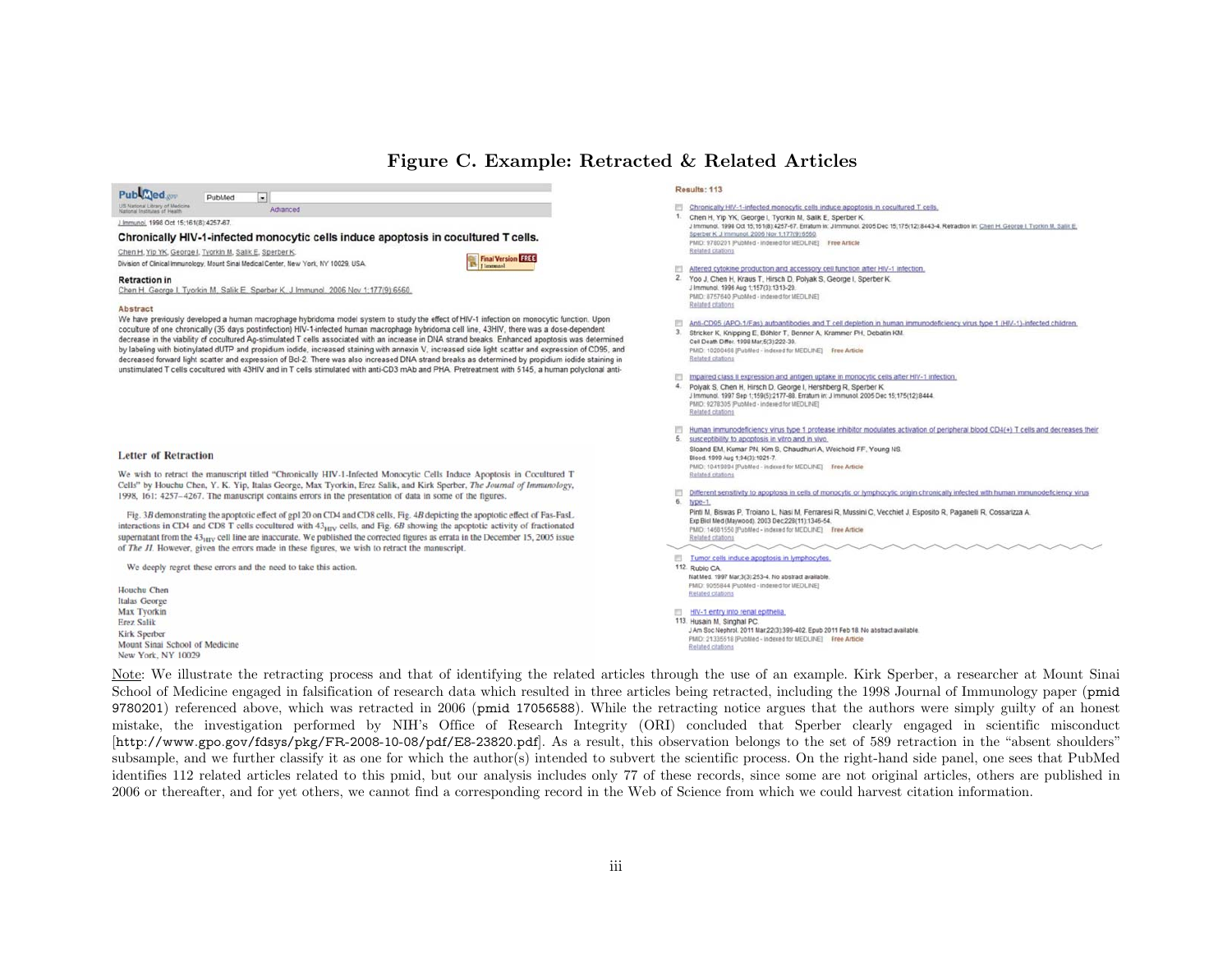**Figure D. Interaction between the Post-Retraction Treatment Effect and Related Article Vintage at the Time of Retraction** 



Note: The green circles in the above plot correspond to coefficient estimates stemming from conditional fixed effects QML Poisson specifications in which the citation rates for related articles and their controls are regressed onto year effects, article age indicator variables, as well as interaction terms between the treatment effect and the vintage of each related articles at the time of the retraction. Since related articles in the sample are published between one and ten years before their associated retraction event, there are ten such interaction terms. The 95% confidence interval (corresponding to robust standard errors, clustered around case codes) are denoted by the blue vertical bars.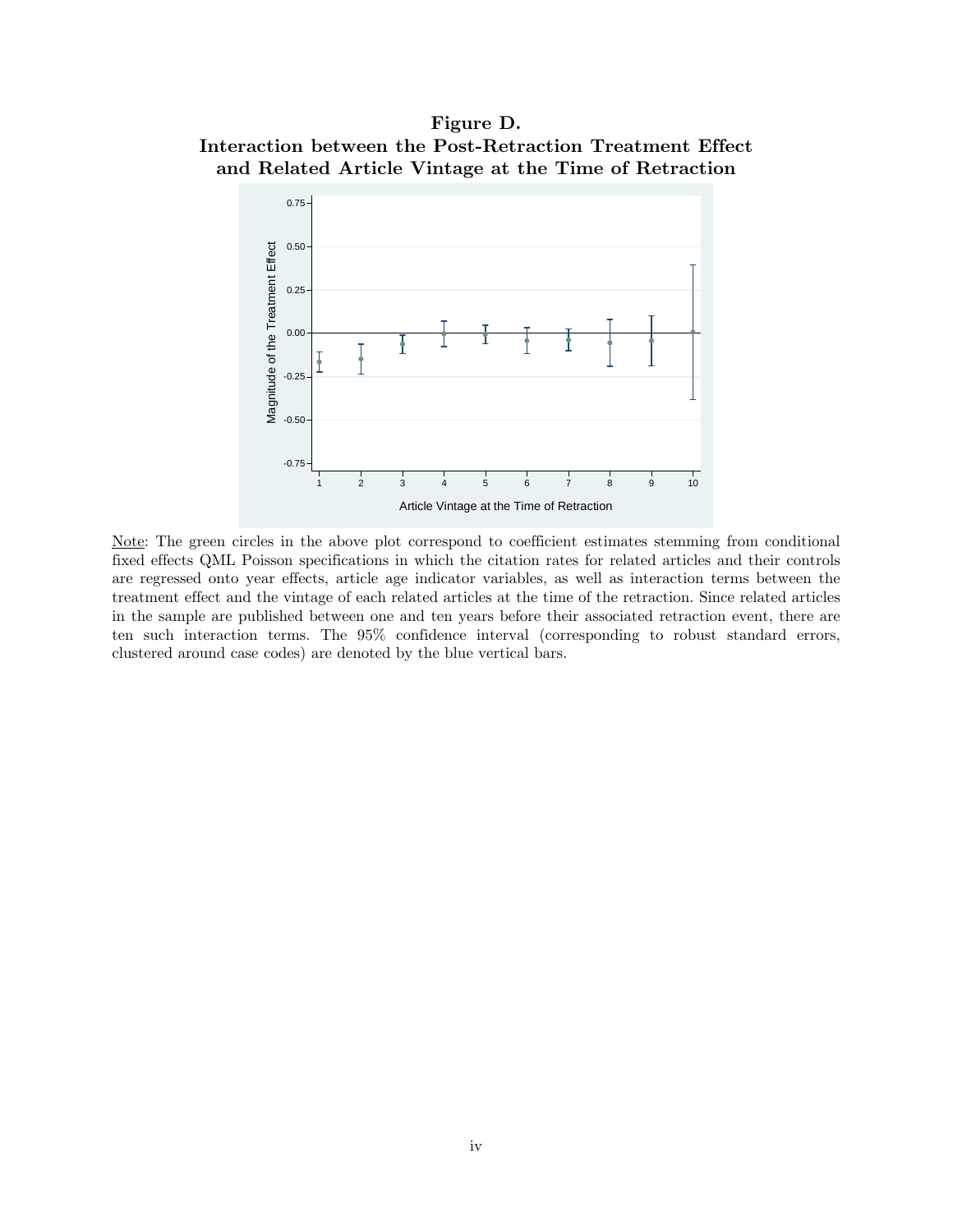**Figure E. Interaction between the Post-Retraction Treatment Effect and 100 Percentiles of the Relatedness Score** 



Note: The solid blue lines in the above plot correspond to coefficient estimates stemming from conditional fixed effects QML Poisson specifications in which the citation rates for related articles and their controls are regressed onto year effects, article age indicator variables, as well as 100 interaction terms between the treatment effect and indicator variables for each percentile of the relatedness score between the related article and its associated retraction (as per PubMed's "Related Articles" algorithm). The 95% confidence interval (corresponding to robust standard errors, clustered around case codes) around these estimates is plotted with dashed red lines.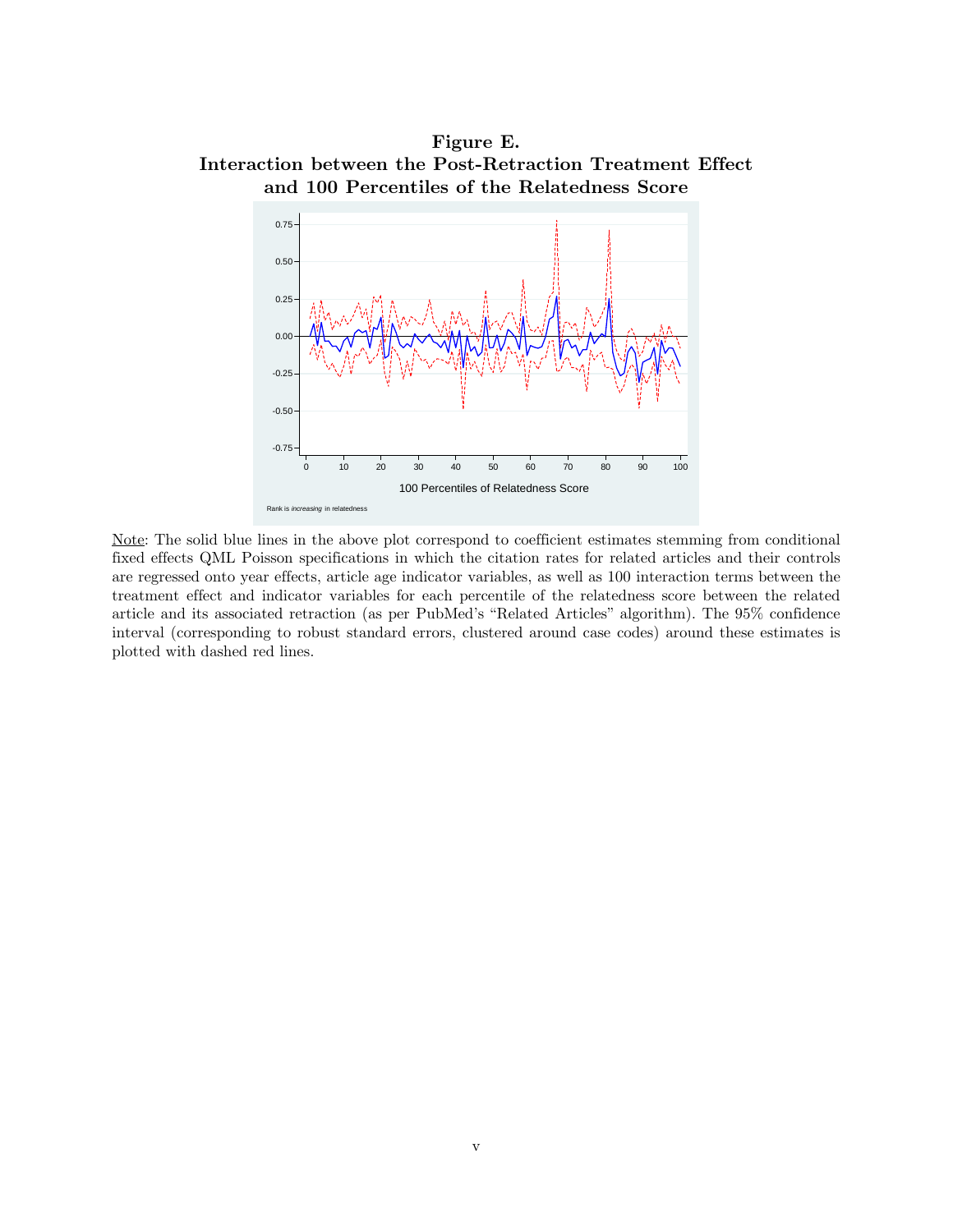# Section II Coding of Retraction Reasons

The purpose of this document is to describe the retractions coding scheme that forms the basis of the analysis implemented in the main body of the paper, as well as to provide a method for classification of future retractions. The goal is to reconcile two contradictory objectives: one the one hand, group retractions into a small number of mutually exclusive categories; on the other hand, capture in a meaningful way the inherent heterogeneity in retraction reasons.

The coding scheme has been developed by the authors solely for the purpose of scholarly academic research. The coding of each individual retraction is based on a range of public information sources, ranging from the notice of retraction itself, to entries in the "Retraction Watch" blog, to results of Google searches. No additional information has been gathered from the authors of the retracted papers or others involved in these cases. As such the coding represents an informed judgment of the context in which each retraction event took place, rather than the outcome of a formal investigation. The list of retractions, article characteristics, and reasons can be downloaded from the internet at the following URL: http://jkrieger.scripts.mit.edu/retractions/.

Methods Summary: Analysis of retractions indexed by PubMed, published between 1973 and 2008, and retracted before the end of 2009, yielded 13 mutually exclusive "reasons" categories (see list below). In a first step, we assign one of these reasons to each retracted article solely based off the information contained in the retraction notice. In a second step, we assigned a reason to each retracted article based off information in the notice as well as any additional information found through internet sleuthing (e.g., news articles, blogs, press releases, etc.):

We also code each retraction observation based on its validity as a foundation for future research. These "shoulders" categories are Strong Shoulders, Shaky Shoulders, and Absent Shoulders. Strong Shoulders means that the retraction does not cast doubt on the validity of the paper's underlying claims. A publisher mistakenly printing an article twice, an author plagiarizing someone else's description of a phenomenon, or an institutional dispute about the ownership of samples are all examples where the content of the retracted paper is not in question. **Shaky Shoulders** means that the validity of claims is uncertain or that only a portion of the results are invalidated by the retraction. **Absent Shoulders** is the appropriate code in fraud cases, as well as in instances where the main conclusions of the paper are compromised by an error.

Lastly, we attempt to discern the level of intentional deceit involved in each case. Deception might involve the paper's actual claims (results, materials method), its attribution of scholarly credit through authorship and citations, or the originality of the work. We use  $No$  Sign of Intentional Deception to code instances where the authors did not intend to deceive, such as in the case of "honest mistakes" or miscommunications. **Uncertain Intent** applies where fraud is not firmly established, but negligence or unsubstantiated claims raise questions about an author's motives. The **Intentional Deception** code covers cases where falsification, intentional misconduct or willful acts of plagiarism appear to have occurred. The "intent" and "shoulders" coding are inherently more subjective than that of the underlying retraction reasons. In fact, there is no simple mapping of the latter into reasons into the former: each shoulders or intent code is assigned based on a thorough review of the available evidence in each case and according to the guidelines below.

The reasons categories capture a combination of context, validity and intent, while the "shoulders" code only pertains to the validity of the article's content, and the "intent" code relates only to intent.<sup>1</sup>

<sup>1</sup>For each category, we mention a small number of PubMed IDs of notices that can serve as good illustrations of the coding choice.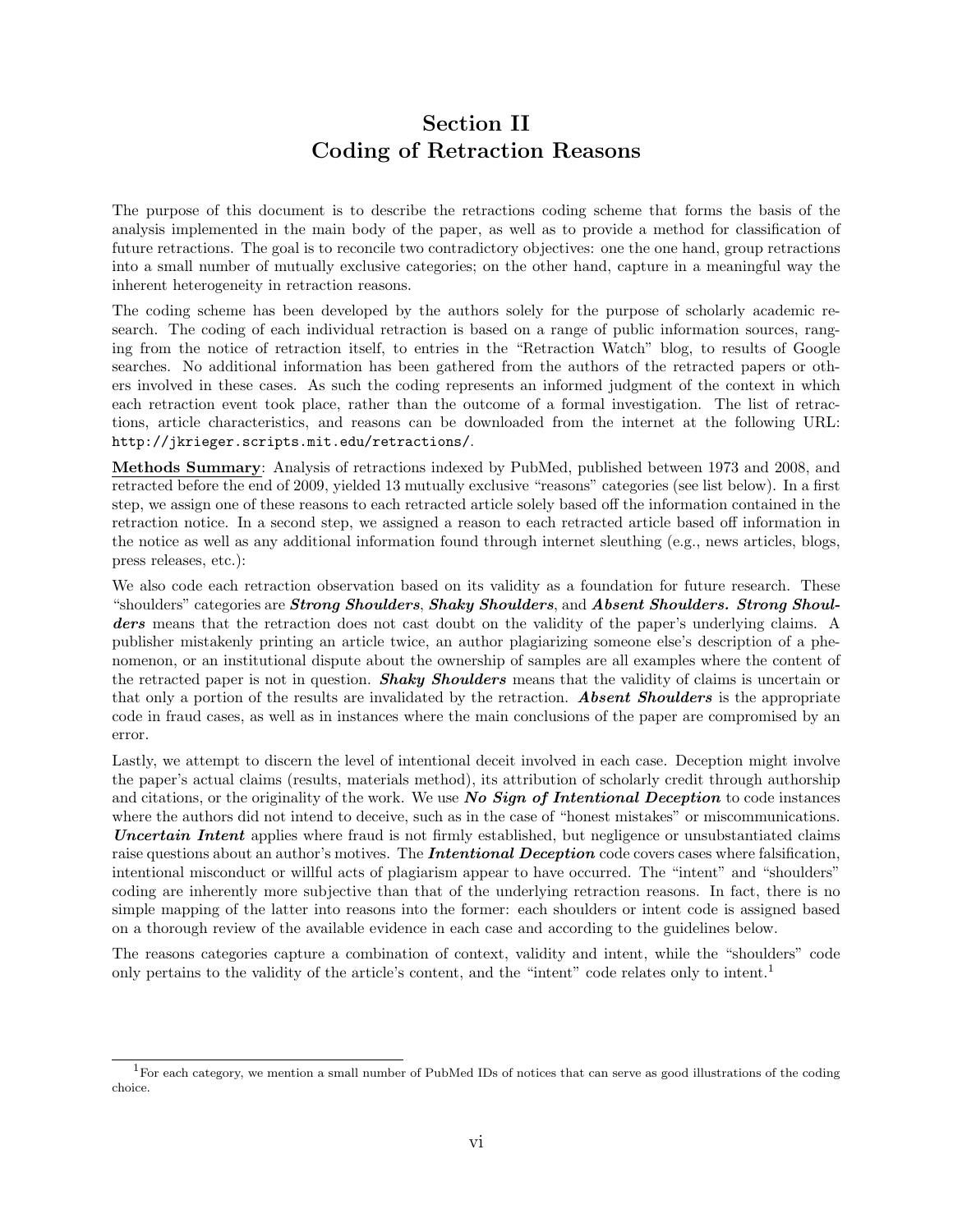#### Retraction Reasons:

- 1. Fake Data. This reason matches with an intuitive definition of scientific fraud. These cases may include the manipulation and misrepresentation of measurements and calculations, as well as the complete fabrication of patients, samples and results. Oftentimes, these retractions will involve an author admitting wrongdoing, or an institutional investigation concluding that the author(s) engaged in falsification of records or results. The existence of an investigation alone does not satisfy the criteria of the "Fake Data" reason code, since it is substantive conclusions of an investigation that distinguish these cases from the cases for which "Questions about Validity" is the more appropriate code (see below). The default "shoulders" code is **Absent Shoulders** unless the notice or other sources explicitly communicate that falsification only concerns minor results in the paper. The default "intent" code is **Intentional Deception** as intent distinguishes this reason from the "Error/Mistake" category.
- 2. Error/Mistake. This reason applies where an inaccuracy of claims is central to the retraction notice or case, but there is no evidence of intentional deception or falsification. Contaminated reagents, erroneous interpretations of experimental results, and mislabeled figures are common explanations for the "Error/Mistake" coding. Vague retraction notices that cite "irregularities" and "inaccuracies" in the paper also fall into this category unless we have further evidence linking the authors to suspicion of misconduct. The "shoulders" coding is highly dependent on the context of the error. If the error impacts the main findings of the paper (as is the case when samples or reagents are contaminated), then we assign the **Absent Shoulders** code. If the error/mistake only pertains to a minor finding, or if the notice maintains support for the key conclusions, then we use **Shaky Shoulders** code. **Strong Shoulders** is only appropriate when the mistake clearly has no impact on the veracity of the claims (see #15354845, a letter in which the author refers to the "NSW Companion Animal Registry" rather than the proper name of "Central Animal Records"). The appropriate "intent" code is usually  $N\sigma$ **Sign of Intentional Deception**, unless the retraction notice explicitly refers to gross negligence (#12949529) or an especially suspicious explanation is given for the error (as in the case where researchers administered primates methamphetamine instead of MDMA  $-$  #17176514, #12970544).
- 3. Could Not Replicate. A common explanation in retracting notices is that the authors (or other researchers) were unable to reproduce the findings of the retracted paper. Some of these notices are vague and give no further insight into the reproducibility issues (#8704228), while others offer vague conjectures regarding the source of the problem without identifying its root cause (#8999116). The "shoulders" coding defaults to **Shaky Shoulders** because of the uncertainty surrounding the validity of the original findings. These cases sometimes warrant a Absent Shoulders classification if the original results are clearly incorrect and central to the paper's claims, even if the authors have not identified the source of the problem. No Sign of Intentional Deception is the standard code for "Could Not Replicate" retractions. Exceptions might result in the **Uncertain Intent** code when a single author is conspicuously left off the retraction notice  $(\#9508700)$ , or the lack or reproducibility seems linked to the work of a single author  $(\#1364942)$ .
- 4. Plagiarism. Plagiarism cases are usually easy to spot in retraction notices. Copying or closely imitating text, or using someone else's figures or images without assigning the appropriate credit are typical examples. In some cases, the notice may not explicitly accuse the authors of plagiarism, but will highlight that "copyright infringement" (#19021584) or "close resemblance" with another paper is the reason for retraction. **Strong Shoulders** characterizes most retractions in this category because the offense is copying rather than mistake or falsification. However, **Shaky Shoulders** may be appropriate when the results section of the paper contains plagiarized content, calling into question the accuracy of the claims (#19264925). Intentionality is usually assumed, though cases of carelessness  $(\#11023382)$ , language issues  $(\#14667944)$ , or miscommunication may warrant an Uncertain Intent designation.
- 5. Fake Data & Plagiarism. This category covers cases where fraud involved both fake data and plagiarism, as independently defined above. These cases will likely involve an investigation that finds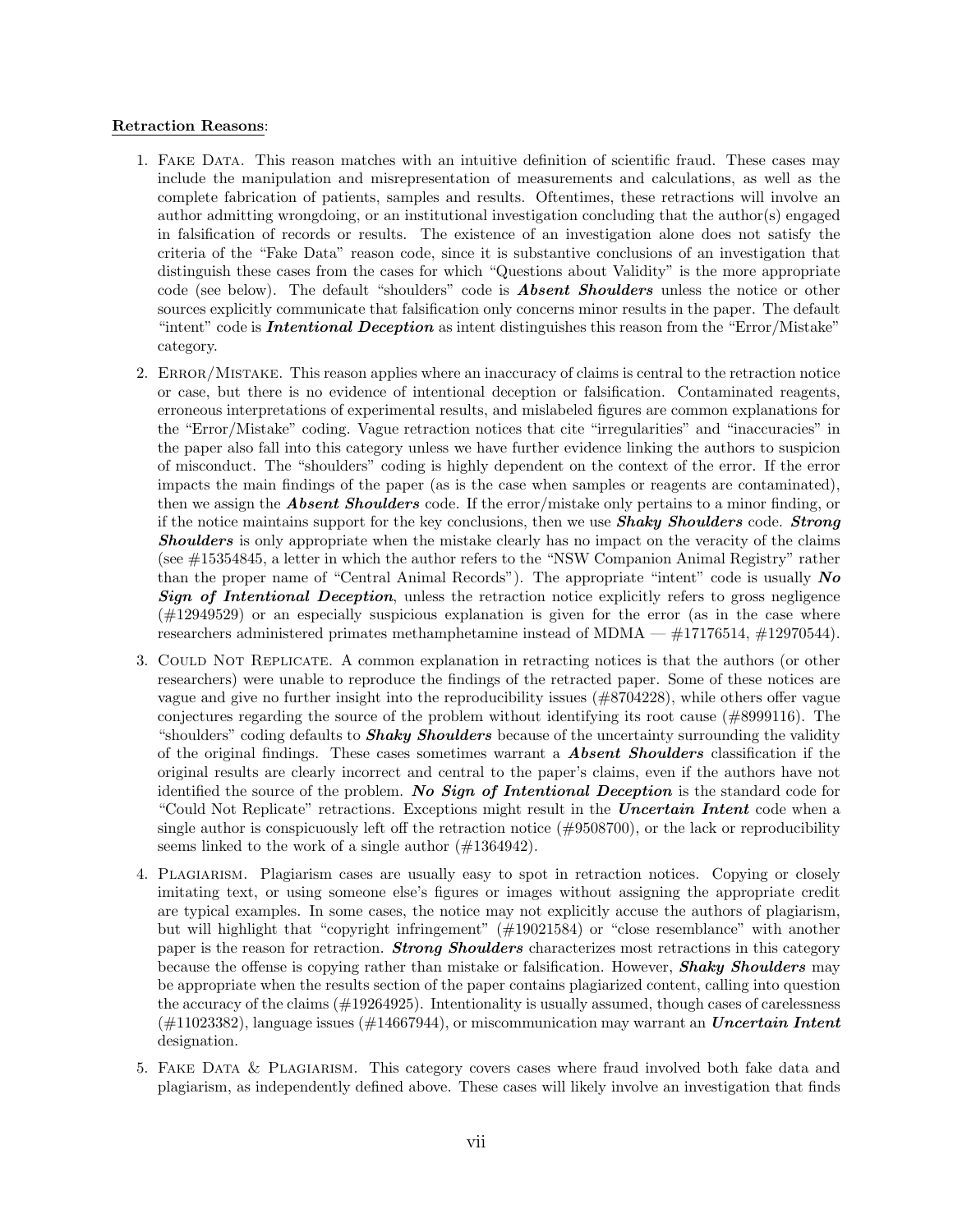the author guilty of falsification and plagiarism  $(\#12411512, \#12833069, \#19575288)$ . If a retraction meets the criteria of "Fake Data & Plagiarism" then **Absent Shoulders** and **Intentional Deception** are the logical complementary codes.

- 6. Duplication. The important criterion for "Duplication" is that the authors copied from themselves. Most of the articles in this category already appeared in another journal before the second journal realized that the entire article is an exact duplicate or virtually identical to an article by the same authors in a different journal (#12589830). Some of the "Duplication" cases are not entirely republished articles, but will reproduce important content, such as data, charts and conclusions (#15580694). As with plagiarism cases, these cases are assigned the **Strong Shoulders** code by default, but may fall into the **Shaky Shoulders** bucket when meaningful differences exist between the duplicated article and its original version  $(\#1930642)$ . The "intent" coding follows a similar logic, with **Intentional Deception** being the primary classification. Yet, **Uncertain Intent** sometimes is the more logical choice when duplication resulted from an apparent miscommunication  $(\#17047133, \#16683328)$ .
- 7. Questions about Validity. This category captures retraction cases associated with vague misconduct allegations (#118049464), suspicious "irregularities" (#118560433), and "questionable" data (#118951275). The hallmark of these retraction notices is that they obfuscate the nature of the misconduct. The vague nature of this category's notices makes **Shaky Shoulders** and **Uncertain** Intent the frequent choice for complementary codes.
- 8. Author Dispute. These cases involve disagreements between authors about content, credit, and permission. Often, these different types of disputes will be combined (#14723797, #19727599). Paper submission without the consent of coauthors is the most common underlying reason for this code. Unless warranted by information gained through sleuthing, **Shaky Shoulders** is the appropriate code for "Author Dispute" cases — most disputes stem from conflicts surrounding credit attribution and the verification of results, rather than outright fraud. **Intentional Deception** is the prevalent intent code in "Author Dispute" cases, though exceptions do exist (#17081259; #16003050).
- 9. Lack of Consent/IRB Approval. This category includes cases where the authors did not get IRB approval or did not secure patient informed consent before conducting their study. Ambiguous cases of "ethics violations" (#19819378, #18774408) also fall into the "Lack of Consent/IRB Approval" category. The default "shoulders" code is **Shaky Shoulders. Strong Shoulders** may be appropriate if there is evidence indicating that the authors believed they had IRB approval  $(\#14617761)$ , or that the paper's results are devoid of fraud/deception (#16832233). Determining the level of intent is less straightforward for this category. In general, ethics violations count as **Intentional Deception**, but uncertainty about author intent may warrant other coding choices. For example, the authors may have erroneously thought they received IRB approval  $(\#14617761)$ , or approval may have been officially obtained only after the authors completed the study (#16842490).
- 10. DID NOT MAINTAIN PROPER RECORDS. Although the dataset only has three retractions that fall into this category, we include it as distinct retracting reason. The defining characteristic of this category is absence of proper data records. With proper records, the scientific community could better determine the reliability of the claims contained in these papers. **Shaky Shoulders** and **Uncertain Intent** are the proper complementary codes.
- 11. Publisher Error. Retractions occasionally stem from publisher mistakes rather than author misconduct or error. The associated notices establish that the publisher is solely responsible for the error, which is usually a duplicate publication  $(\#17452723, \#15082607)$  or printing of an earlier draft  $(\#19662582, \#15685781)$ . **Strong Shoulders** is a natural fit for publisher errors resulting from duplicates, while **Shaky Shoulders** is appropriate when the journal prints the wrong draft. By definition, the proper intent coding is  $No$   $Sign$  of Intentional Deception.
- 12. Not Enough Information to Classify or Missing. The essential difference between these two categories is that we have a notice for the former and do not have a notice for the latter. "Not Enough Information to Classify" implies that the notice is so vague that we cannot assign another code. Such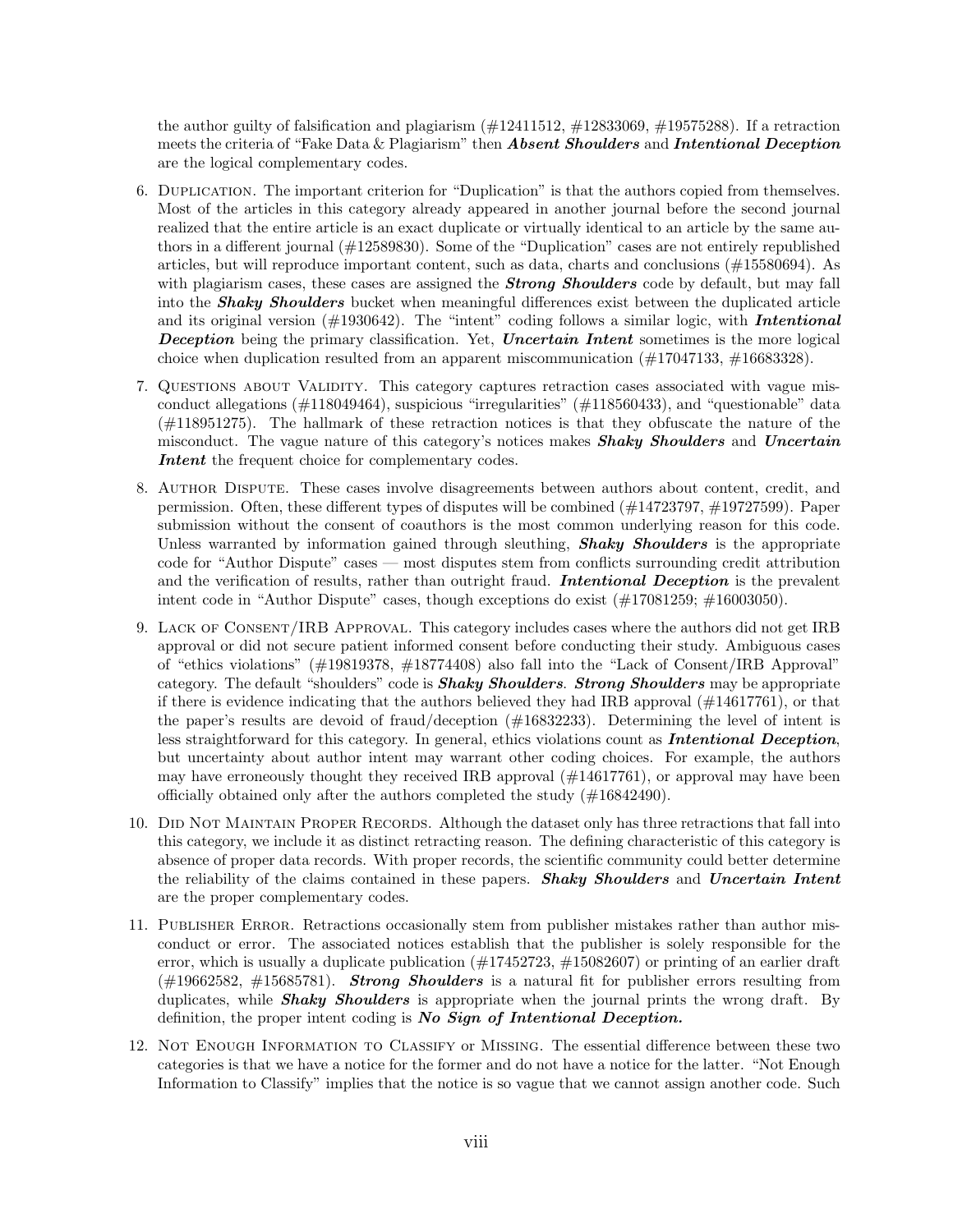retractions will usually take on the form of a simple statement such as "This article has been withdrawn at the request of the authors" (#19785092). The default "shoulders" code is **Shaky Shoulders**, but **Absent Shoulders** may be preferable when the notice mentions inaccuracies  $(\#9786782, \#7566837)$ . The lack of information in these cases makes **Uncertain Intent** the proper intent code.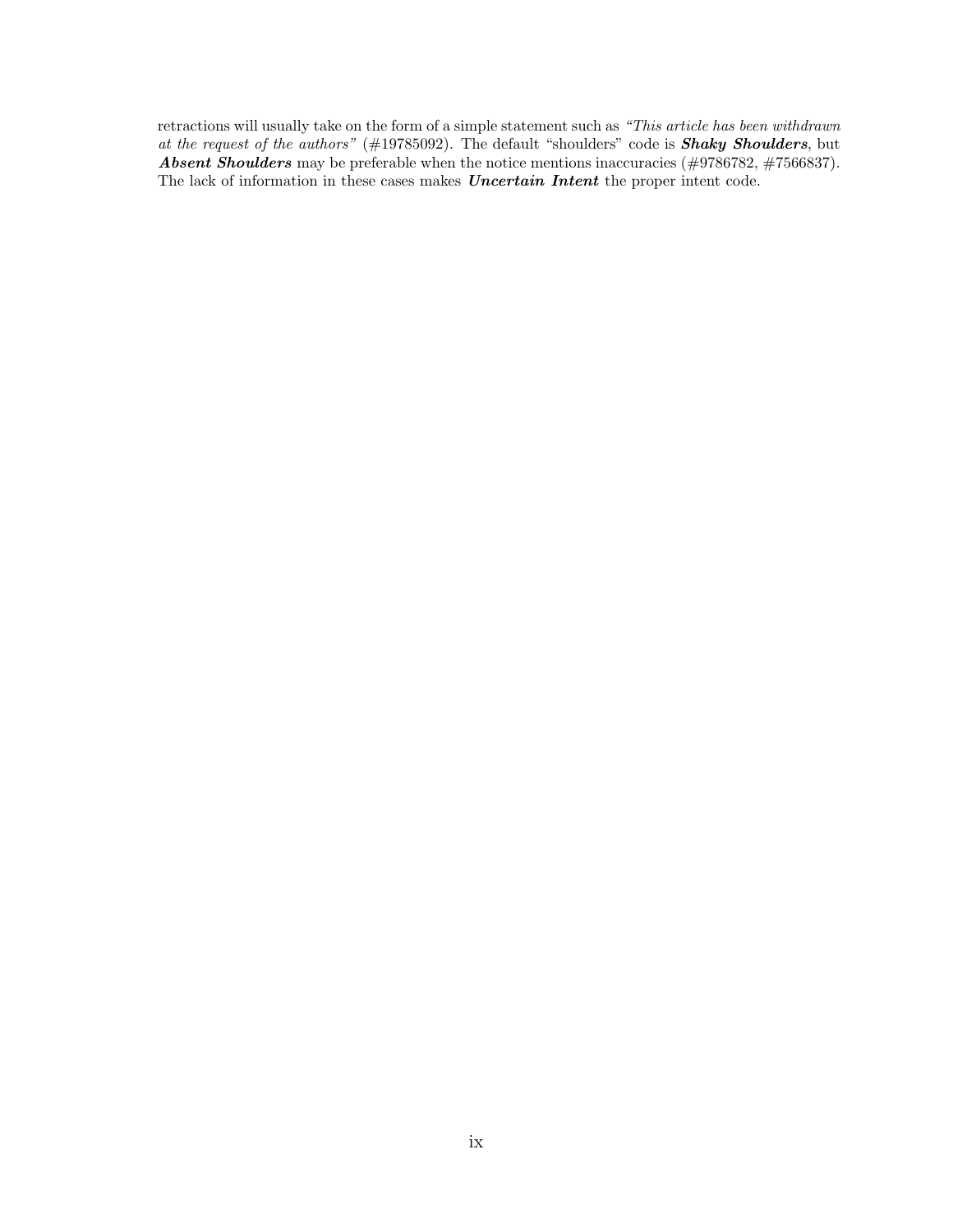# Section III PubMed Related Citations Algorithm [PMRA]

The following paragraphs were extracted from a brief description of PMRA:<sup>2</sup>

The neighbors of a document are those documents in the database that are the most similar to it. The similarity between documents is measured by the words they have in common, with some adjustment for document lengths. To carry out such a program, one must first define what a word is. For us, a word is basically an unbroken string of letters and numerals with at least one letter of the alphabet in it. Words end at hyphens, spaces, new lines, and punctuation. A list of 310 common, but uninformative, words (also known as stopwords) are eliminated from processing at this stage. Next, a limited amount of stemming of words is done, but no thesaurus is used in processing. Words from the abstract of a document are classified as text words. Words from titles are also classified as text words, but words from titles are added in a second time to give them a small advantage in the local weighting scheme. MeSH terms are placed in a third category, and a MeSH term with a subheading qualifier is entered twice, once without the qualifier and once with it. If a MeSH term is starred (indicating a major concept in a document), the star is ignored. These three categories of words (or phrases in the case of MeSH) comprise the representation of a document. No other fields, such as Author or Journal, enter into the calculations.

Having obtained the set of terms that represent each document, the next step is to recognize that not all words are of equal value. Each time a word is used, it is assigned a numerical weight. This numerical weight is based on information that the computer can obtain by automatic processing. Automatic processing is important because the number of different terms that have to be assigned weights is close to two million for this system. The weight or value of a term is dependent on three types of information: 1) the number of different documents in the database that contain the term; 2) the number of times the term occurs in a particular document; and 3) the number of term occurrences in the document. The first of these pieces of information is used to produce a number called the global weight of the term. The global weight is used in weighting the term throughout the database. The second and third pieces of information pertain only to a particular document and are used to produce a number called the local weight of the term in that specific document. When a word occurs in two documents, its weight is computed as the product of the global weight times the two local weights (one pertaining to each of the documents).

The global weight of a term is greater for the less frequent terms. This is reasonable because the presence of a term that occurred in most of the documents would really tell one very little about a document. On the other hand, a term that occurred in only 100 documents of one million would be very helpful in limiting the set of documents of interest. A word that occurred in only 10 documents is likely to be even more informative and will receive an even higher weight.

The local weight of a term is the measure of its importance in a particular document. Generally, the more frequent a term is within a document, the more important it is in representing the content of that document. However, this relationship is saturating, i.e., as the frequency continues to go up, the importance of the word increases less rapidly and finally comes to a finite limit. In addition, we do not want a longer document to be considered more important just because it is longer; therefore, a length correction is applied.

The similarity between two documents is computed by adding up the weights of all of the terms the two documents have in common. Once the similarity score of a document in relation to each of the other documents in the database has been computed, that document's neighbors are identified as the most similar (highest scoring) documents found. These closely related documents are pre-computed for each document in PubMed so that when one selects Related Articles, the system has only to retrieve this list. This enables a fast response time for such queries.

We illustrate the use of PMRA with an example taken from our sample. Amitav Hajra is a former University of Michigan graduate student who falsified data in three papers retracted in 1996. One of Hajra's retracted papers (PubMed ID #7651416) appeared in the September 1995 issue of Molecular and Cellular Biology and lists 27 MeSH terms. Its  $10^{th}$  most related paper (PubMed ID  $\#8035830$ ), according to the PMRA algorithm, appeared in the same journal in August 1994 and has 23 MeSH terms, 10 of which overlap with the Hajra article. These terms include common terms such as "Mice" and "DNA-Binding Proteins/genetics" as well as more specific keywords including "Core Binding Factor Alpha Subunits," "Neoplasm Proteins/metabolism,"

 $^{2}$ Available at http://ii.nlm.nih.gov/MTI/related.shtml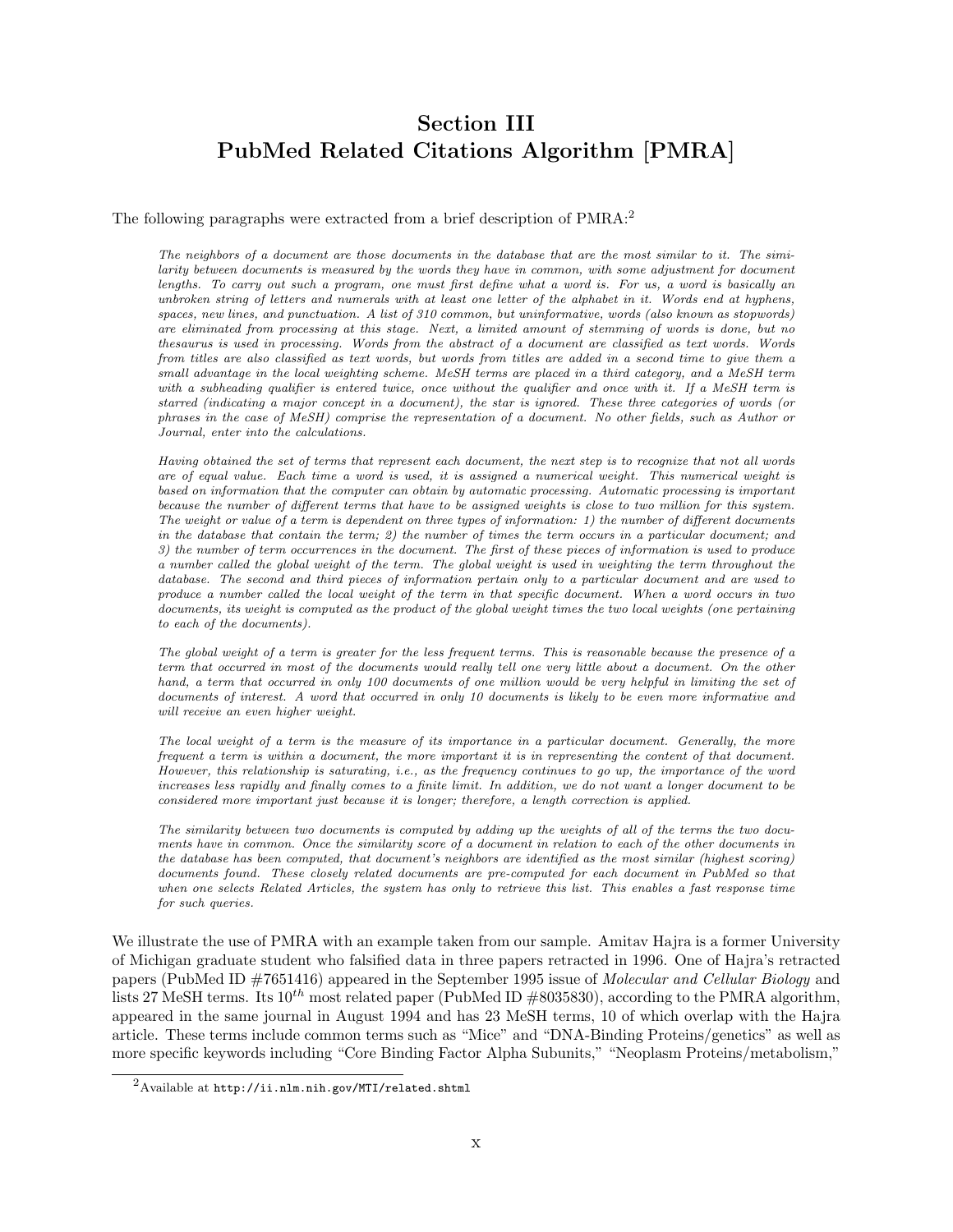and "Transcription Factor AP-2." In contrast, one of the nearest neighbor to the related article (PubMed ID #8035831) is tagged by 17 MeSH terms, of which only two terms ("Base Sequence" and "Molecular Sequence Data") overlap with those listed by PubMed for the retraction. Even though all three articles came from the same journal, the overlap in MeSH terms strongly suggests that the related paper is closer in intellectual space to the retraction than is its nearest neighbor control.

| <b>Retracted Article</b>                  | <b>Related Article</b>                   | <b>Related Article</b><br><b>Nearest Neighbor</b> |
|-------------------------------------------|------------------------------------------|---------------------------------------------------|
| PMID $\#7651416$                          | PMID #8035830                            | PMID #8035831                                     |
| 3T3 Cells                                 | Animals                                  | Amino Acid Sequence                               |
| Animals                                   | <b>Base Sequence</b>                     | <b>Base Sequence</b>                              |
| <b>Base Sequence</b>                      | <b>Binding Sites</b>                     | Biological Clocks*                                |
| Cell Transformation, Neoplastic/genetics* | Cloning, Molecular                       | Cell Cycle*                                       |
| Chromosome Inversion                      | Core Binding Factor Alpha 1 Subunit      | Cell Size                                         |
| Chromosomes, Human, Pair 16/genetics*     | Core Binding Factor alpha Subunits       | Fungal Proteins/genetics*                         |
| Core Binding Factor Alpha 2 Subunit       | Core Binding Factor beta Subunit         | Gene Expression Regulation, Fungal*               |
| Core Binding Factor alpha Subunits        | Core Binding Factors                     | Genes, Fungal*                                    |
| Core Binding Factor beta Subunit          | DNA-Binding Proteins/genetics*           | Glycine                                           |
| DNA-Binding Proteins/genetics             | Gene Expression Regulation, Enzymologic* | Molecular Sequence Data                           |
| DNA-Binding Proteins/metabolism*          | Leukocyte Elastase                       | RNA, Fungal/genetics                              |
| Gene Expression Regulation, Neoplastic    | Leukocytes/enzymology*                   | RNA, Messenger/genetics                           |
| Humans                                    | Mice                                     | Repetitive Sequences, Nucleic Acid                |
| Leukemia, Myeloid/etiology                | Molecular Sequence Data                  | <b>Restriction Mapping</b>                        |
| Leukemia, Myeloid/genetics*               | Neoplasm Proteins*                       | Saccharomyces cerevisiae/cytology                 |
| Mice                                      | Nuclear Proteins/metabolism              | Saccharomyces cerevisiae/genetics*                |
| Models, Biological                        | Oligodeoxyribonucleotides/chemistry      | Threonine                                         |
| Molecular Sequence Data                   | Pancreatic Elastase/genetics*            |                                                   |
| Mutation                                  | Peroxidase/genetics*                     |                                                   |
| Neoplasm Proteins/genetics                | Promoter Regions, Genetic*               |                                                   |
| Neoplasm Proteins/metabolism*             | RNA, Messenger/genetics                  |                                                   |
| Proto-Oncogene Proteins*                  | Transcription Factor AP-2                |                                                   |
| Transcription Factor AP-2                 | Transcription Factors/genetics*          |                                                   |
| Transcription Factors/genetics            |                                          |                                                   |
| Transcription Factors/metabolism*         |                                          |                                                   |
| Transcriptional Activation                |                                          |                                                   |
| Transfection                              |                                          |                                                   |

#### PMRA and MeSH Terms Overlap — An Example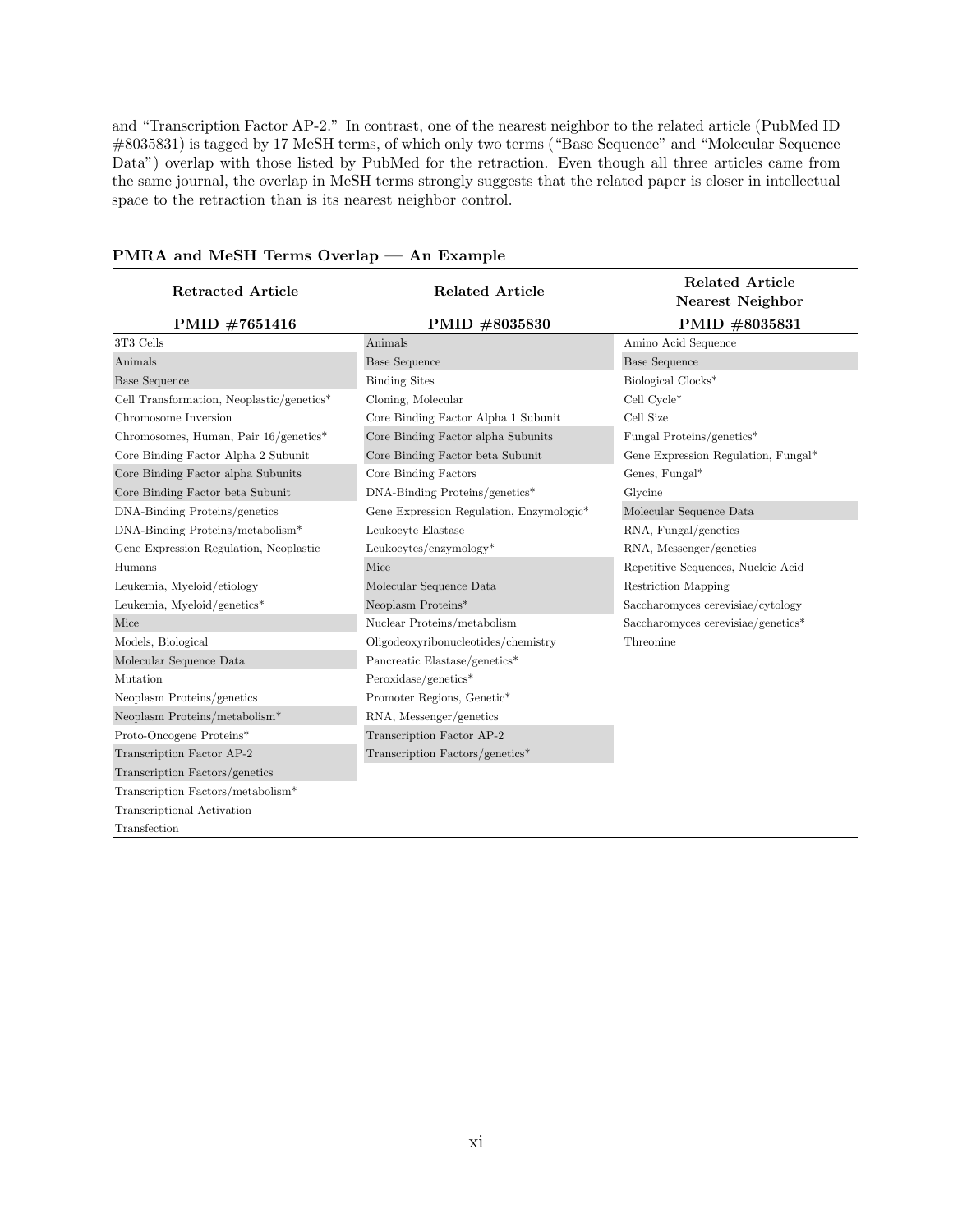## **Section IV**

## **Effects of Retractions on Citations to Related Articles, by Retraction Reason (OLS)**

|                                               | (1)                    | $\left( 2\right)$                     | (3)                                   | (4)                                                          | (5)                                               | (6)                                                    |
|-----------------------------------------------|------------------------|---------------------------------------|---------------------------------------|--------------------------------------------------------------|---------------------------------------------------|--------------------------------------------------------|
|                                               | Entire<br>Sample       | Excludes<br>Missing Rtrct.<br>Reasons | Excludes<br>Missing Rtrct.<br>Reasons | Further<br>Excludes<br>"Strong"<br>Shoulders"<br>Retractions | Only earliest<br>retraction event<br>in each case | Only Includes<br>"Absent"<br>Shoulders"<br>Retractions |
| After Retraction                              | $-0.173***$<br>(0.063) | $-0.170$ **<br>(0.063)                | 0.097<br>(0.069)                      | $-0.328***$<br>(0.096)                                       | $-0.141$<br>(0.066)                               | 0.009<br>(0.105)                                       |
| After Retraction $\times$ Shaky Shoulders     |                        |                                       | $-0.425$ **<br>(0.119)                |                                                              |                                                   |                                                        |
| After Retraction $\times$ Absent Shoulders    |                        |                                       | $-0.270$ <sup>*</sup><br>(0.131)      | 0.162<br>(0.154)                                             |                                                   |                                                        |
| After Retraction $\times$ Multiple Fraud Case |                        |                                       |                                       |                                                              |                                                   | $-0.369^{\dagger}$<br>(0.215)                          |
| Nb. of Retraction Cases                       | 768                    | 745                                   | 745                                   | 573                                                          | 572                                               | 334                                                    |
| Nb. of Source Articles                        | 1,102                  | 1,078                                 | 1,078                                 | 878                                                          | 580                                               | 589                                                    |
| Nb. of Related/Control Articles               | 166,556                | 164,180                               | 164,180                               | 135,647                                                      | 88,628                                            | 96,541                                                 |
| Nb. of Article-Year Obs.                      | 2,055,906              | 2,026,335                             | 2,026,335                             | 1,769,498                                                    | 1,048,023                                         | 1,240,107                                              |

Note: Estimates stem from Ordinary Least Squares (OLS) specifications. The dependent variable is the total number of forward citations (exclusive of selfcitations) received by each related article in a particular year. All models incorporate a full suite of calendar year effects as well as 31 article age indicator variables (age zero is the omitted category.

Standard errors in parentheses, clustered around retraction cases.  $\phi^{\dagger}p < 0.10, \phi^{\dagger}p < 0.05, \phi^{\dagger}p < 0.01.$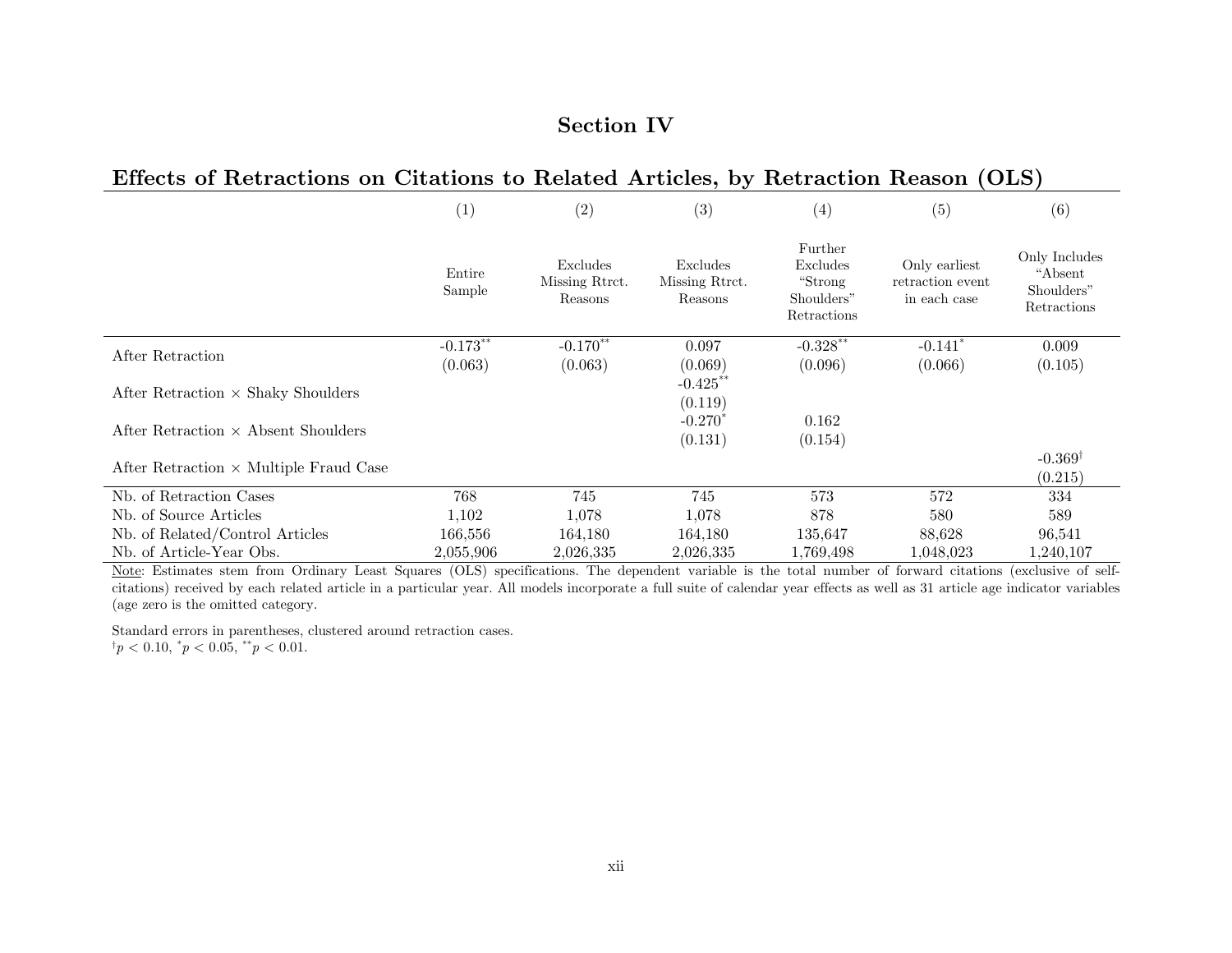## **Section V**

## **Culpable Author Analysis**

In this analysis, we consider how variation in the assignment of blame impacts the treatment effect of retraction on citations received by related papers. To obtain a rough measure of blame, we use the subset of data for which we could identify a researcher deemed responsible for the original retraction. To code this additional information, we revisited article retractions, including retraction statements and other publicly-available documents, such as DHHS Office of Research Integrity (ORI) case summaries. We coded individuals as the "culpable" author if either a paper's co-authors or an independent body identified an individual as having primary responsibility for the inaccuracies, improprieties, or other factors that justified the paper's ultimate retraction. For example, some retracting statements cite an ORI case finding that specifies which original authors were deemed to have committed fraudulent behavior. Other retracting statements identify authors who admit errors in conducting experiments or reporting results. Tables A and B below report summary statistics regarding these "culpable" authors. Table C reports our paper's core regressions using this additional information for the sample of absent shoulders retractions for which we could identify "culpable authors," 352 retractions out of a possible 1104. This analysis helps describe author-level drivers of the retraction treatment effect. More specifically, the "culpable" author analysis allows us to identify whether the decline in citations is consistent with a "mentor effect" story, in which the removal of principal investigators reduces the number of new researchers in the field. In a substantial fraction of biomedical research papers, last authors are the lab directors or Principal Investigators (PIs) whose grants fund research projects, while first authors are post-docs (first authors may also be Co-PIs; however, last authors are typically viewed as the most responsible authors on biomedical research papers.) Column 1 of the regressions replicates our core result (Table 6 – Column 6) on this sample. Column 2 shows that the negative impact of retraction on the field was greatest when the culpable author was the first author on the paper.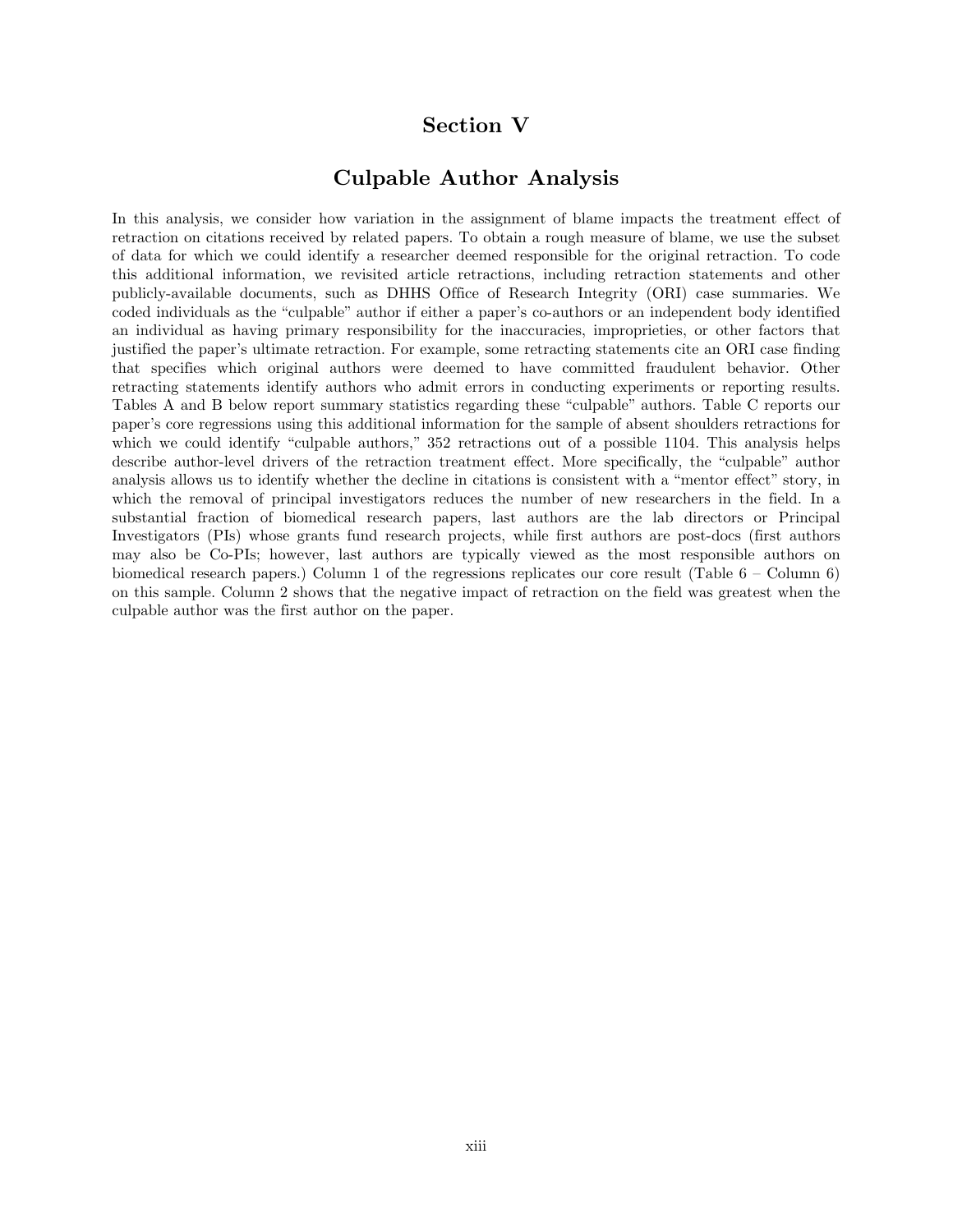| Table A<br>"Culpable" Authors by Retraction Type |                   |                                                   |                                          |
|--------------------------------------------------|-------------------|---------------------------------------------------|------------------------------------------|
|                                                  | Total<br>Articles | Articles with at least<br>one "Cupable"<br>Author | % with at least one<br>"Culpable" Author |
| Strong Shoulders                                 | <b>200</b>        | 63                                                | $31.5\%$                                 |
| Shaky Shoulders                                  | 289               | 50                                                | 17.3%                                    |
| Absent Shoulders                                 | 589               | 352                                               | 59.8%                                    |
| Total                                            | 1078              | 465                                               | $43.1\%$                                 |

Note: Table excludes retractions with missing retractions reasons. An author is coded as "culpable" if the retraction notice or other public sources specifically identify the author as responsible for the events necessitating the retraction. We also code an author as "culpable" if a pattern of multiple retracted papers clearly implicate one or more of the authors as responsible for the retractions.

| Table B                                |        |        |        |  |
|----------------------------------------|--------|--------|--------|--|
| Number of "Culpable" Authors           |        |        |        |  |
| By Retraction Type and Author Position |        |        |        |  |
|                                        | First  | Last   | Middle |  |
|                                        | Author | Author | Author |  |
| Strong Shoulders                       | 30     | 31     | 8      |  |
| Shaky Shoulders                        | 34     | 11     | 7      |  |
| Absent Shoulders                       | 242    | 75     | 62     |  |
| Total                                  | 306    | 117    |        |  |

Note: Some papers have multiple "culpable" authors, and the table excludes retractions with missing retractions reasons.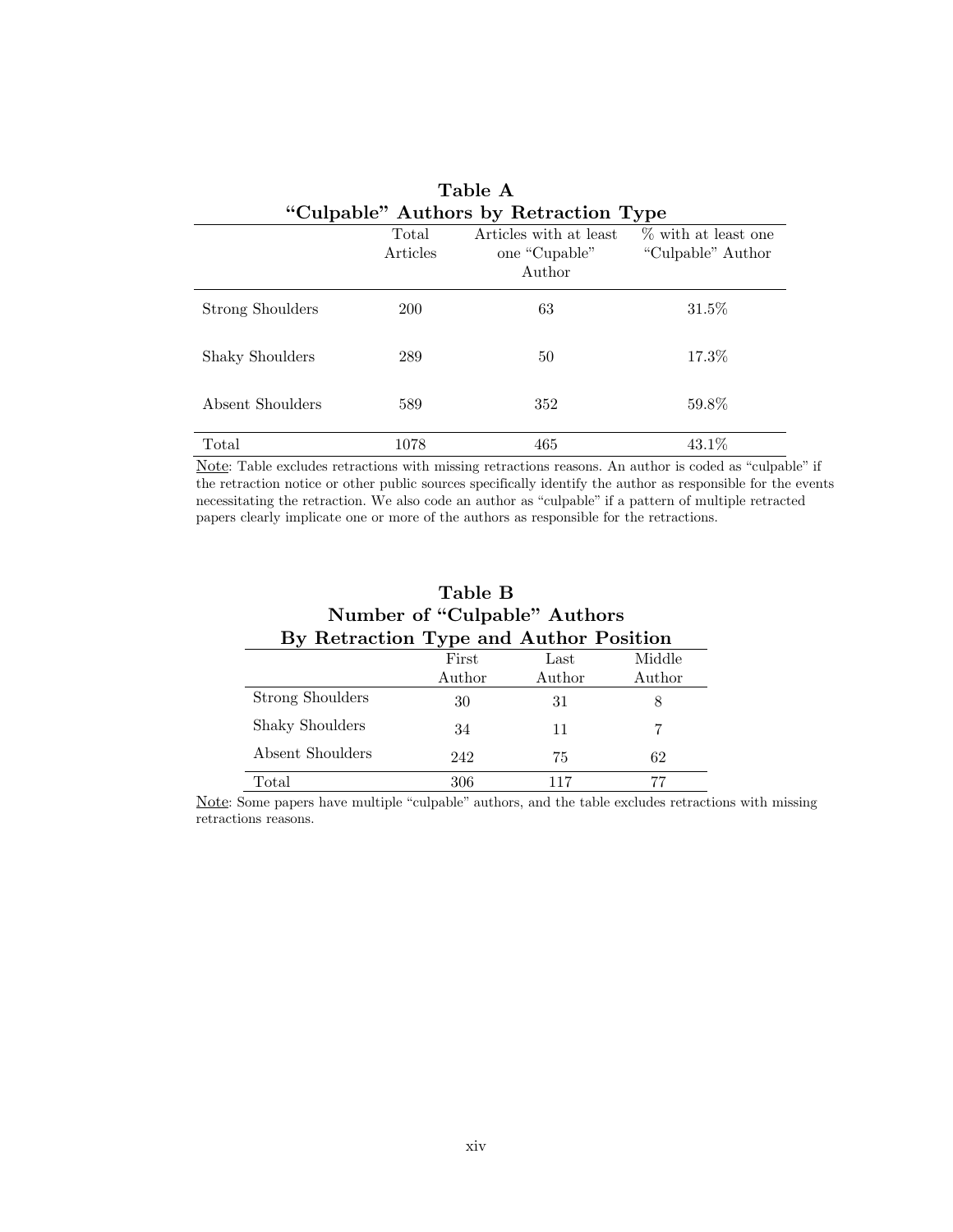| Exploring the Impact of "Culpable" Authors on the Citation Spillover Effect |                        |                        |  |
|-----------------------------------------------------------------------------|------------------------|------------------------|--|
|                                                                             | $\left( 1\right)$      | $\left( 2\right)$      |  |
|                                                                             | Only Includes "Absent" | Only Includes "Absent" |  |
|                                                                             | Shoulders" Retractions | Shoulders" Retractions |  |
|                                                                             | with at least one      | with at least one      |  |
|                                                                             | "Culpable" Author      | "Culpable" Author      |  |
| After Retraction                                                            | $-0.071***$            | 0.023                  |  |
|                                                                             | (0.022)                | (0.042)                |  |
|                                                                             |                        | $-0.121$ **            |  |
| After Retraction $\times$ Culpable Author is First Author                   |                        | (0.045)                |  |
|                                                                             |                        | $-0.060$               |  |
| After Retraction $\times$ Culpable Author is Last Author                    |                        | (0.080)                |  |
| Nb. of Retraction Cases                                                     | 136                    | 136                    |  |
| Nb. of Source Articles                                                      | 352                    | 352                    |  |
| Nb. of Related/Control Articles                                             | 58,648                 | 58,648                 |  |
| Nb. of Article-Year Obs.                                                    | 795,361                | 795,361                |  |
| Log Likelihood                                                              | $-1,068,821$           | $-1,068,647$           |  |

**Table C** 

Standard errors in parentheses

 $\frac{1}{p}$   $p$  < 0.10,  $\frac{1}{p}$   $p$  < 0.05,  $\frac{1}{p}$   $p$  < 0.01

Note: Estimates stem from conditional quasi-maximum likelihood Poisson specifications. The dependent variable is the total number of forward citations (exclusive of self-citations) received by each related article in a particular year. All models incorporate a full suite of calendar year effects as well as 31 article age indicator variables (age zero is the omitted category). Exponentiating the coefficients and differencing from one yields numbers interpretable as elasticities. For example, the estimates in column (1) imply that related articles suffer on average a statistically significant (1-exp[-0.017])=1.69% yearly decrease in the citation rate after the retraction event.